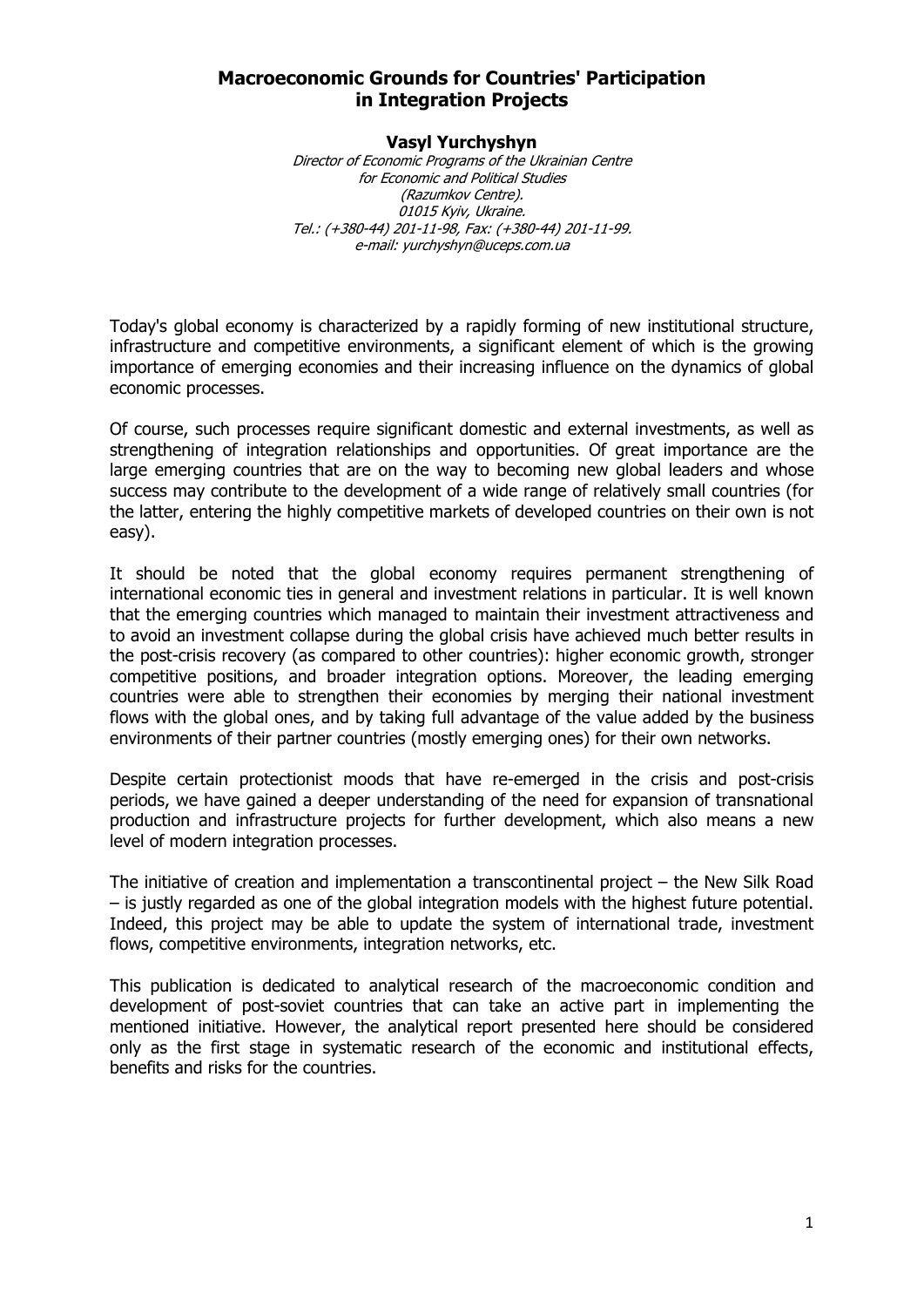#### **1. Emerging the "New Normal" of Transcontinental Integration**

The global economy is overcoming the consequences of the global crisis of 2008-2009. Although the average annual economic growth rates in the post-crisis period are lower than in the decade before the crisis (3.5% vs 4.2%), we can say with confidence that the risks of new global recession indicators are decreasing from year to year<sup>1</sup>. At the same time, however, the changed economic environment poses new challenges that, if underestimated, may lead to new crisis losses. However, timely and accurate assessment and limitation of these challenges will enable the involvement of appropriate sources of growth and development.

**Structural Renovation of the Global Economy**. The global economic environment creates additional **requirements for the constituent elements of economic recovery**  and long-term growth. This concerns, first of all, countries taking the appropriate positions in so-called *Global Value Chains*, where the production, technological and marketing processes flow with involvement of an ever-growing number of companies and countries (with transnational corporations playing a dominant role). Hence, the place in such chains is a determinant feature of both the competitive and integration capabilities of individual countries and their economic unions or associations<sup>2</sup>.

It is thought that a country's weight in the global economy can be assessed through the socalled *Participation Index in Global Value Chains*<sup>3</sup>, which can at the same time serve as a certain criterion for the country's economic competitiveness. For example, the highest indices among developed countries are those of South Korea, Finland, Switzerland and Germany, and among the emerging countries those of Malaysia and Thailand, whose competitive positions are rather strong.

It should be mentioned that while the last decades of the past century were mostly characterized by a concentration of production facilities allowing for extensive use of the absolute and relative advantages of individual countries (access to primary resources, cheap labour force), the **characteristic features of today's economic integration processes** include:

- **Expansion and extension of value chains** involving companies and countries not only on a regional but also on a transcontinental level;
- Periodic **displacement of links in such chains** with regard to the development level of individual member countries. Thus, while initially a substantial part of production processes was concentrated in Japan, after which the "Asian tigers" and China took the lead, today more and more other countries in Southeast Asia are coming into play;

  $<sup>1</sup>$  For the most part we adhere to this point of view, though there is an opposing one that the global</sup> economy is under pressure from new risks and will be exposed to more waves of crisis in the nearest future.

 $<sup>2</sup>$  In this regard, the following factors should be mentioned. The "traditional" competition of goods,</sup> services, and other products is more and more often said to be devalued. It has been replaced with competition between management models and systems both in the corporate sector and on the government level. See, in particular: P. Kalyta. Ukraine and the Fourth Industrial Revolution: Threats and Opportunities. – http://www.ukrrudprom.com/digest/. However, this is probably in line with the expansion and growing significance of inter-country integration processes, and in fact requires new management levels.

<sup>&</sup>lt;sup>3</sup> It is measured as a percentage of foreign intermediate goods plus domestic intermediate goods used in third country exports relative to the country's total exports. For more information, see: Prospects for Ukraine's Entry into Emerging Markets (ukr.). / Scien. edit. V. Yurchyshyn. - Kyiv: Razumkov Centre, 2015, 124 p.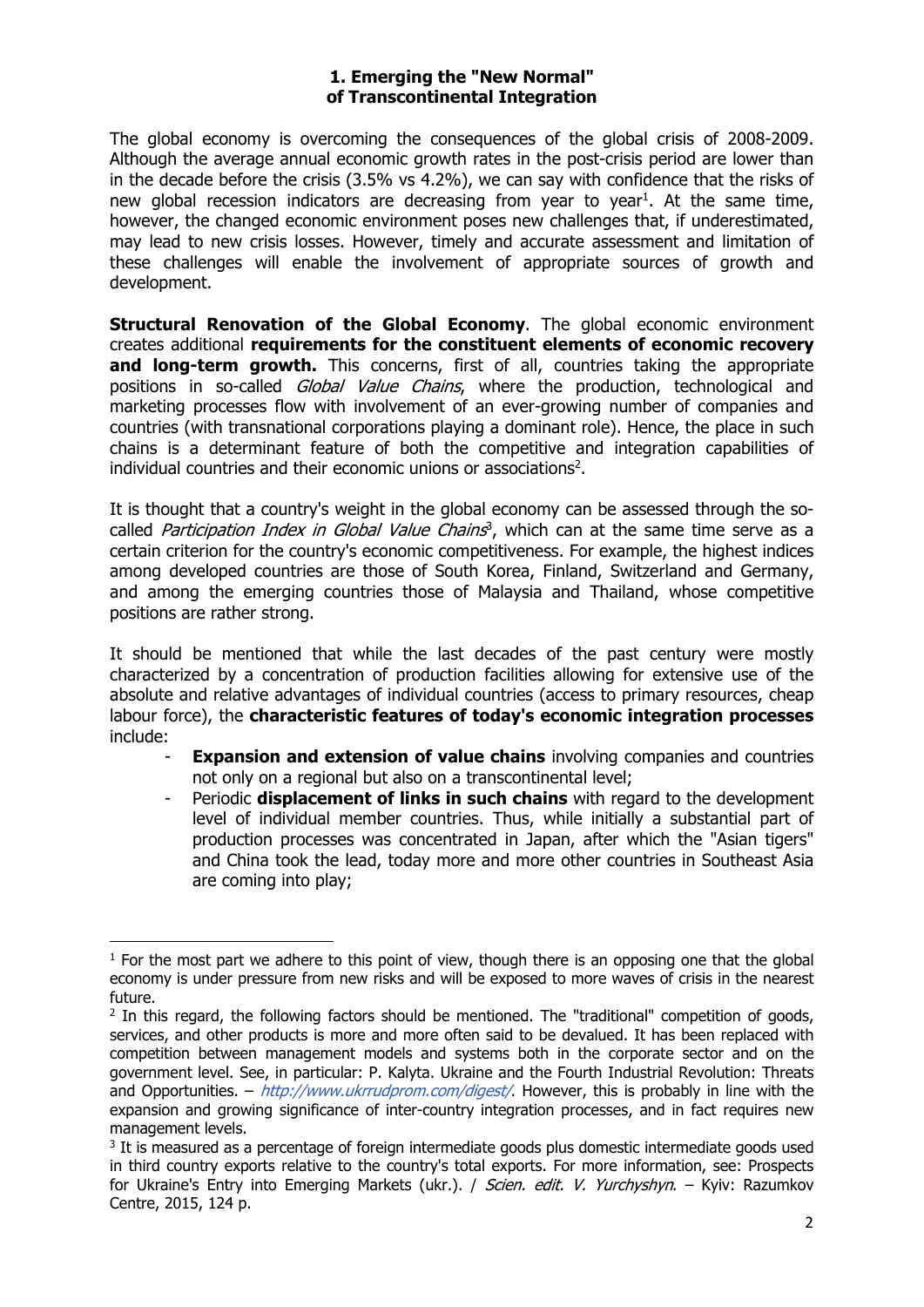- **Strengthening of the investment component** in creating value chains. To reach a proper level of competitiveness it is becoming more important not only to transfer goods, raw materials, semi-finished products and other components of production processes, but to provide investment support for such processes. For this reason, **mutual penetration of investments,** as well as business mergers and takeovers in partner countries will continue and will further expand;
- Institutional support for productive and effective joint efforts by partner countries, and encouraging further involvement of human and financial capital to improve business performance, primarily in terms of avoiding double taxation, ensuring mutual protection of investments, security of direct foreign investments, proper employment of labour force, etc.

However, it should be noted that the globalisation processes in the post-crisis period are more often subject to revision. The crisis of 2008-2009 entailed a large-scale revaluation of the goals, incentives, and components of economic integration in both developed and emerging countries. This is largely due to the fact that the international focus and transparency of the economy make it (the economy) more dependent on the external environment as well thus increasing the risk of importing external adversities. However, despite the challenges, **economic integration remains the key element of the growth and development strategy**.

Speaking about the latest challenges, it should be mentioned that during the crisis period elements of protectionism were often used as one of the "renovated" areas of economic policy (to protect the domestic markets and industries). At the same time, it is the **inclusion** of production facilities and countries **in the global chains that to a large extent limits the scope of protectionist measures**, as "protection" against imports may undermine export opportunities (resulting from a rise in the cost of production components).

However, a relatively insignificant recovery of the global trade that was an engine for global economic growth in the pre-crisis period raises certain concerns among international experts. In recent years real trade growth indicators have demonstrated almost the same growth rates as the global GDP (see the chart "*Global GDP and trade growth*"<sup>4</sup>). Meanwhile, if the nominal global GDP (at current exchange rates) grows from (US Dollars) \$65.5 tr. in 2011 to the expected \$77.8 tr. in 2017, the estimated global volumes of exported goods and services will even slightly decrease, from \$22.2 tr. to \$21.7 tr. respectively.

This contradiction is related to **a sharp decrease in the value of primary resources** (first of all, oil) on the global markets in 2014-2016. Of course, such price fluctuations may be the basis for a rapid increase in the value indicators of international trade in a mediumterms due to growing volume of the energy resources (though most estimates show that the increase in the price of exchange commodities will be insignificant). However, in the near future international trade will most likely not be a global accelerator, which may also slow the dynamics of the world economy and reduce the effectiveness of labour distribution.

In the post-crisis period, another feature of modern global business ties became clearly apparent as a "compensation" for the slowing dynamics of international trade. The trade volumes between emerging countries (in the so-called South-South links) are consistently growing, and emerging countries have considerably higher export and import rates than developed countries (see the table "Trade growth in developed and emerging countries<sup>15</sup>). Of course, the key driving force behind this outstripping is that the economic growth in large

 4 World Economic Outlook (issues from various years). –

https://www.imf.org/external/ns/cs.aspx?id=29. [WEO]

<sup>5 [</sup>WEO].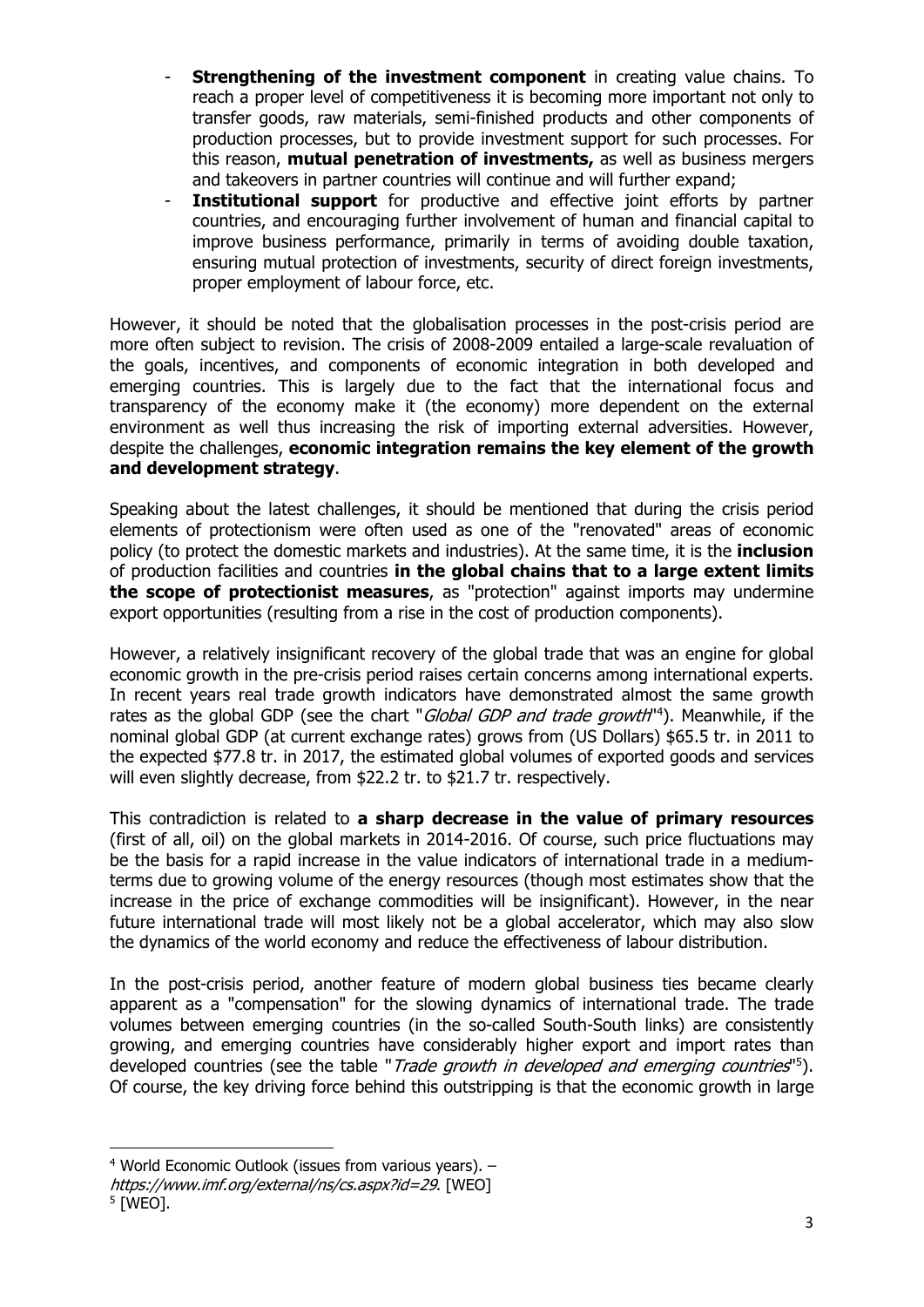successful emerging countries (first of all, China and India) significantly exceeds the growth in the largest developed countries that determine the global demand and supply.



### **Global GDP and trade growth,**

### **Trade growth in developed and emerging countries,**

| $%$ $V$ -0- $V$        |         |      |      |      |      |      |      |
|------------------------|---------|------|------|------|------|------|------|
|                        | 2009    | 2010 | 2011 | 2012 | 2013 | 2014 | 2015 |
| Exports,               |         |      |      |      |      |      |      |
| Developed<br>countries | $-11.8$ | 12.3 | 6.3  | 2.0  | 3.1  | 3.3  | 3.2  |
| emerging<br>countries  | $-7.7$  | 13.6 | 7.4  | 4.4  | 4.6  | 3.4  | 5.3  |
| Imports,               |         |      |      |      |      |      |      |
| developed<br>countries | $-12.2$ | 11.7 | 5.5  | 0.9  | 2.1  | 3.3  | 3.3  |
| emerging<br>countries  | $-7.9$  | 14.1 | 9.8  | 6.0  | 5.5  | 3.7  | 3.5  |

By increasing the volumes of mutual trade and investments, the emerging countries not only support their competitiveness and increase current income, **but also diversify their** export products and markets, which is an **additional global stabilisation factor**. Addressing the tasks of diversification is part of institutional support for mutual trade and investments, in particular, in terms of<sup>6</sup>:

- **finding partners** both for domestic manufacturers and foreign investors, and for foreign economic agents domestically;
- information and legal support, and providing full and transparent information as to the specifics of individual markets and countries;
- **reducing** the causes and elements **of price discrimination** with respect to both the exporters and the importers of goods, services and investments;
- supporting the projects for **the improvement of telecommunications, transport, customs and port services, logistics hubs,** etc.

<sup>6</sup> For details, see: O Kanuto. Global Challenges of Integration (rus.). – http://www.vsemirnyjbank.org/ru/news/speech/2013/01/16/.

Prospects for Ukraine's Entry into Emerging Markets (ukr.). *| Scien. edit. V. Yurchyshyn.* – Kyiv: Razumkov Centre, 2015, 124 p.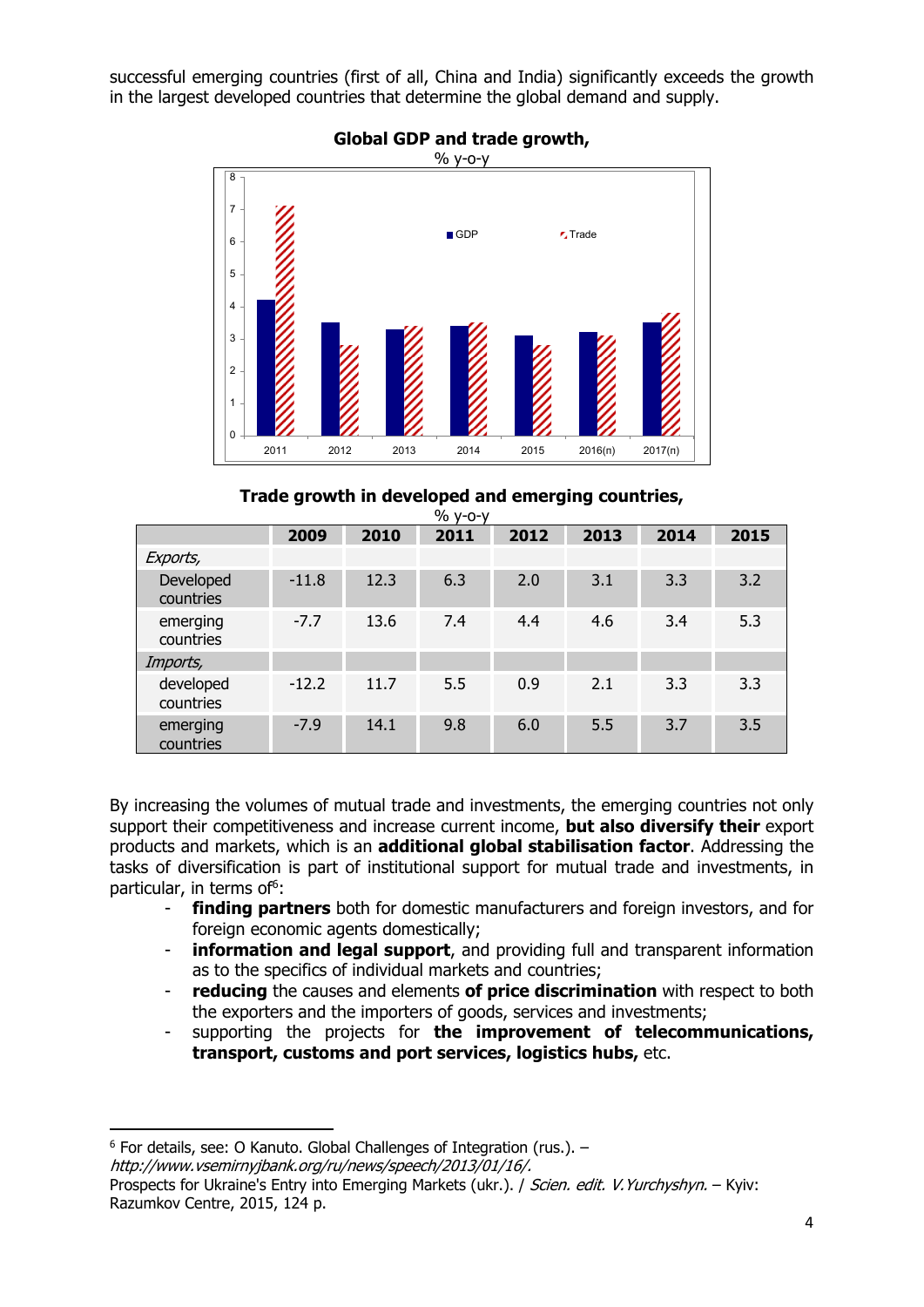**China's Growing Expansion and Benefits for Emerging Countries**. Needless to say, China is and will remain an indisputable leader in expanding global trade by continuing **its trade and investment expansion** despite the continuing crisis processes in many countries. And EU countries are one of the most attractive areas for such expansion. By extending trade relations with European countries China expects to gain substantial future benefits, as the EU is one of its largest trade partners. For example, in 2013 exports to the EU exceeded \$370 bn. as part of China's total global exports of \$2.21 tr. And China's total imports amounted to \$1.95 tr., while imports from the EU reached almost \$200 bn. The proportions will most likely remain the same over the next decade.

At the same time, the **countries of Central and Eastern Europe (CEE)** have demonstrated much better economic dynamics in recent years as compared to the "old" EU countries and are becoming increasingly important for China's economic expansion. For example, in 2015 the trade volumes between China and the 16 CEE countries<sup>7</sup> amounted to \$56.2 bn. (growth by over 25% as compared to 2010). China's investments in these countries exceeded \$5 bn., and investments from CEE in China amounted to \$1.2 bn.8

That is why enhancing the deliveries of goods from China to the EU and from China to CEE in particular is attracting significant attention<sup>9</sup>. At the same time, today's global challenges call for alternative delivery processes and for the involvement of new countries in crossborder trade, including with regard to new geopolitical and geo-strategic changes.

Thus, the escalating competition requires prompt transportation of large volumes of raw materials and products. And **the increasing political and military tension**, as well as the high risks of escalation and expansion of hostilities to new countries and regions make it necessary to **search for new transcontinental projects** to maintain the economic ties between partner countries even in adverse geopolitical and international economic environment.

China is looking for new optimal ways of making deliveries to Europe and is making investments into the infrastructure of the countries that have significant development potential or that can be used for transit<sup>10</sup>. China is already implementing large-scale infrastructure projects in  $\mathsf{CEE}^{11}$  that will allow it to ensure stability in shipments.

  $<sup>7</sup>$  CEE-16 includes: Albania, Bosnia and Herzegovina, Bulgaria, Croatia, Czech Republic, Estonia,</sup> Hungary, Latvia, Lithuania, Macedonia, Montenegro, Poland, Romania, Serbia, Slovakia, Slovenia.

 $8$  '16+1' mechanism opens up new chapter of China-CEE cooperation. – http://www.chinaceec.org/eng/zdogihz 1/t1413792.htm. See also: A. Goncharuk, S. Koshovyi. The Silk Road: From a Concept to Practical Steps (Interaction Format  $(16+1)$ . – *http://www.tianxia.link/uk/article/*.<br><sup>9</sup> Until recently, a vast majority of Chinese export products to the EU's markets were transported by

sea. The goods produced in the western regions of China were first transported to the east coast by rail, and only then by sea to countries around the world, including Europe. Sea transportation is relatively inexpensive and does not require any customs procedures on the borders of transit countries. For the EU member countries sea deliveries require customs control only in the EU country that has seaport access.

Since the majority of goods transported between China and Europe do not have a short shelf life (equipment, electronics, clothes and other end-use goods), their owners are generally satisfied with sea transportation, as land transportation is much more expensive, and the customs and border procedures make the overland route less attractive. However, the geographic and time requirements will naturally become more rigid.

<sup>&</sup>lt;sup>10</sup> China's New Grand Strategy for Europe. – *http://www.tnc-online.net/pic/20150207120233561.pdf.*  $^{11}$  Export strengths and competitiveness of China and CESEE in the EU-15 Market. – https://www.ecb.europa.eu/pub/pdf/scpwps/ecbwp1559.pdf.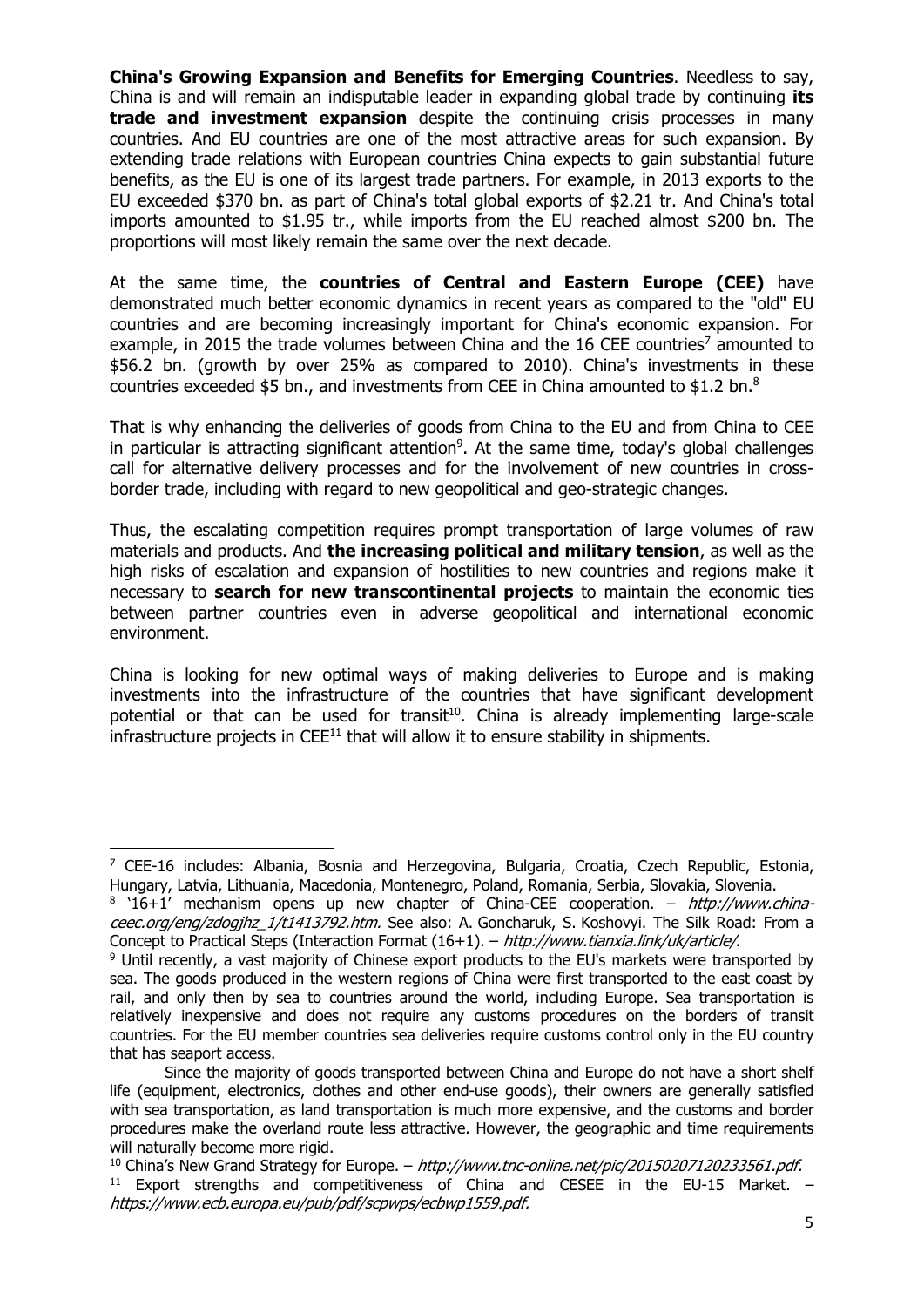In this context, after several years of discussion, China's initiative for creating the **Silk Road Economic Belt**, with the **New Silk Road (NSR)**<sup>12</sup> as its constituent element, has finally reached the stage of practical implementation. The international organisation **TRACECA**, which consists of 13 member countries, including Ukraine, plays an important role in **transporting cargo on the China-EU route** 13. There are several transportation corridors that have been tested within the scope of TRACECA and in the context of **the NSR** with regard to the geographic features of the member countries and the political and economic capabilities for strengthening integration.

The first of these, already in partial operation and for now the most cost-effective, is through Kazakhstan, Russia, and Belarus. **The second** goes through the countries of Central Asia (including Kazakhstan), Transcaucasia, Central and Eastern Europe (including Ukraine). Though this option is currently expensive, the route goes through dynamically emerging post-soviet countries whose involvement will provide substantially more benefits for all member countries in a long-term perspective. The third route is through the geographically and politically problematic territories of Afghanistan, Iran and Turkey, and is doubtful for fast implementation.

TRACECA's strategy focuses on creating a stable infrastructure transportation chain with its subsequent integration into the system of trans-European transport networks. Obviously, the TRACECA project is closely related to the Chinese NSR initiative. China has already established the Silk Road Fund within the scope of the NSR, in the amount of \$40 bn.<sup>14</sup> and also the Asian Infrastructure Investment Bank (AIIB) with a capital of \$100 bn.15 And the countries of Central Asia and Transcaucasia are now increasingly involved in China's investment projects, and in the NSR in particular.

A number of post-soviet countries interested in the NSR (including Azerbaijan, Georgia and Kazakhstan) were among the founders of the AIIB<sup>16</sup>. The bank's shareholding countries (the share in the bank's total capital is determined based on the member countries' GDP) will be able to influence the development of economic and investment policy (in Transcaucasia and Central Asia, including the NSR project).

Generally, despite the high risks, China's current expansion opens up broad opportunities for emerging countries to be involved in transcontinental integration projects, including the NSR. Moreover, **the benefits for individual participants may lead to a synergistic effect** of multiplied prosperity and enhanced development prospects.

This, of course, requires determining absolute and relative production, trade, investment, communication and logistics advantages that can be used as the basis for clear **common opportunities and benefits**. Let us recall that during the integration of CEE countries for

<sup>&</sup>lt;sup>12</sup> Great prospects and practical actions for joint creation of the Silk Road Economic Belt and the 21stcentury Maritime Silk Road. – Website of the Ministry of Foreign Affairs of China. –

http://www.fmprc.gov.cn/rus/zxxx/t1254925.shtml.<br><sup>13</sup> TRACECA has official status as an inter-state commission. See: TRACECA: **Tra**nsport **C**orridor **E**urope-**C**entral **A**sia. – *http://www.traceca-org.org.*<br><sup>14</sup> Silk Road Fund. – *http://www.silkroadfund.com.cn/enweb/23773/index.html.* 15 The Asian Infrastructure Investment Bank. –

http://euweb.aiib.org/html/aboutus/introduction/aiib/?show=0.

<sup>&</sup>lt;sup>16</sup> Currently, the bank's shareholders include 57 countries, the largest of which are China, India, Russia, Germany, and other European countries. The AIIB's statutory capital is 100 billion US dollars. China holds the largest portfolio, giving it veto power over the institution's decisions. International experts expect the AIIB to become a competitor of the IMF, World Bank, and EBRD. For details, see the article by S. Koshovyi "New Geo-economic Configuration of Eurasia: One Belt, One Road". – Prospects for Ukraine's Entry into Emerging Markets (ukr.). / Scien. edit. V. Yurchyshyn. – Kyiv: Razumkov Centre, 2015, 124 p.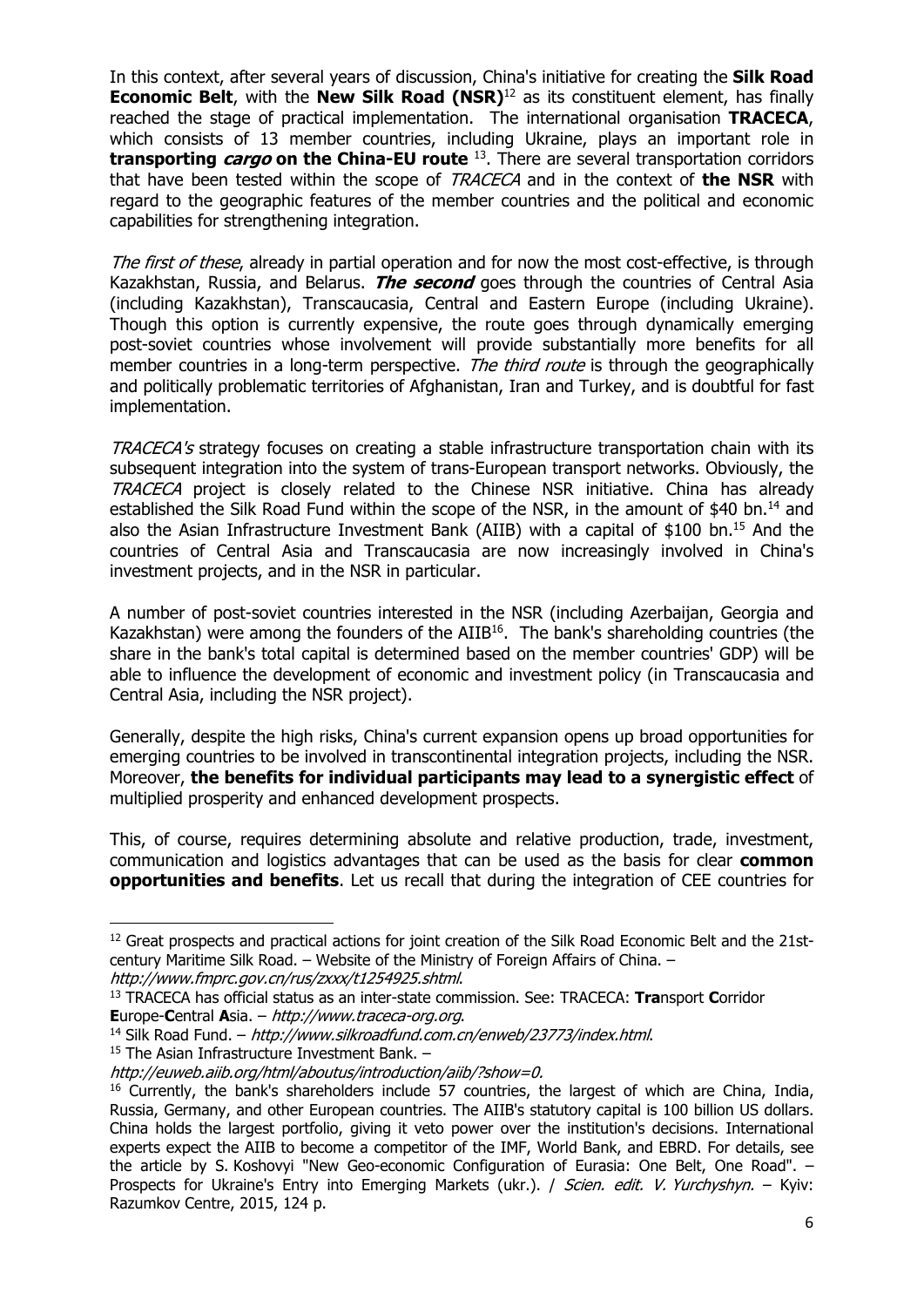**joining the EU, much analytical research was dedicated to various issues** of macroeconomic stabilisation, convergence of institutions, formation of joint visions and mechanisms of conflict resolution. Unfortunately, there is only a small portion of researches on the integration processes in the context of the Silk Road Initiative in the post-soviet space.

This is why we believe that comparative analysis **of macroeconomic development, the investment environment and institutional capacity** for supporting integration expansion of the countries that will take an active part in the NSR project, first of all the countries of the transcontinental infrastructure project with the highest potential – Kazakhstan, Transcaucasian countries (Azerbaijan and Georgia), and Ukraine (AGCU)<sup>17</sup> – is essential and expedient and will provide deeper insight into the transformations required with regard to the implementation of the transcontinental NSR project.

Let us also recall that the GUAM integration association (Georgia, Ukraine, Azerbaijan and Moldova)<sup>18</sup> had a "close geography", but played more a political role rather than functioning as a reliable tool for economic growth, largely due to the lack of realistic systematic consolidating ideas.

**Strategic Intentions for Countries of Transcaucasia, Central Asia and Ukraine**. After the collapse of the USSR (with its unitary centralised governance system both on the political and economic level), the new countries (former republics):

- experienced a deep **crisis shock** that lasted practically into the late 1990s;
- had no proper institutions or practices of market economy or any reliable financial resources;
- largely remained **under the influence of Russia**, which also had significant economic problems of its own (for example, the disastrous crisis of 1998);
- were only marginally involved in the activities of international financial institutions, trade and economic unions, etc.

Under such conditions the political elites of the new post-soviet countries tried to **find new strategic benchmarks** to renew economic growth and to facilitate development.

Among the **most successful countries** (that emerged out of the former USSR, except the Baltic countries), **Kazakhstan** is worthy of note. Although the country kept its orientation towards Russia (including membership in the EAEC, the Customs Union, etc.), the economic significance of the latter gradually decreased. For instance, in 1992 Russia's share in Kazakhstan's foreign trade was about 80%, but by 2008 this had dropped to 30% (of the total value $)^{19}$ .

At the same time, Kazakhstan has enhanced its efforts for **new integration processes**. For example, the country has:

- increased its economic focus on the EU, its largest foreign trade partner at present, accounting for over 40% of its total foreign trade volumes;
- intensified its economic cooperation with China (which is currently in third place in Kazakhstan's foreign trade), while China views Kazakhstan as the most significant economic and security partner in Central Asia;

 <sup>17</sup> Other post-soviet countries of Central Asia are also willing to take part in the NSR project. For example, Kyrgyzstan, Tajikistan and Uzbekistan are also among the founders of the AIIB and are increasingly involved in the implementation of the Initiative. However, the AGCU countries play the key role for the second corridor, which can be implemented with the involvement of Ukraine.

<sup>&</sup>lt;sup>18</sup> GUAM Organisation for Democracy and Economic Development was established as an international organisation– http://mfa.gov.ua/ua/about-ukraine/.<br><sup>19</sup> Kazakhstan's Strategic Significance. – http://www.eurodialogue.eu/.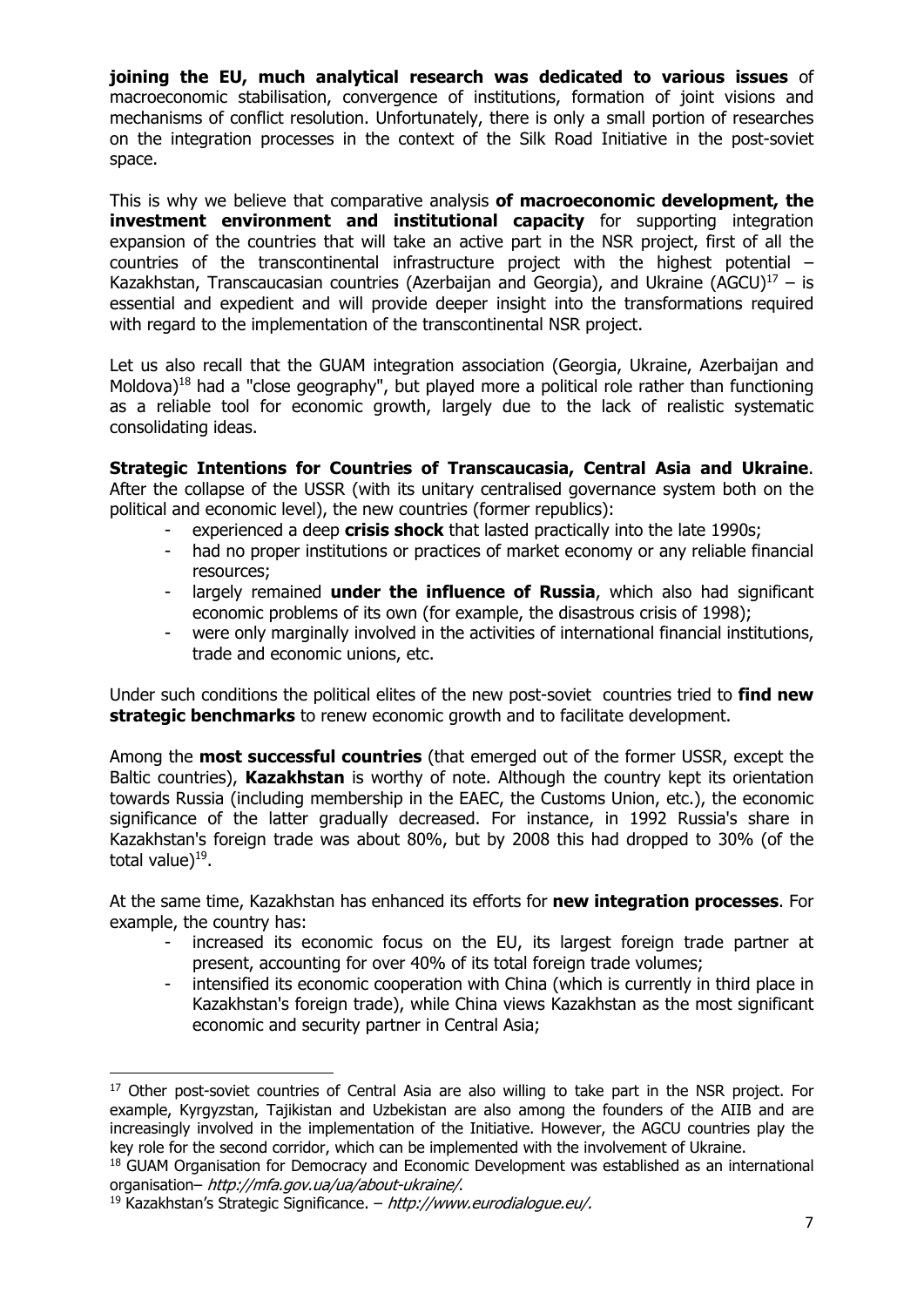provided extensive opportunities for foreign investors, first of all the USA (whose direct investments exceeded \$15 bn., accounting for one-third of the total inflows).

Moreover, the current efforts of the Kazakh government are generally aimed at creating a modern developed economy in the country by  $2050^{20}$ , and in particular are pursuing an ambitious goal of forming one of the region's most powerful logistics centres between East and West $^{21}$ , which would become a central link in the New Silk Road project.

**Azerbaijan** is also emerging three strategic areas – the EU, the Eurasian Economic Union (headed by Russia) and the New Silk Road, at the same time emphasising its "equidistance" from each of them and expecting to benefit from its neutrality $^{22}$ .

For now, **Azerbaijan** has very limited economic ties with the EU countries **and** has export revenues only from its oil supplies. The country also is very careful with Russian orientation, first of all because of Russia's position (military support for Armenia) in the so called Nagorno-Karabakh conflict. Azerbaijan's economic contacts with China have also been rather limited, which is why it has broadly supported the Silk Road Initiative with the intention of promoting the country's efforts to join major integration projects.

Of course, Azerbaijan's current strategic development areas are *first and foremost* concerned with substantial expansion and improvement of not only economic, but also political relations with China and the  $EU^{23}$ , and *second*, with increasing the country's participation in NSR projects, which will become one of the important factors in its overall development.

**Georgia** is one of the countries whose experience of reform should be taken as a model. The country's targeted efforts, first of all, in emerging its business environment (including with regard to the experience of successful post-socialist EEC countries<sup>24</sup>) and joining the  $EU^{25}$  are generally recognised today (in particular, due to its consistent adherence to the adopted plans for institutional changes $^{26}$ ).

Though in recent years Georgia has been experiencing certain political conflicts (including as a result of increased Russian pressure), it regularly fulfills **its obligations under the EU-Georgia Association Agreement**<sup>27</sup>. In this context, the country's transit capabilities and the level of investments and Black Sea port development will allow the country to occupy a substantial niche in the NSR project.

For **Ukraine, the importance of the NSR** as a facilitator of integration is beyond any doubt. Moreover, **the EU-Ukraine Association** is an important factor and a stimulus in expanding and strengthening its integration processes $28$ .

http://www.president.az/files/future\_en.pdf.

<sup>&</sup>lt;sup>20</sup> Kazakhstan 2050. – *https://strategy2050.kz/*.<br><sup>21</sup> Between East and West: Kazakhstan's development along China's new Silk Road. – http://www.osce-academy.net/upload/file/Between\_East\_and\_West.pdf.

<sup>&</sup>lt;sup>22</sup> Valiev A. Azerbaijan: Perspectives on Eurasian integration. – http://www.ecfr.eu/article/.

<sup>&</sup>lt;sup>23</sup> Azerbaijan: Country Partnership Strategy (2014-2018). – https://www.adb.org/documents/. "Azerbaijan 2020: look into the future" concept of development. –

<sup>&</sup>lt;sup>24</sup> Lessons learned for Georgia: The experience of Visegrad Countries in economic approximation with the EU. – http://www.ceid.hu/wp-content/uploads/2014/.

 $25$  EU-Georgia Association Agreement. – Official Journal of the European Union,

http://www.3dcftas.eu/system/tdf/EU-Georgia%20AA\_2.pdf?file=1&type=node&id=137&force=.

<sup>&</sup>lt;sup>26</sup> Council of Europe Action Plan for Georgia 2016-2019. – https://rm.coe.int/.

<sup>&</sup>lt;sup>27</sup> Emerson M. An Introduction to the Association Agreements between the EU and Georgia, Moldova and Ukraine. – http://www.3dcftas.eu/system/tdf/Introduction.

 $E U$ -Ukraine Association Agreement. – Official Journal of the European Union, http://www.3dcftas.eu/system/tdf/EU-Ukraine%20AA\_1.pdf?file=1&type=node&id=139&force=.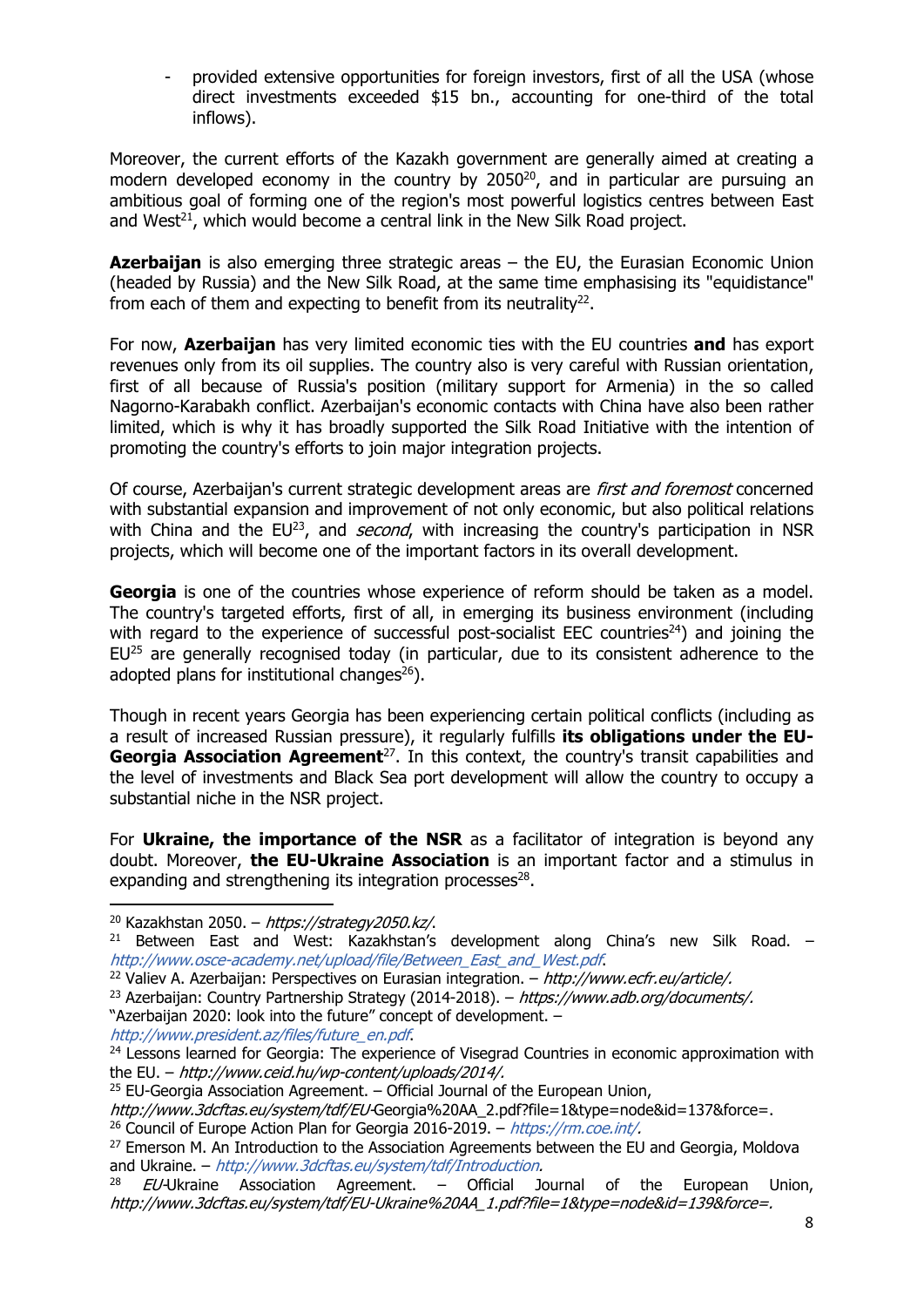Unfortunately, for now Ukraine's position in the NSR project is largely at the level of declarations. Ukraine has not demonstrated any interest or ability in sharing in AIIB capital, which may soon restrict the country's investment options. A number of limiting factors prevent **the country from accelerating development of the appropriate infrastructure** that would cover the Ukrainian ports on the Black Sea coast and would be successfully included in the system of sea ways to its northern and western borders.

The importance of these tasks for Ukraine is growing in light of the substantial accumulated disproportions that are slowing economic recovery and forcing the country out of modern global processes. First of all, changes are needed with regard to **the creation of the institutional basis for a competitive economy, strengthening of business and investment potential**, and overall business development, small and medium businesses in particular.

It must be acknowledged that, in the context of the transcontinental NSR project, Ukraine has to promptly eliminate the current shortcomings to increase its economic potential, to facilitate its entry into the global integration environment, and **to strengthen its positions in emerging markets, including in:** 

- using Ukraine's transportation potential and emerging it to the level of CEE's transportation capabilities $29$ :
- joining the **structural, production and service networks** of other countries playing an important role in the NSR, primarily Kazakhstan and Transcaucasia;
- bringing Ukraine directly closer to the Chinese economy by **expanding trade and mutual investments**, first of all with regard to the prospects of the free trade zone between Ukraine and the EU, and Ukraine and Canada.

In the following sections, the author analyses the macroeconomic environment and identifies the areas in which each country has absolute and relative advantages, including institutional support. The findings **can be used to determine the actions** required to improve both the business and the investment environments, as well as the management system on the private and public levels in individual countries, and to provide options for mutual facilitation. And, naturally, **in certain ways we focus more on Ukraine**.

We must acknowledge up front that, even after complex transformations, post-soviet economies cannot yet be regarded as absolutely strong and stable. For example, the AGCU countries, except Kazakhstan, have practically not changed their ratings in one of the most well-known indices, the UN **Human Development Index** (HDI) (see the chart "GDP per capita and HDI<sup>"30</sup>). For more than 15 years, the countries have retained their "traditional" ratings within a rather narrow range of 75-85. Only Kazakhstan has somehow managed to improve its indices, though considering its high income from exports of raw materials, the indices might have been even higher.

Here we can clearly see **Ukraine's** losses: with relatively **favourable starting conditions** for development, the country not only failed to facilitate its economic development<sup>31</sup>, but incurred major losses in terms of quality of life, which in fact placed the country in the lower half in the HDI rating.

  $29$  See, in particular: A. Hamed Ukraine Transport Strategy Alignment within the context of EU Integration. – http://www.slideshare.net/cityprojectdevelopment/.

Support to the transport strategy of Ukraine until 2020. – http://www.transportukraine.eu/sites/default/files/images/.

 $30$  UNDP Human Development Reports (issues from various years). – http://hdr.undp.org/en/reports.

<sup>&</sup>lt;sup>31</sup> In 1990 Ukraine's HDI and GDP per capita were comparable to the European post-socialist countries, and among the former USSR republics Ukraine's potential for successful market transformations was the highest according to international assessments.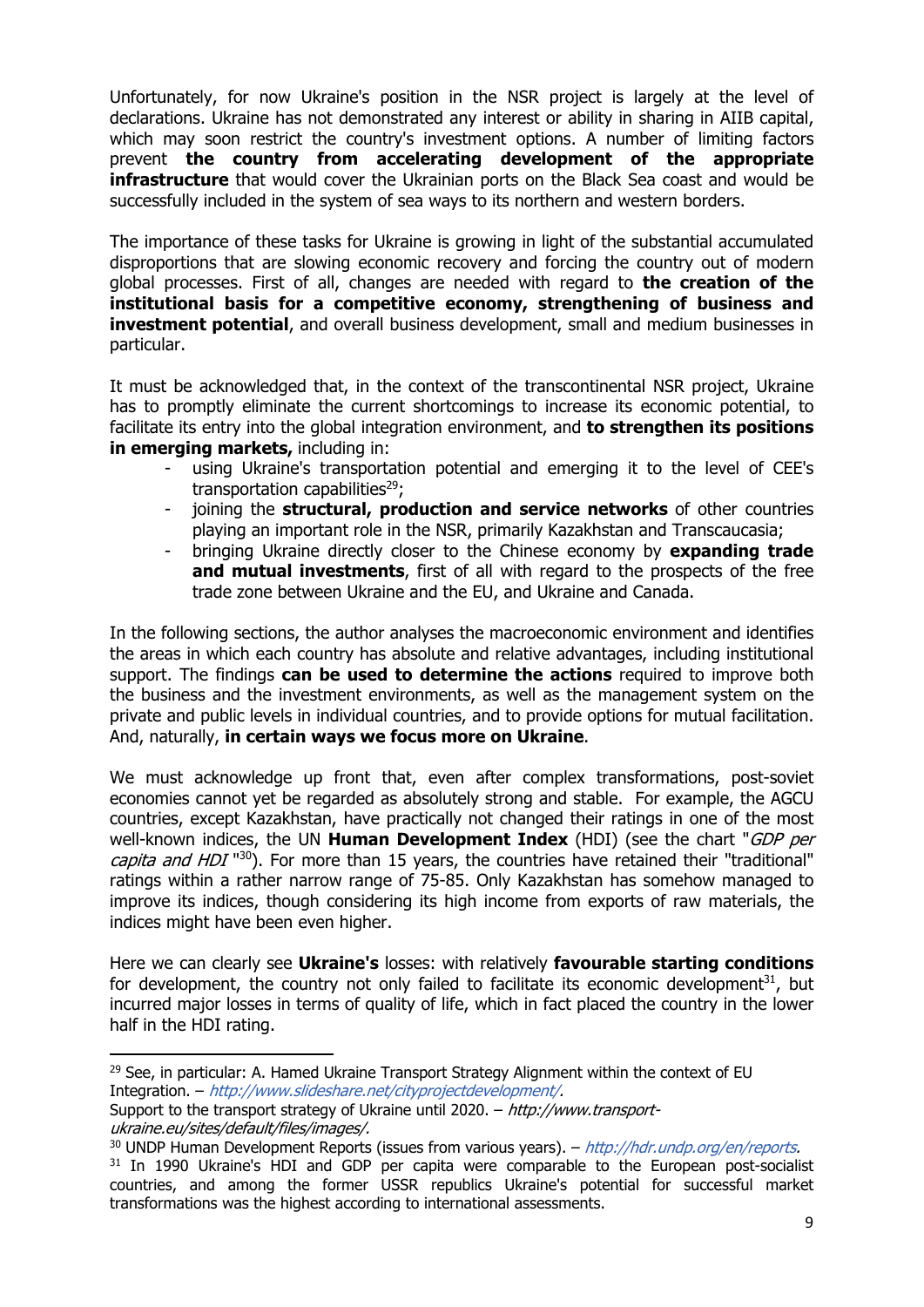**GDP per capita and HDI,**  Vertical axis: country's rating in HDI (lower places = higher indices), horizontal axis: GDP per capita (1000 US dollars), 95 *China-2014*   $90$ *2000* Ö 85 *Ukraine-2014* 80 *Georgia-2014 Azerbaijan-2014*  75 70  $65$ *2010* 60 55 *Razakhstan-2014*

In conclusion, we would like to make another general **comment**. In the era of globalisation, **economic integration**, which is reflected in the acceleration and expansion of trade flows, capital flows, and migration processes, contributes to a rapid **increase in living standards**, reduction of poverty, and improvement of education and healthcare<sup>32</sup>. However, the social and economic achievements may be followed by worsening political confrontations and attempts to solve internal problems by provoking international conflicts and military aggression.

0 2 4 6 8 10 12 14

50

At the same time, global practice shows that **the wider and stronger a country's economic integration relations are, the safer the country feels**. Meanwhile, a country that has not defined its international and integration priorities risks being the victim of political or even military aggression of unscrupulous neighbours.

Ukraine has experienced all the consequences of the aggressive policy pursued by the country that was expected to be the guarantor of peace and sanctity of borders in post-war Europe. Unfortunately, the scenarios of such an aggressive policy are not improbable with respect to other countries of the former USSR. Sadly, the question of **whether strong integration ties can prevent catastrophic scenarios** remains open.

 $32$  Wong R. Is the age of Milton Friedman's dream of global integration and free markets coming to an end? – http://www.scmp.com/business/global-economy/article/2029004/.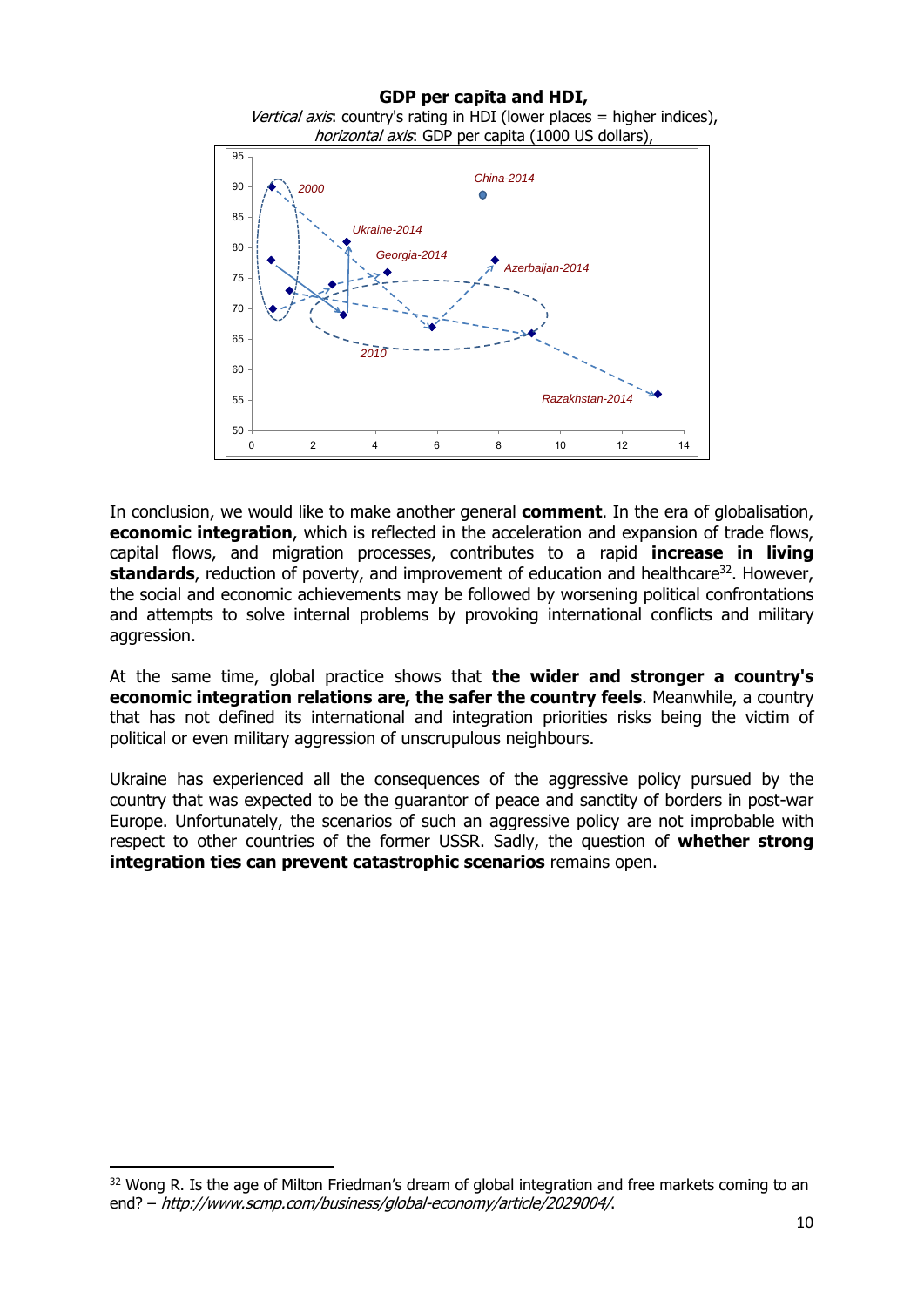#### **2. The main growth characteristics of post-soviet countries participated in Silk Road Initiative**

As it was mentioned, among the countries that declared the interest and involvement in Silk Road Initiative and creation of infrastructural corridor from China to Central and Eastern Europe, the group of 4 countries can be singled out – Azerbaijan, Georgia, Kazakhstan and Ukraine (AGKU). Exactly these countries may play the leading role in development of one of the most promising Road "branch" in the long-term.

The listed countries have continued (with various successes) post-soviet transformational processes. But it is clear that for them in order to really become a valuable part of transcontinental project **the necessary condition is to form socio-economic environment, characteristic feature of which is the high level of macroeconomic stability, as well as the level of integration and investment activity**. That is why attention in this chapter is paid exactly to determination of certain macroeconomic and institutional features of these four countries.

**Economic growth.** As for the development of AGKU countries, two "systematic" periods can be singled out. The first one – post-Soviet, from the beginning to the end of 1990-s. This period is characterized by tough transformation processes and the formation of modern economic and institutional basis of economic market principles. During this period all the countries suffered significant social and economic losses because of unpreparedness and delaying of transformation processes (transformation from the so-called socialist economic system to formation of market basis). And only on the brake of centuries, the countries managed to reach a positive development dynamics.

During *the second period* – from the beginning of this century till the present time, the countries with various successes created up-to-date socio-economic institutes, which would provide opportunities to implement policy of sustainable long-term growth and development, consistent increase of welfare. Especially important is the post-crisis part of the second period (since 2010), when *on the one hand* in each county the basis of modern economic activity already had been formed, and on the other  $-$  each of them had to find its own specific instruments of stabilization policy.

During the pre-crisis period of 2000-2008 AGKU countries had a close economic dynamics with average annual growth at about 7% (diagram "Real GDP growth")  $33$ . Only Azerbaijan owing to favorable oil price dynamics during 2005-2007 rapidly boosted country's income (average annual growth – over 30%).

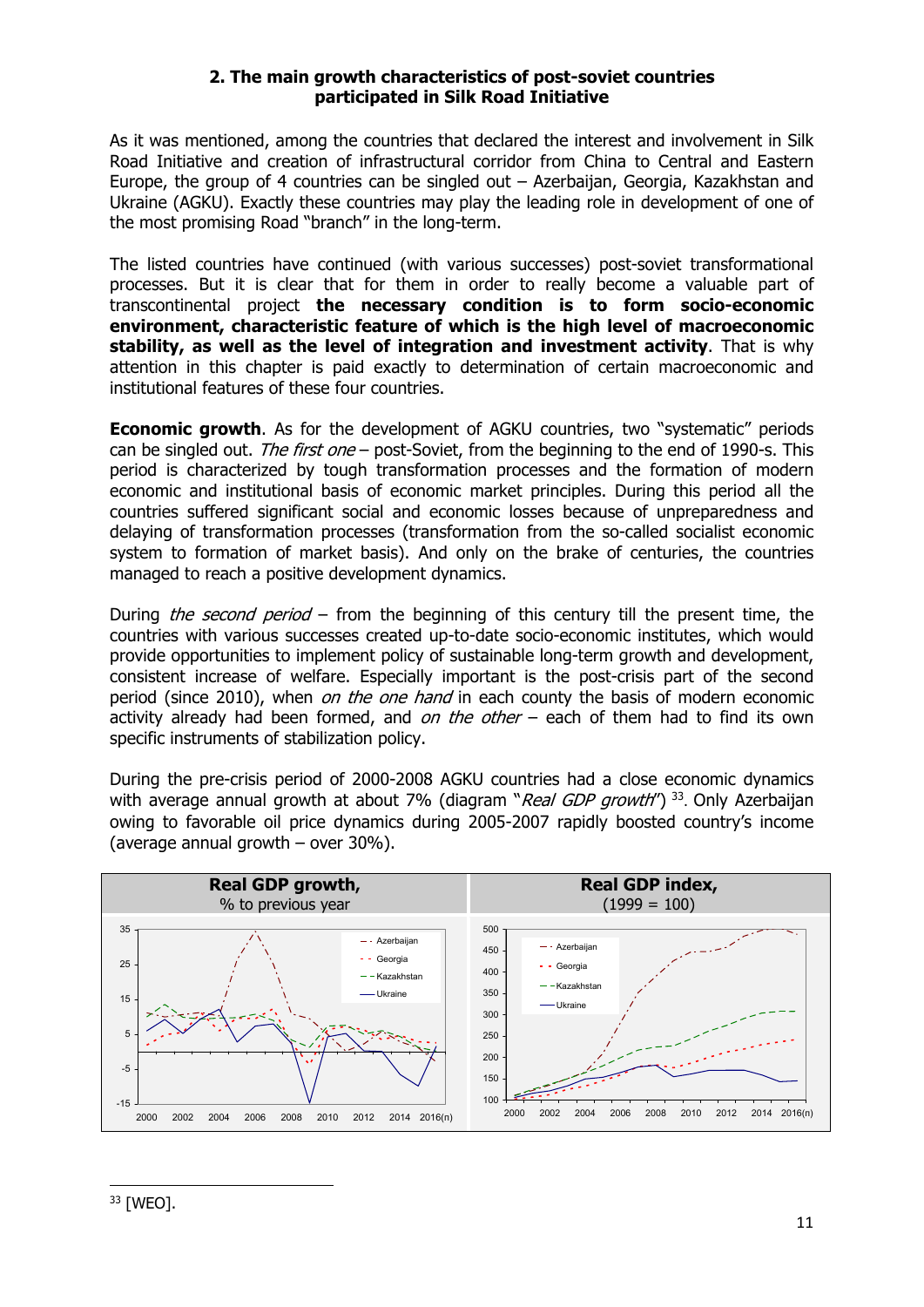AGKU countries, except Ukraine, with relatively minor losses overcame the peak of global crisis in 2009. But the post-crisis period (after 2010) is characterized by unstable economic dynamics, which is caused by various factors and components. However, as in 2009, **Ukraine suffered the biggest losses** – in 2014-2015 the decline reached 17%. The decline was much **caused by Russian aggression and the necessity to overcome the economic ruination** of the previous years.

But it was not only Ukraine who suffered significant losses. A noticeable deterioration of economic dynamics of Azerbaijan<sup>34</sup> and Kazakhstan during 2015-2016 was to a large extend caused by the collapse of world oil and other raw products prices. The crisis processes in Russia (including the collapse of Russian Ruble) also quite significantly impacted the number of countries, which are still oriented to it (first of all, Kazakhstan which is a member of the Customs Union). Forced weakening of national currencies in the oil exporting countries (which was generally observed in many of these countries) intensified inflationary trends, and thus limited the variety of monetary tools, which were used by developed and successful European emerging countries $35$ .

As a result, the aggregate growth of countries over 2000-2016 significantly differed: if during that period the real GDP of Ukraine grew only by 45%, in Kazakhstan and Azerbaijan it increased almost 3 and 5 times, although it slowed down over the last years (Diagram "Real GDP index<sup>" 36</sup>).

At the same time, because of the **high dependence of AGKU countries on the global economy** as well as because of the ambiguous exchange rates dynamics of national currencies in the post-crisis period the GDP level of countries in US dollar equivalent got controversial assessments (Diagram "*Nominal GDP in US dollars*" <sup>37</sup>). Although in national accounts a minimal real growth was fixed. Thus, as a result of slowing down of global economic dynamics, deterioration of economic indicators of the observed countries along with the noticeable depreciation of national currencies, the US dollar equivalents of GDP in 2015 rapidly decreased compared to 2012-2013 in all AGKU countries (and the preliminary estimations show the continuation of decrease in 2016).

| \$ bln.    |       |       |       |       |  |
|------------|-------|-------|-------|-------|--|
|            | 2012  | 2013  | 2014  | 2015  |  |
| Azerbaijan | 68,7  | 73,5  | 75,2  | 53,0  |  |
| Georgia    | 15,8  | 16,1  | 16,5  | 14,0  |  |
| Kazakstan  | 215,9 | 243,8 | 227,4 | 184,4 |  |
| Ukraine    | 175,8 | 181,3 | 131,8 | 90,6  |  |

### **Nominal GDP in US dollars,**

It should be noted that AGKU countries much differ from each other by population as well as by territory. All countries greatly inferior to China - the main country of Silk Road (Box "Selected main characteristics of AGKU countries") that effects comparative indicators

<sup>&</sup>lt;sup>34</sup> Bearing in mind that Azerbaijan depends a lot on export of oil and natural gas (their value exceeds 90% of total export of the country), continued low prices of oil in the world markets can make a critical negative impact on Azerbaijan economy including further weakening of the national currency (also in view of limited access of the country to international capital markets). That's why the nearest prospects of the country should be based on its ability to develop along new priorities (not connected with mineral resources export).

<sup>35</sup> Middle East and Central Asia. IMF Rregional Economic Outlook, October 2015. – https://www.imf.org/external/pubs/ft/reo/2015/mcd/eng/mreo1015.htm.

<sup>36</sup> WEO. Estimation: author.

<sup>37</sup> WEO.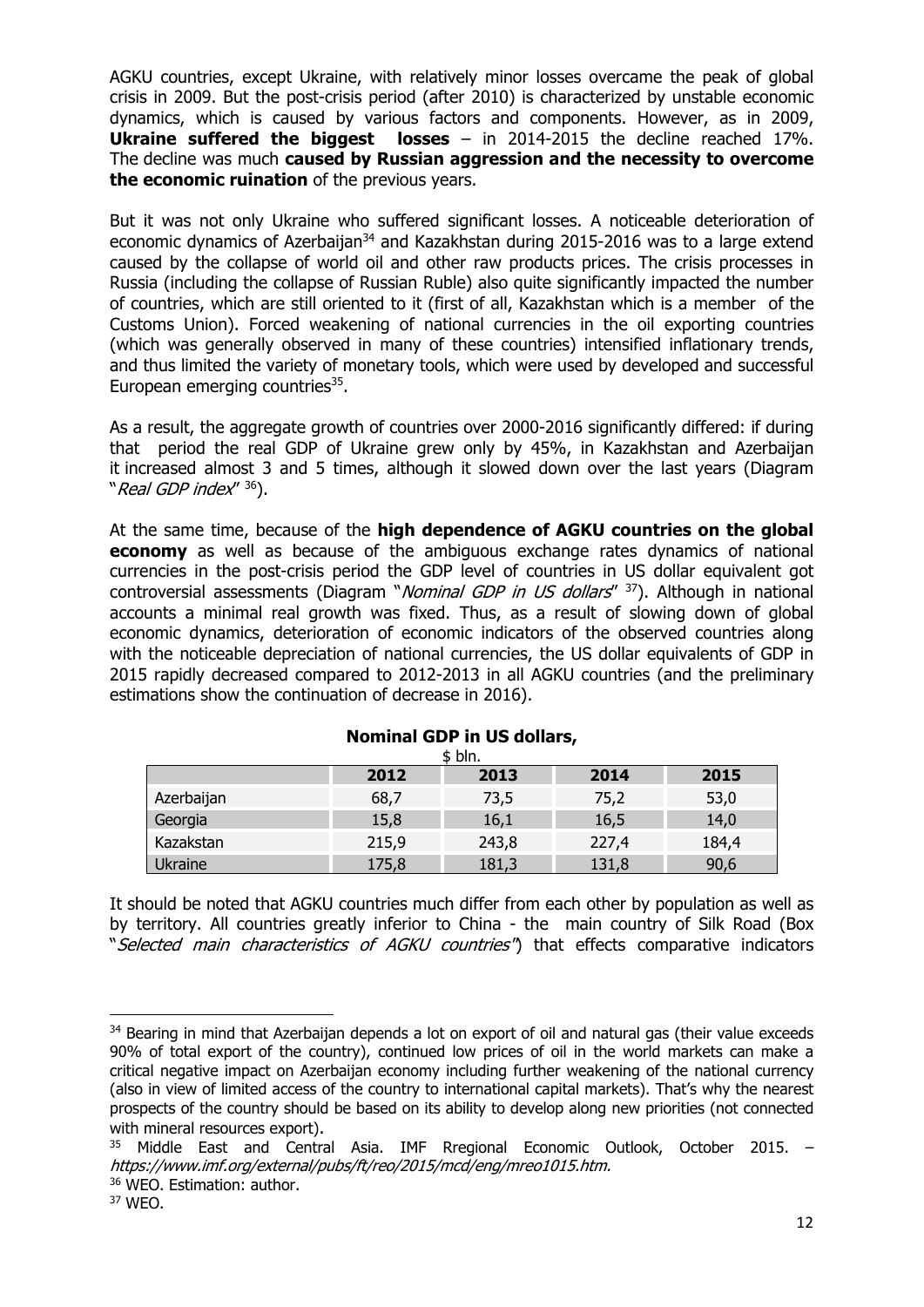(Diagram " $GDP$  per capita<sup> $138$ </sup>) and the potential influence of China's economy on AGKU countries39.

population of China), Georgia – 4.5 ml.  $(0,3\%)$ , Kazakhstan – 17.3 ml.

corresponds to the population of the four countries compared to China's indicators (Table "Selected main characteristics of AGKU countries"). The exception is Ukraine, whose welfare indicators due to the crisis shock in 2014-

2015 declined almost twice compared to the period of 2012-2013.

The population of Azerbaijan is around 9.5 ml. people (or 0,7% of

Comparative nominal GDP level (in current US\$) approximately

SELECTED CHARACTERISTICS OF AGKU COUNTRIES

(1,3%), Ukraine – 43.0 ml. (3,1%).

| Selected main characteristics of AGKU countries<br>% of China's corresponding indicator |     |      |      |      |  |  |
|-----------------------------------------------------------------------------------------|-----|------|------|------|--|--|
| <b>Population</b><br><b>GDP2015</b><br><b>GDP 2014</b><br><b>Area</b>                   |     |      |      |      |  |  |
| Azerbaijan                                                                              | 0.7 | 0,9  | 0,73 | 0,49 |  |  |
| Georgia                                                                                 | 0,3 | 0,7  | 0,16 | 0,13 |  |  |
| Kazakhstan                                                                              | 1,3 | 28,3 | 2,10 | 1,70 |  |  |
| <b>Ukraine</b>                                                                          | 3,1 | 6,3  | 1,27 | 0,83 |  |  |

 The attention should be paid to decline of GDP indicators of 2015 compared to indicators of 2014, which is the reflection of continuing growth of China and strengthening of Yuan combined with deterioration of economic dynamics of AGKU countries and depreciation of their national currencies.

 Nominal **GDP per capita in 2014:** in Azerbaijan – 103.9%, Georgia – 48.4%, Kazakhstan – 166.0%, Ukraine – 40,6% from nominal GDP per capita in China.

 According to IMF experts, **participation in successful implementation of Silk Road Initiative** may cause already in 2017-2018 both in oil exporting countries (including Azerbaijan and Kazakhstan) and oil importing countries (including Georgia and Ukraine) the growth of real GDP by 0,4 percentage points (p.p.), of real import – in exporting countries approximately by 3p.p., in importing countries by 2p.p., of real export – in exporting countries by  $0.3$  p.p., in importing countries by 1.2 p.p., of real investment in exporting countries by 1 p.p., in importing countries by 1,5 p.p. During the following years the improvement may become more significant.

It is important to underline that oil countries (Azerbaijan and Kazakhstan) due to income from export of raw products managed to considerably increase average indicators of income per capita, and today such incomes in these countries are even exceeding the corresponding figures of China. Meanwhile, the transition countries, who's export model couldn't function properly (in Georgia because of the lack of wide opportunities of raw resources and semi-raw resources export, in Ukraine because of the concentration of export incomes only in particular monopolistic formations and saving a substantial part of revenue in foreign accounts) failed to provide the acceleration of income growth of vast majority of its citizens.

It totally reflects and corresponds to Gross National Income per Capita by purchasing power parity (PPP). Thus, related dollar indicators in 2014 were: in Azerbaijan – 16.4 thnd., Kazakhstan – 20.9 thnd., Georgia – 7.2 thnd., Ukraine – 8.2 thnd (China – 12,5 thnd).

<sup>38</sup> WBI

<sup>39</sup> Regional Economic Outlook, October 2016. –

https://www.imf.org/external/pubs/ft/reo/2016/mcd/mreo1016.htm.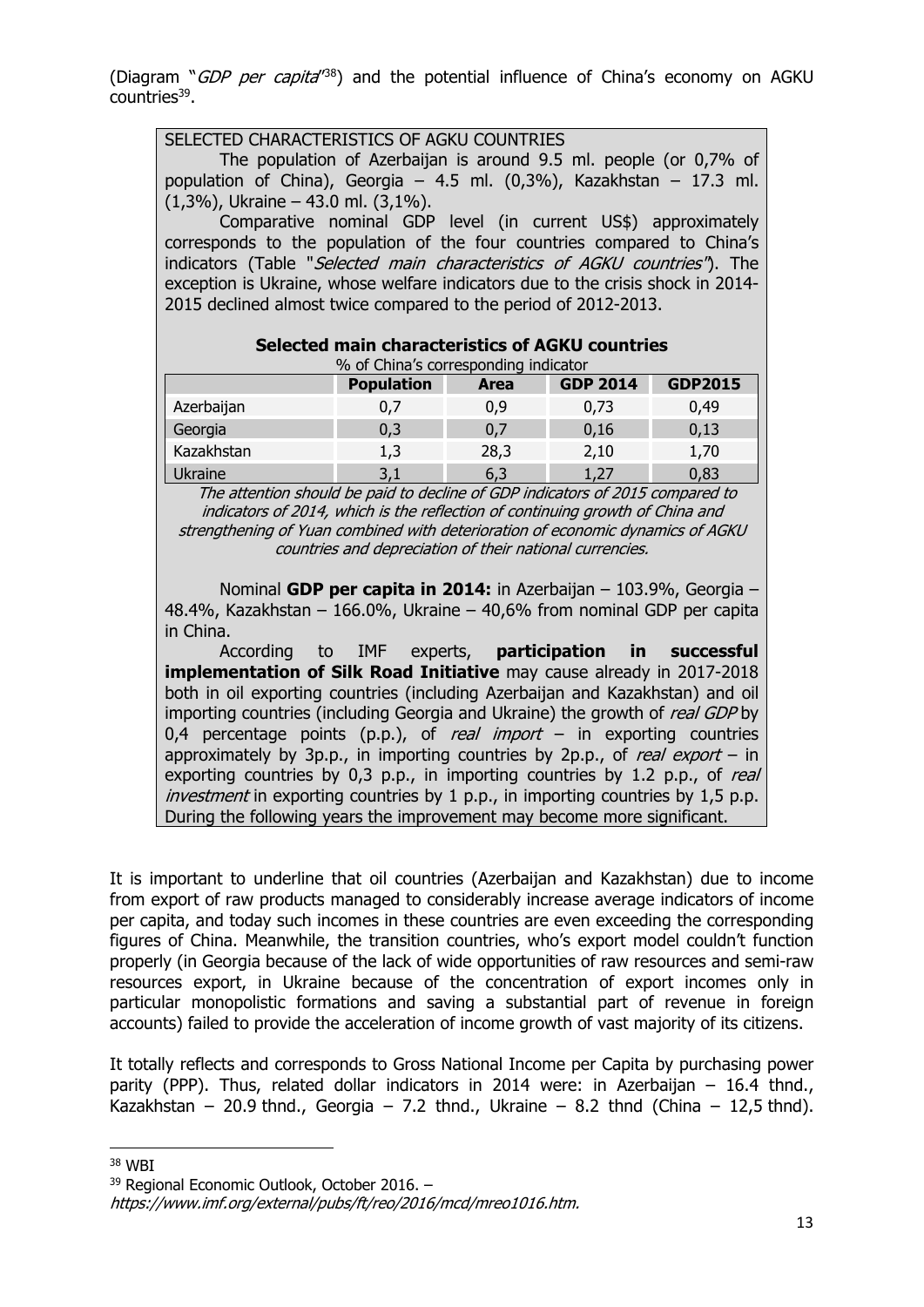So, the average GDP per capita in Georgia and Ukraine is more than twice lower compared to corresponding Kazakhstan's indicator.



Approximately the same ratio is observed in labor expenses. The average monthly salary (in current US\$) in 2010 in Kazakhstan was near \$530, in Ukraine - \$280, in 2013 - \$720 and \$365, accordingly.

In view of the demographic complications in particular countries (especially Ukraine) GDP per person employed probably will tend to grow minimally next years (diagram "GDP per person employed") and so income per capita will be mostly inertial and current revenue gaps will still exist.



However, we should admit that average income indicators do not adequately reflect real income distribution in countries – **the income distribution** among different groups of population **remains highly unequal** and so social and economic progress in many sectors is not clearly noticeable.

**Competitiveness.** Successes of Azerbaijan and Kazakhstan are visible (although significantly connected with effective use of favorable conditions) but low efficiency of transition processes in Ukraine is rather surprising. Among the important factors of lack of competitiveness, and therefore the failure of the economy of Ukraine is **excessive energy**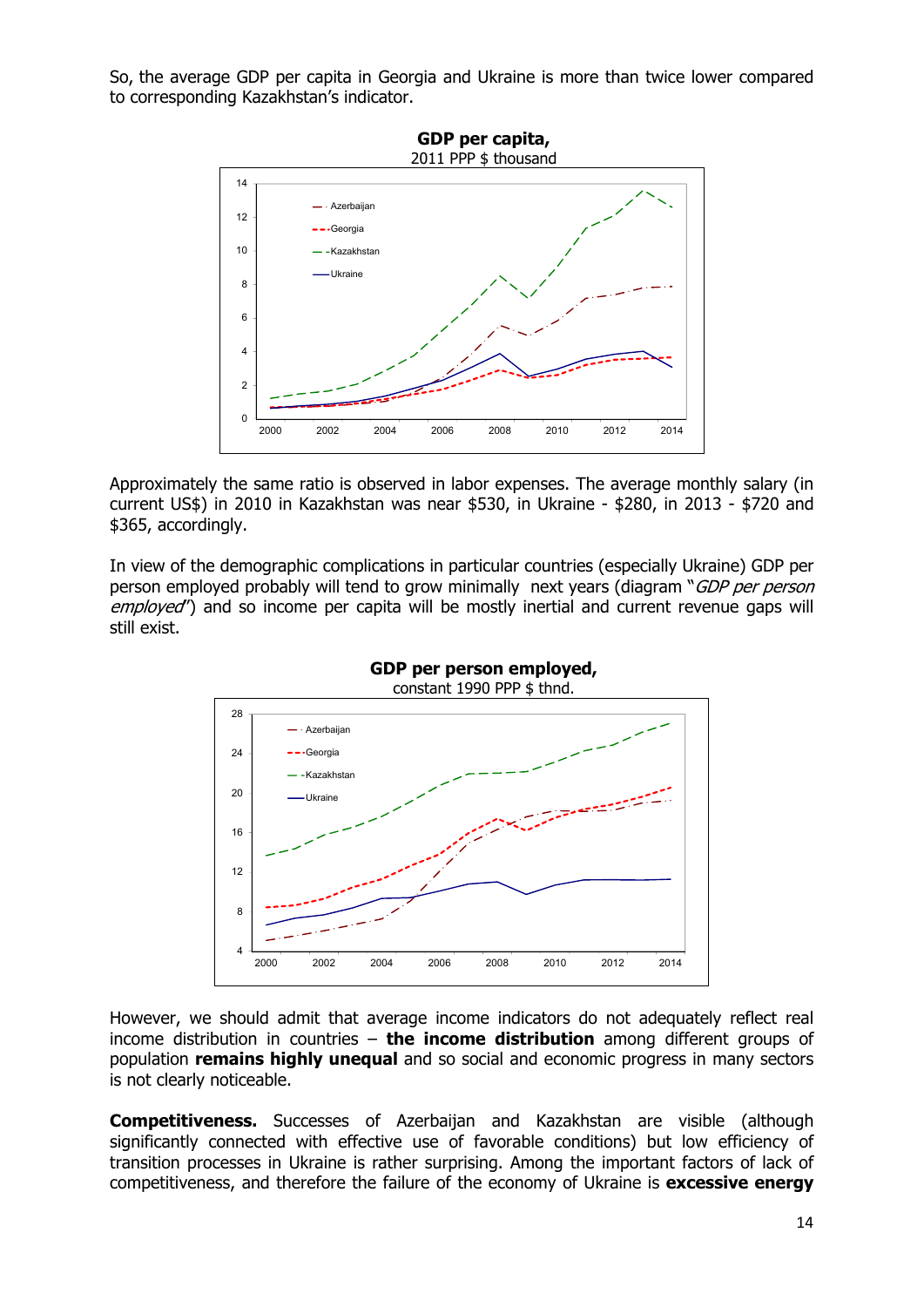**inefficiency** of the economy that additionally **erodes productive and investment capital**. Thus, the industrial potential decreases and requires more resources for its reproduction and ultimately enhances unattractiveness for potential investors. Although the Ukrainian economy initiated measures to improve energy efficiency, the lag even from the rest of AGKU countries remains high (Diagram "GDP per unit of energy use").



To be fair we will make two remarks. (1). As it was already mentioned, the shadow sector of Ukraine (economic activity which is not captured by statistics) is approximately the same size as the official sector. In this case the real GDP nearly twice exceeds the official level, so the energy efficiency of Ukrainian economy is probably indeed at the same level as Kazakhstan's one. (2). High figures of Azerbaijan (GDP per unit of energy use) are achieved by significant increase of exports (of energy resources) the total volume of which in recent years greatly exceeds domestic use, which also brings significant uncertainty in the measurement of energy efficiency of the country.

The other characteristic of energy efficiency of the economy is **energy use per capita** (Diagram "*Energy use per capita*"). Here quite clearly appear different directions of energy use. If Azerbaijan while increasing oil production and export managed to retain almost the same level of energy use per capita, Kazakhstan, in turn, constantly increased the domestic consumption and it had a notable positive influence on domestic investments and welfare.

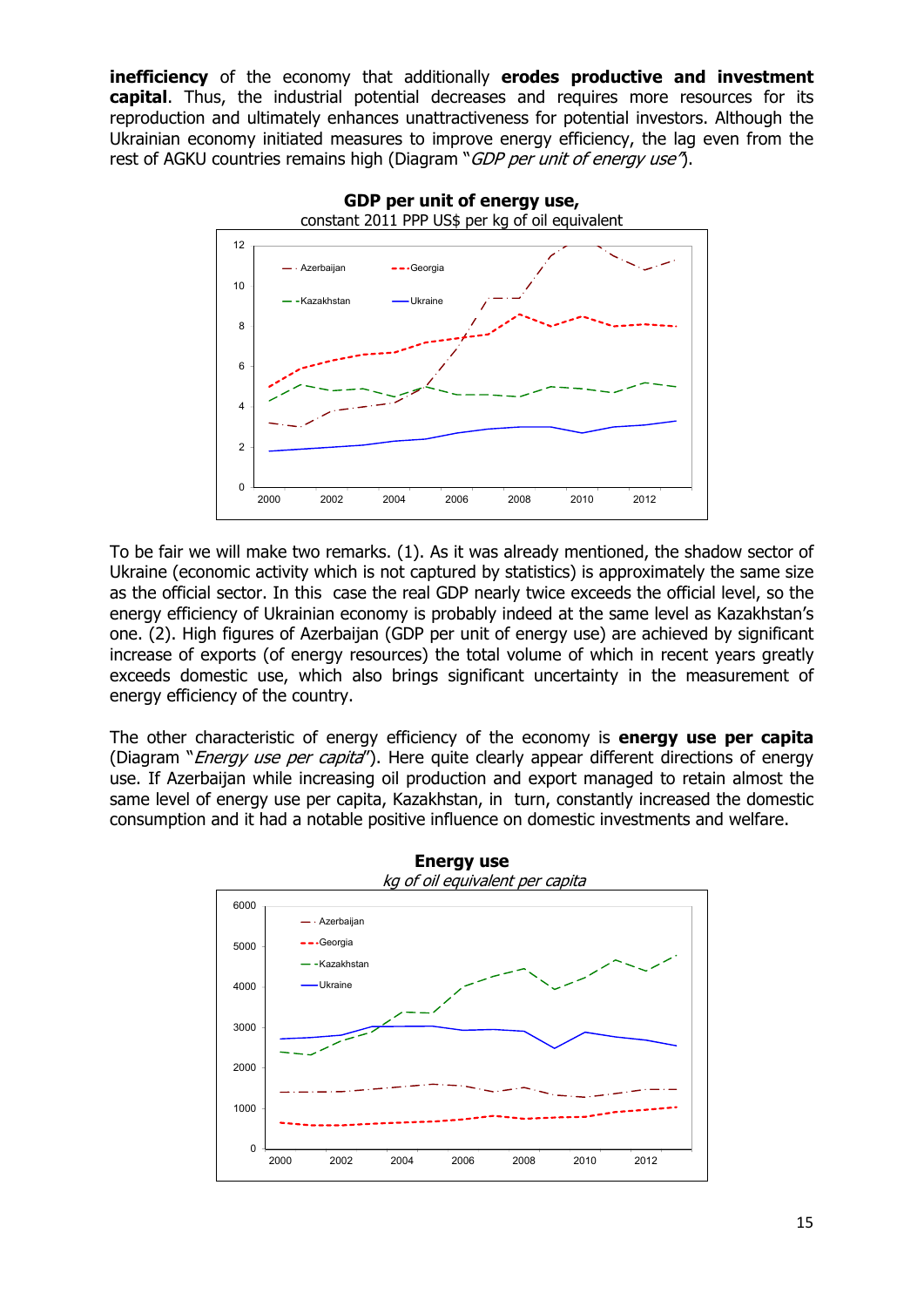As it was mentioned, Ukraine in a post-crisis period managed to establish measures of energy efficiency. Nevertheless, the crisis shock and rapid depreciation of national currency in 2014-2015 significantly cut the dollar equivalent of GDP (with a slight reduction in energy consumption). So there is reason to assert that GDP per unit of energy costs will decrease notably in 2015-2016.

**International ranking evidences.** Difficulties for a country development can be clear up through international indices. Particular, business environments mainly have been improved in recent years (Diagram "Positions of countries in Ease of doing business rank"). At the same time it is necessary to emphasize the high level of business improving in Georgia<sup>40</sup> that makes the country to be attractive for further development and integration.

| POSItions of countries in Ease of doing business rank |      |      |                                                 |  |  |
|-------------------------------------------------------|------|------|-------------------------------------------------|--|--|
|                                                       | 2010 | 2015 | <b>Change (difference in</b><br>rank positions) |  |  |
| Azerbaijan                                            | 38   | 61   | $-23$                                           |  |  |
| Georgia                                               | 11   | 24   | -13                                             |  |  |
| Kazakhstan                                            | 63   | 41   | $+22$                                           |  |  |
| <b>Ukraine</b>                                        | 142  |      | +59                                             |  |  |

## **Positions of countries in Ease of doing business rank**

- (minus) means decrease in a rating

Thus, as for changes in recent years, it is important to mention the following:

- Azerbaijan has substantially increased its GDP and GDP per capita, but the evaluation of the business-environment became notably worse which testifies to the urgent need in structural changes if the country is going to benefit not only from the oil export;
- The Ukraine's positions in ratings changed the most, but the country is still among the last in the list of 100 economies in terms of ease of business evaluation (if reforms are consistent one may expect further improvements in rating position in the nearest future).

Positive changes are observed with regards competitiveness. Difference in **Competitiveness Index** scores (not in rating positions) in the course of 5 post-crisis years in most cases is positive, which is good for demonstration of changes in socio-economic and competition environment of a country (Diagram "Competitiveness Index Components").

The biggest positive shifts for all countries concern improving **macroeconomic environment, infrastructure, technological readiness etc.** But the results of 2016- 2017 can reveal losses in macroeconomic environments of Azerbaijan and Kazakhstan, in view of loss of export capabilities as a result of shock reduction of oil prices and depreciation of national currencies (which concerns all AGKU economies). Meanwhile, countries which continue consistent upgrading of their macroeconomic and institutional environment will have quite optimistic medium-term expectations (first of all Kazakhstan).

Ukraine's position towards labor markets and technological readiness looks somehow contradictory. Note that labor markets in Ukraine have been liberalized long ago and neither Government, nor Trade Unions have any substantial influence there. Low level of technological readiness of the country also looks strange in the light of positive assessment of higher education and level of education of population (see also hereinafter). Probably the

 $40$  ... permanently belongs to the first 30 economies with favorable business environment. Similar positions the countries take in the Index **of Economic Freedom**. According to 2016 research, Georgia takes the high, 23-d position (72.6 points out of 100), Kazakhstan  $-$  68 (63.6 points), Azerbaijan – 91 (60.2 points), and Ukraine – 162 (46.8 points) – see: 2016 Index of Economic Freedom. –http://www.heritage.org/index/ranking.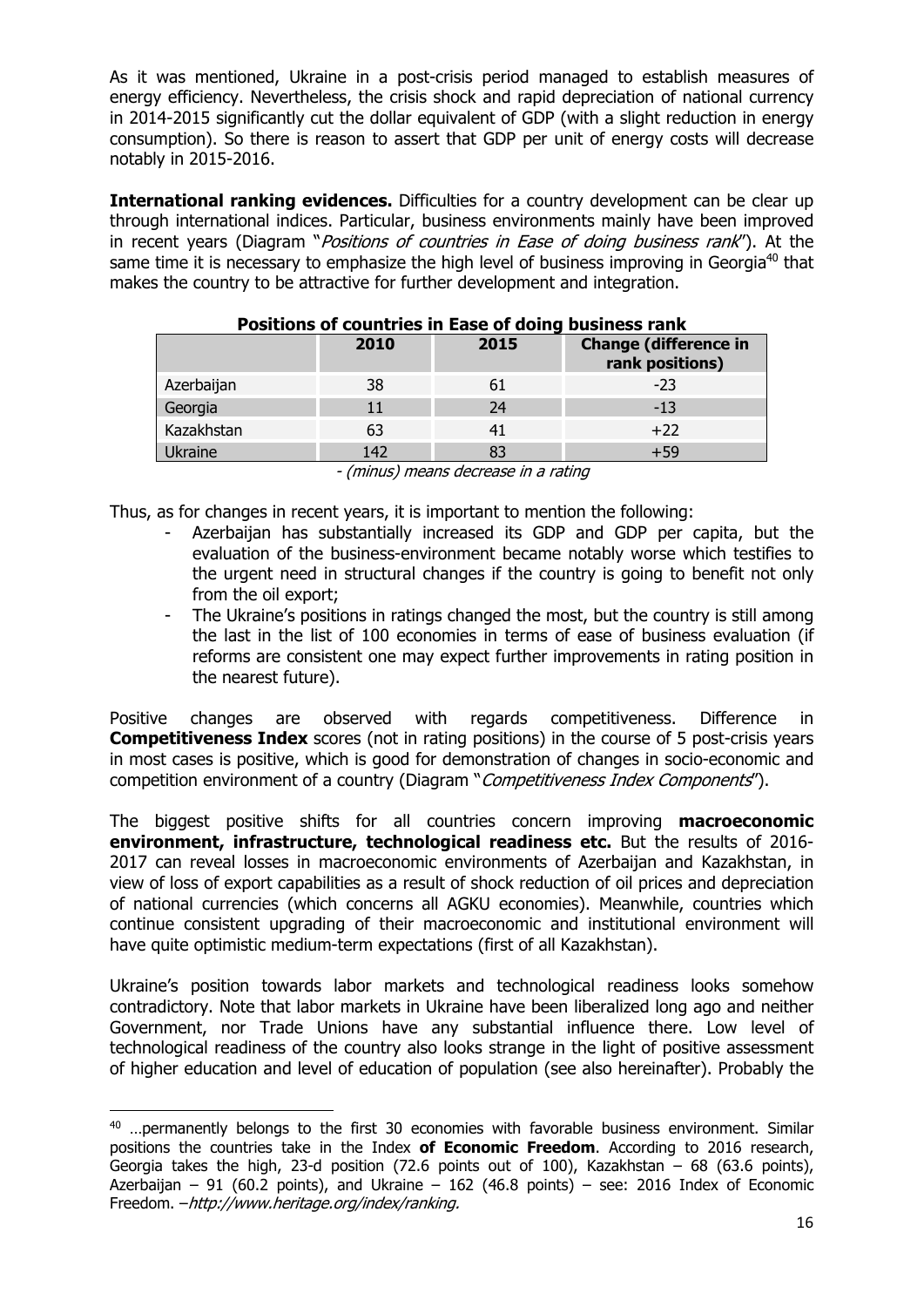reason is that current technical and technological basis is lagging behind the levels of education and knowledge in the country.

| Difference in rank positions in 2010 and 2015 |            |         |                   |                |  |
|-----------------------------------------------|------------|---------|-------------------|----------------|--|
|                                               | Azerbaijan | Georgia | <b>Kazakhstan</b> | <b>Ukraine</b> |  |
| Starting a business                           | -63        | $-1$    | 61                | 104            |  |
| Dealing with<br>construction permits          | 144        | $-4$    | 51                | 41             |  |
| <b>Employing workers</b>                      | 5          | $-53$   | $-33$             | $-54$          |  |
| Registering property                          | -80        | $-1$    | 12                | 80             |  |
| Getting credit                                | $-152$     | 23      | $-27$             | 11             |  |
| Protecting investors                          | $-102$     | 21      | 32                | 21             |  |
| Paying taxes                                  | 87         | 24      | 34                | 74             |  |
| Trading across<br>borders                     | 176        | -48     | 60                | 30             |  |
| <b>Enforcing contracts</b>                    | 9          | 28      | 25                | -55            |  |
| Closing a business                            | 4          | -6      | 7                 | 4              |  |

### **Components of Ease of doing business Index,**

- (minus) means decrease in a rating

| Difference in scores of 2009-2010 and 2014-2015 |            |         |                   |                |  |  |
|-------------------------------------------------|------------|---------|-------------------|----------------|--|--|
|                                                 | Azerbaijan | Georgia | <b>Kazakhstan</b> | <b>Ukraine</b> |  |  |
| <b>Institutions</b>                             | $-0,19$    | 0,39    | 0,38              | $-0,12$        |  |  |
| Infrastructure                                  | 0,09       | 0,71    | 0,76              | 0,77           |  |  |
| Macroeconomic environment                       | 1,11       | 1,41    | 1,03              | 0,18           |  |  |
| Health and primary education                    | 0,20       | 0,58    | 0,15              | 0,73           |  |  |
| Higher education and training                   | 0,02       | 0,19    | 0,38              | 0,55           |  |  |
| Goods market efficiency                         | 0,15       | 0,31    | 0,46              | 0,25           |  |  |
| Labor market efficiency                         | $-0,48$    | $-0,45$ | $-0,03$           | $-0,45$        |  |  |
| Financial market development                    | $-0,46$    | 0,06    | 0,22              | $-0,02$        |  |  |
| Technological readiness                         | 0,85       | 0,93    | 0,63              | 0,13           |  |  |
| Market size                                     | 0,27       | 0,09    | 0,09              | $-0,09$        |  |  |
| <b>Business sophistication</b>                  | $-0,04$    | 0,16    | 0,07              | 0,03           |  |  |
| Innovation                                      | $-0,20$    | 0,15    | $-0,01$           | $-0,05$        |  |  |

### **Competitiveness Index components,**

- (minus) means decrease in a rating

A need in serious structural changes for the benefit of budsinesses is also demonstrated by the Scores of Logistics performance index (Diagram "Scores of Logistics Performance Index<sup>"41</sup>). Only Ukraine has various scores which approach '3' (with the highest store equal '5'). Other countries have notably worse figures, which means relatively low infrastructure readiness of a country, and accordingly, low integration benefits, which in turn requires serious expenditures to improve logistic infrastructure in each of the partner-countries.

<sup>41</sup> Logistics Performance Index. – http://lpi.worldbank.org/.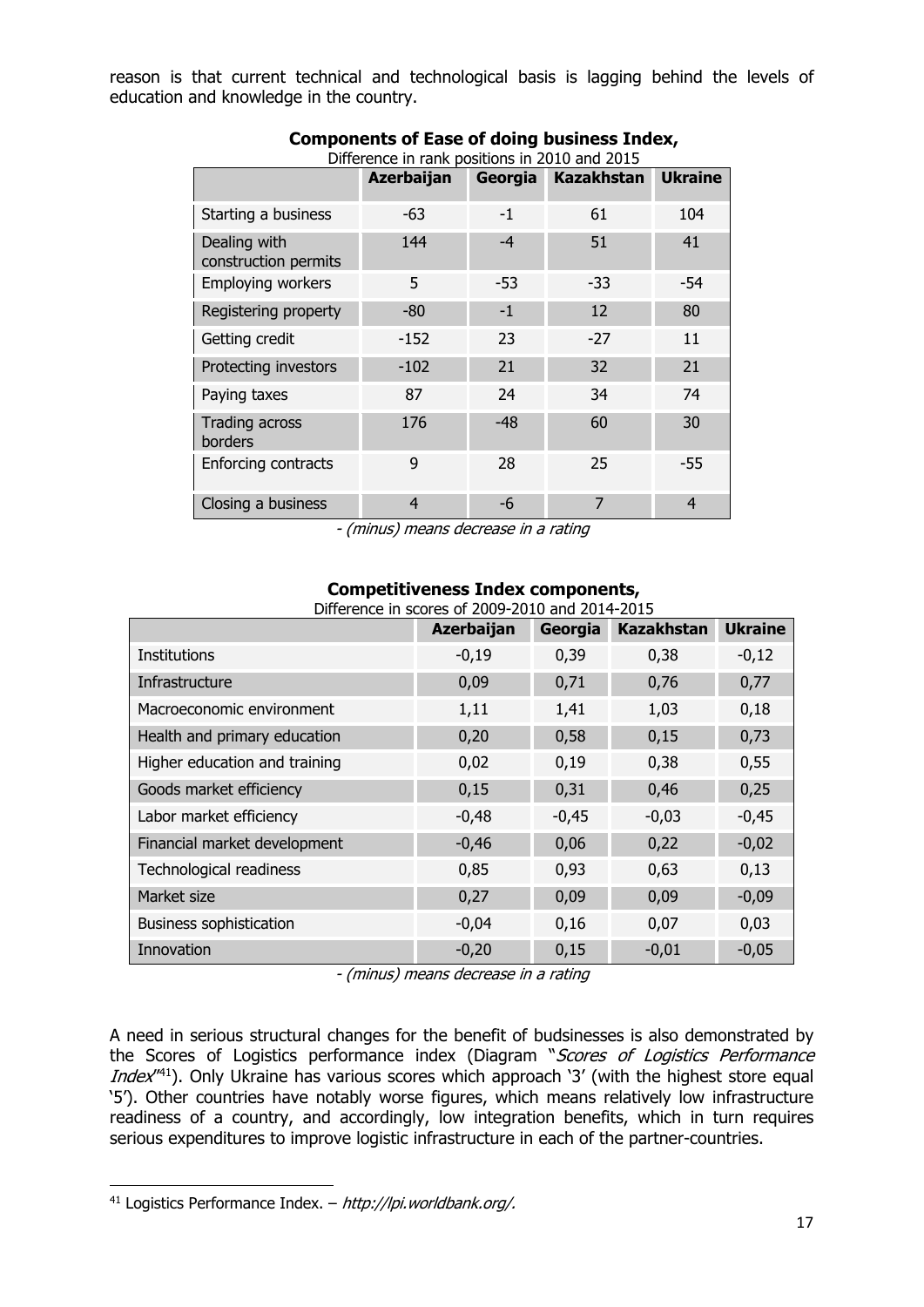| Scores of Logistics Performance Index components |            |         |                   |                |  |  |
|--------------------------------------------------|------------|---------|-------------------|----------------|--|--|
|                                                  | Azerbaijan | Georgia | <b>Kazakhstan</b> | <b>Ukraine</b> |  |  |
| <b>Overall LPI score</b>                         | 2,45       | 2,51    | 2,70              | 2,98           |  |  |
| <b>Customs</b>                                   | 2,57       | 2,21    | 2,33              | 2,69           |  |  |
| Infrastructure                                   | 2,71       | 2,42    | 2,38              | 2,65           |  |  |
| International shipments                          | 2,57       | 2,32    | 2,68              | 2,95           |  |  |
| Logistics quality and competence                 | 2,14       | 2,44    | 2,72              | 2,84           |  |  |
| Tracking and tracing                             | 2,14       | 2,59    | 2,83              | 3,20           |  |  |
| <b>Timeliness</b>                                | 2,57       | 3,09    | 3,24              | 3,51           |  |  |

#### **Scores of Logistics Performance Index components**

**Demographic components of growth and development**. It is universally accepted that **demographic structure of population** (with regards age, gender, education, qualification features) directly impacts labor productivity, consumption level and structure, savings and investment etc. That is why a demographic analysis is important in the context of development and capability of economy with regards **'consumers'-'employees'** dilemma solution of which may lead to contradictory results. Increase of population means increase of consumers (and therefore increases aggregate demand). Labor increase means increase of the number of employees (which can lead to increase of a total supply), and only later  $-$  to consumption and savings. Both components influence the GDP structure (both in terms of incomes and end consumption) and its (GDP) distribution.

Economic problems usually reveal themselves also in demographic situation. Low level of population growth is usually **accompanied by low level of labor force growth** (Table "Population growth and social and demographic indicators"42). Ukraine has **one of the worst situations with population (and labor force) development in Europe** – recent years decrease has reached 0.6% annually, first of all as a result of low birth rate, high mortality rate (hence – low life expectancy level) and significant outflow of labor force (the most productive ages) cased by unsatisfactory social and economic situation<sup>43</sup>. The similar situation among AGKU economies is also observed in Georgia.

| 2010-2015      |                                                                    |                                                      |                                |                                                                   |                                                                                                                                |  |
|----------------|--------------------------------------------------------------------|------------------------------------------------------|--------------------------------|-------------------------------------------------------------------|--------------------------------------------------------------------------------------------------------------------------------|--|
|                | Population<br>growth<br>rate, % per<br>annum<br>$(2010 -$<br>2015) | <b>Total fertility</b><br>rate (births per<br>woman) | Life<br>expectancy<br>at birth | Expected<br>years of<br>schooling<br>(mean years<br>of schooling) | Old age<br>dependency<br>ratio<br>(ratio of<br>population<br>aged 65+ and<br>a number of<br>population<br>aged 15-64),<br>$\%$ |  |
| Azerbaijan     | 1,1                                                                | 1,9                                                  | 70,8                           | 11,9(11,2)                                                        | 7,8                                                                                                                            |  |
| Georgia        | $-0,4$                                                             | 1,8                                                  | 74,9                           | 13,8(12,1)                                                        | 22,0                                                                                                                           |  |
| Kazakhstan     | 1,0                                                                | 2,4                                                  | 69,4                           | 15,0(11,4)                                                        | 10,1                                                                                                                           |  |
| <b>Ukraine</b> | $-0,6$                                                             | 1,5                                                  | 71,0                           | 15,1(11,3)                                                        | 21,2                                                                                                                           |  |

# **Population growth and socio-demographic indicators**

 42 Source: Credit Suisse 2013, WBI.

<sup>&</sup>lt;sup>43</sup> In this context a Swedish phenomenon is of interest. If in 1990s the birth rate in the country was low and labor force increase was even negative (around -0.7% per year in 1990-1995), currently the country is among the leaders in Europe in terms of birth rate, life expectancy and labor force growth.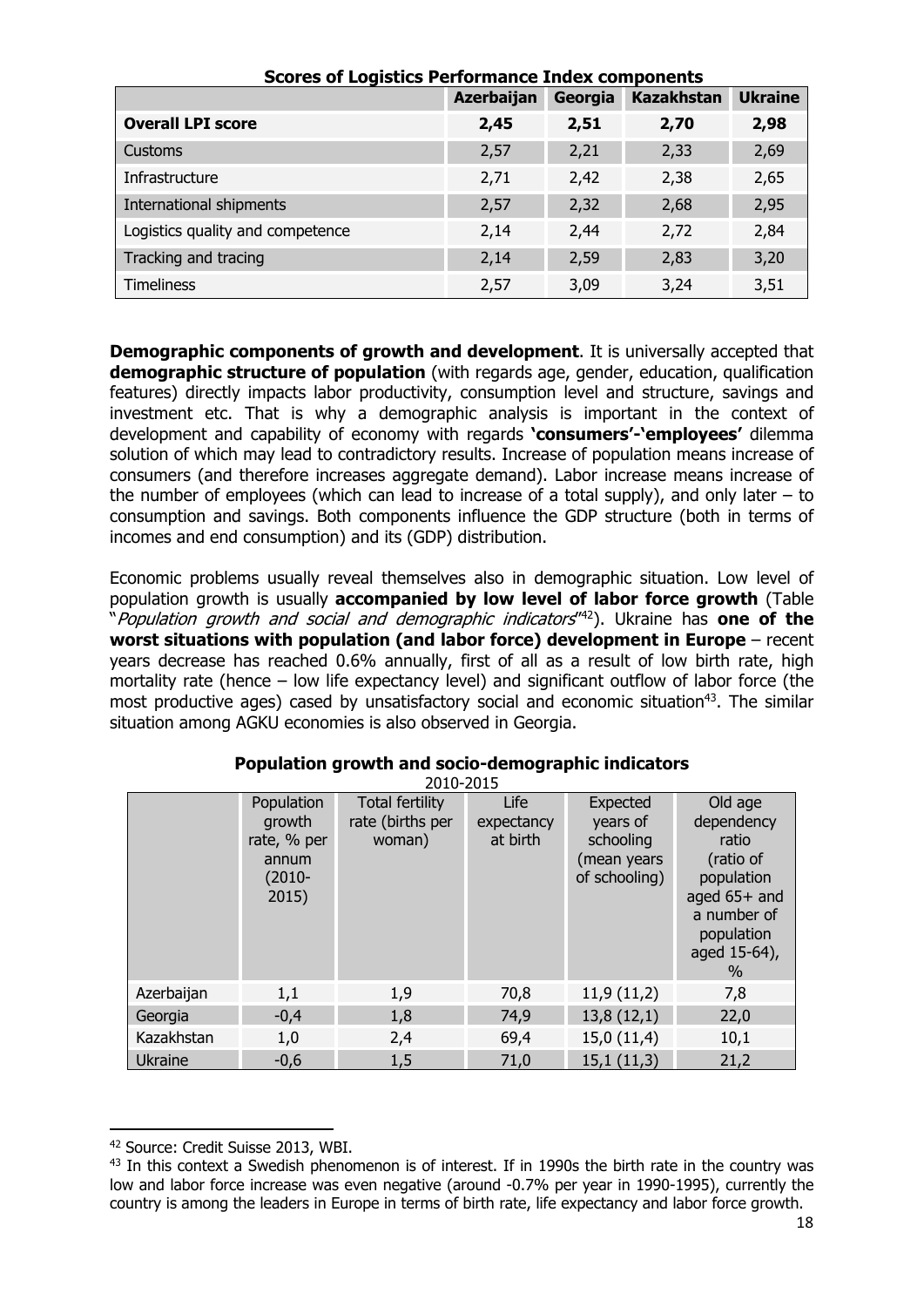Demographic situations in Azerbaijan and Kazakhstan are better, though these countries have somehow lower figures of life expectancy which goes in line with health care system problems experienced by them (see Diagram above "Competitiveness Index Components").

Demographic age structure of population is an important factor (Diagram "Age Structure of population"). The structures of Georgia and Azerbaijan populations are typically similar, which is not a surprise if we remember geographic conditions and historical situation in Caucasus.

In Ukraine a small share of children and youth combined with a big share of people of preretirement and retirement age with quite low life expectancy points out at high probability of reduction of population and further deterioration of its (population) demographic structure, which in turn aggravates risks for further effective economic development.



# **Age structure of the population**

Note the following:

- In Azerbaijan and Kazakhstan there is quite a big share of children and teenagers among the population. In Ukraine this share is extremely small – all children under the age of 14 make up only 15% of the total number of population,
- in Ukraine, the share of population above 50 years old is notably bigger than the relevant population in other countries which indicates a high possibility of acute problems of "ageing" and deepening pension contradictions already within the next decade or two,
- a share of the most productive population (30-55 years old) in all countries (except for Kazakhstan) is roughly similar (7-8% of total number for every age group), which is a sign of highly negative socio-economic developments in a longterm.

Note, that life expectancy increase alongside with declining birth rate (which is evident in practically all countries) has a sort of "negative" demographic structural feature – **increase of the number of elderly people,** most of whom leave the labour force (i.e. increase of the dependency ratio). In the developed European economies almost a third of population already consists of old age persons and in the near future this process will accelerate. In Ukraine this figure is already quite high and the situation will aggravate because of low life expectancy.

Along with this, one can identify **components of the change of number of population** – **natural increase** of population (birth minus mortality) and **"net" migration** (immigration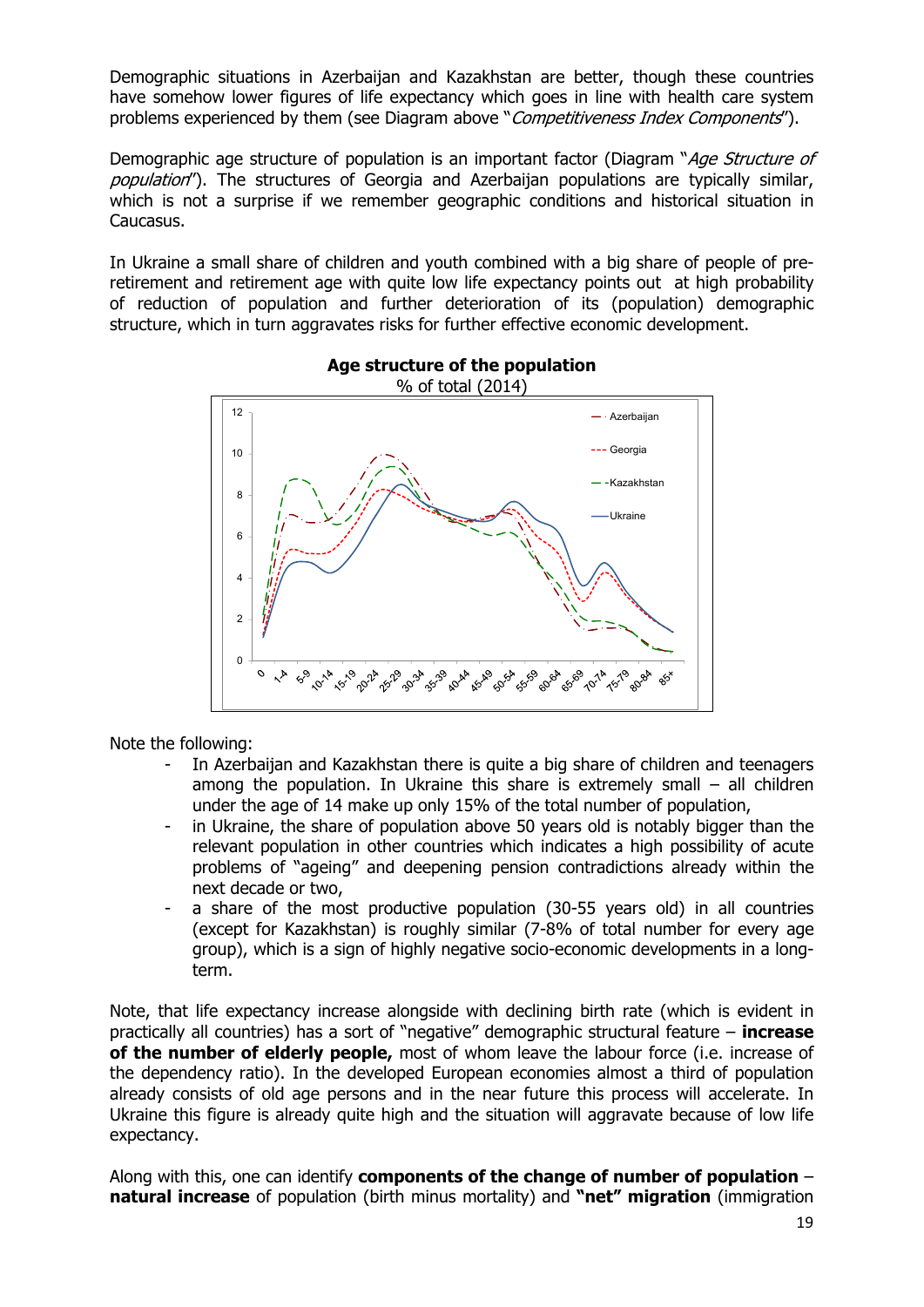minus emigration, per 1 000 people). Over the last two decades, in most developed European countries negative population growth has been dominating. Similar trends are developing in AGKU countries – Azerbaijan і Kazakhstan have zero growth, Georgia and Ukraine deepen their negative trends.

A positive feature of Ukraine is high expected level of education, which may promote higher intellectual and cultural level of population and accordingly their preparedness to innovations and better competitiveness. Ukraine already has quite many young people with tertiary education (shares of tertiary school-age population): Azerbaijan has 20%, Georgia – 33%, Kazakhstan – 45%, Ukraine – 79%.

**Let's make two remarks**. The first – though over the last two decades inclusion of women into economic activities has improved, gender inequality is still observed in terms of active involvement into economic activities. It is generally believed that **broader involvement of women** into economic processes helps **positive economic developments** though **international practice does not provide a definite proof** to this point of view.

The second – because of the abovementioned change of employment structure, for the sake of long-term economic growth and development even the current policy has to orientate toward, first, creation of jobs where **female labor could be used more extensively** (including in view of higher level of life expectancy among women compared to men), second, create conditions (including by means of well-balanced system of retraining) under which **old age people would be able to apply their experience and their skills more actively** to new production processes not limiting employment opportunities of young  $people^{44}$ .

Alongside with the employment structure a decisive role in long-term economic growth and development belongs to **productivity and qualification of labor force**, and effective utilization of labor. In its turn, **economic activity**45 is often connected with the population structure, first of all with a share of working age population, how quickly youth engages into economic activities, etc.

It is indicated that the components of economic growth are: working age population growth, labor productivity growth<sup>46</sup>, labor utilization growth<sup>47</sup> (analysis of those factors goes beyond the topic of this research). **Demographic factors and elements exercise their influence on economic growth** through these components.

The following **mutual impacts** are typical for most countries<sup>48</sup>:

GDP per capita correlates positively with changes in working age population growth and level of savings, and the current account of the balance of payment improves with bigger share of working age population;

<sup>44</sup> At the same time, over the last two decades the so-called **"crowding-out effect" cased by income** has been observed more often: with growing income of a person or a household the socalled "alternative cost of recreation" growth, that is, **motivation of participation in economic processes weakens** and as a result a certain group of population is crowded-out of employed or even labor force.

<sup>&</sup>lt;sup>45</sup> Economic activity is defined as a share of working age population actively engaged into formation of value added.

<sup>46</sup> Defined as a GDP created per worked time.

 $47$  Defined as amount of working time per one working person. Note, that increase of the work utilization level (same as other dynamics indicators) can have negative value as a result of reduction of worked time or growth of working age population.

 $48$  See: A comparative demographic analysis of EU28. – Credit Suisse Global Demographics and Pensions Research. Why has recent macro-policy not been that effective? A demographic view. – Credit Suisse Economic Pensions Research. – http://www.credit-suisse.com/researchandanalytics.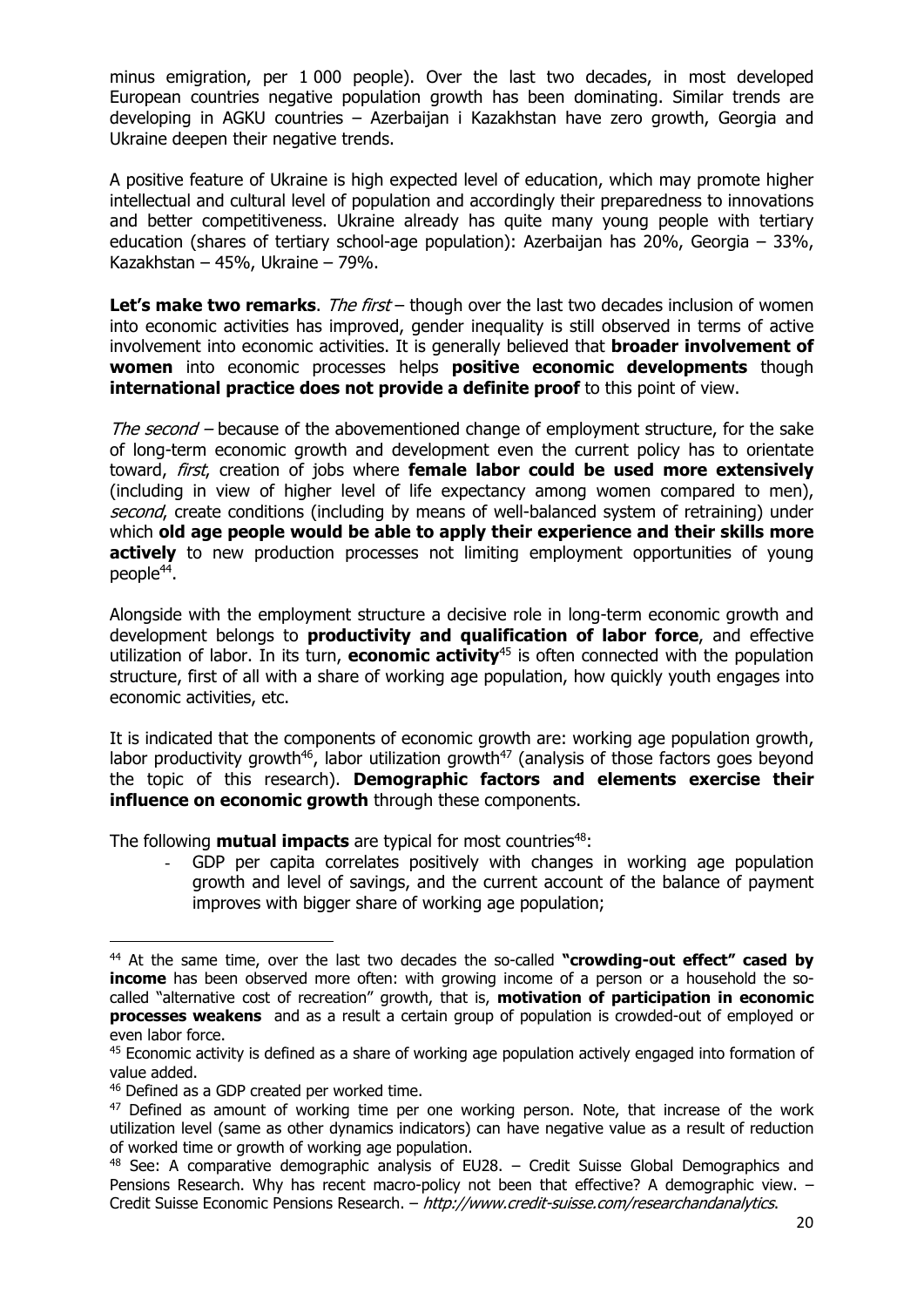- Developing economies have a **significant potential capability of growth based on better utilization of labor**, in particular, through reduction of unemployment, raising productivity, migration of some residents of rural areas towards industrial production and services;
- Structural changes of households (number of families, gender changes, education, migration, etc.) directly impact the consumption and savings structure. **With reduction of the number of employees investment demand will also reduce**, which will lead to worsening of foreign trade balance and consequently to current account deterioration;
- Because demographic structure impacts savings, investment, foreign trade balance, it also impacts capital flows and **exchange rate changes** (as a reflection of foreign currency demand and supply depending on level population welfare and labor productivity). In their turn, exchange rate fluctuations directly impact relative prices, wages, welfare, production, etc.

Having transferred these interconnections to the AGKU countries one can see that long-term economic development of Kazakhstan looks more attractive and prospective than of Georgia or Ukraine. At the same time, bearing in mind geographic location, Kazakhstan will have to solve much more difficult tasks of remote territories integration compared to the Caucasus countries.

**Location of Ukraine on the strategic cross-roads of** North-South (Baltics and Scandinavia – Mediterranean countries) and East-West (Asian and European territories) provides the country with **exclusive opportunities and prospects for development** and substantial improvement of welfare of population, which in its turn will become an additional factor of strengthening **integration processes and growth**.

### **3. GDP structure and its impact for external expansion**

Transformation processes impacted the structure of the economy in different ways. Many post-socialist countries managed to preserve and increase the production which was based on investment and technologies in the major national industries. But such changes were not always of a systemic structural nature in emerging countries. The efforts rather were focused on getting quick benefits from favorable external conditions and international prices. That is why economic dynamics, efficiency and effectiveness of the AGKU countries over the last decade are quite controversial.

**Changes in the structure of production**. AGKU countries have had different structures of production. In early 2000s Azerbaijan, Kazakhstan and Ukraine were regarded as mainly industrialized countries (volumes of industrial output were substantially higher than in the agricultural sector), while in Georgia agricultural sector was practically equal to industrial one (see Diagram "Share of Agricultural Sector and Industrial Production…").

Further on, the pre-crisis period was characterised by growing role of industry in the structure of AGKU economies (with the exception of Ukraine). Azerbaijan and Kazakhstan got good results on that way because they had managed to attract investment in extractive industries and to strengthen their competitiveness based on favourable conditions for oils and gas trading. That gave more weight to the industry in the structure of added value formation and, accordingly, to the GDP of these countries. But the preference was given to those branches and spheres which guaranteed fat profits, and for that reason structural changes were not of a systemic strengthening nature.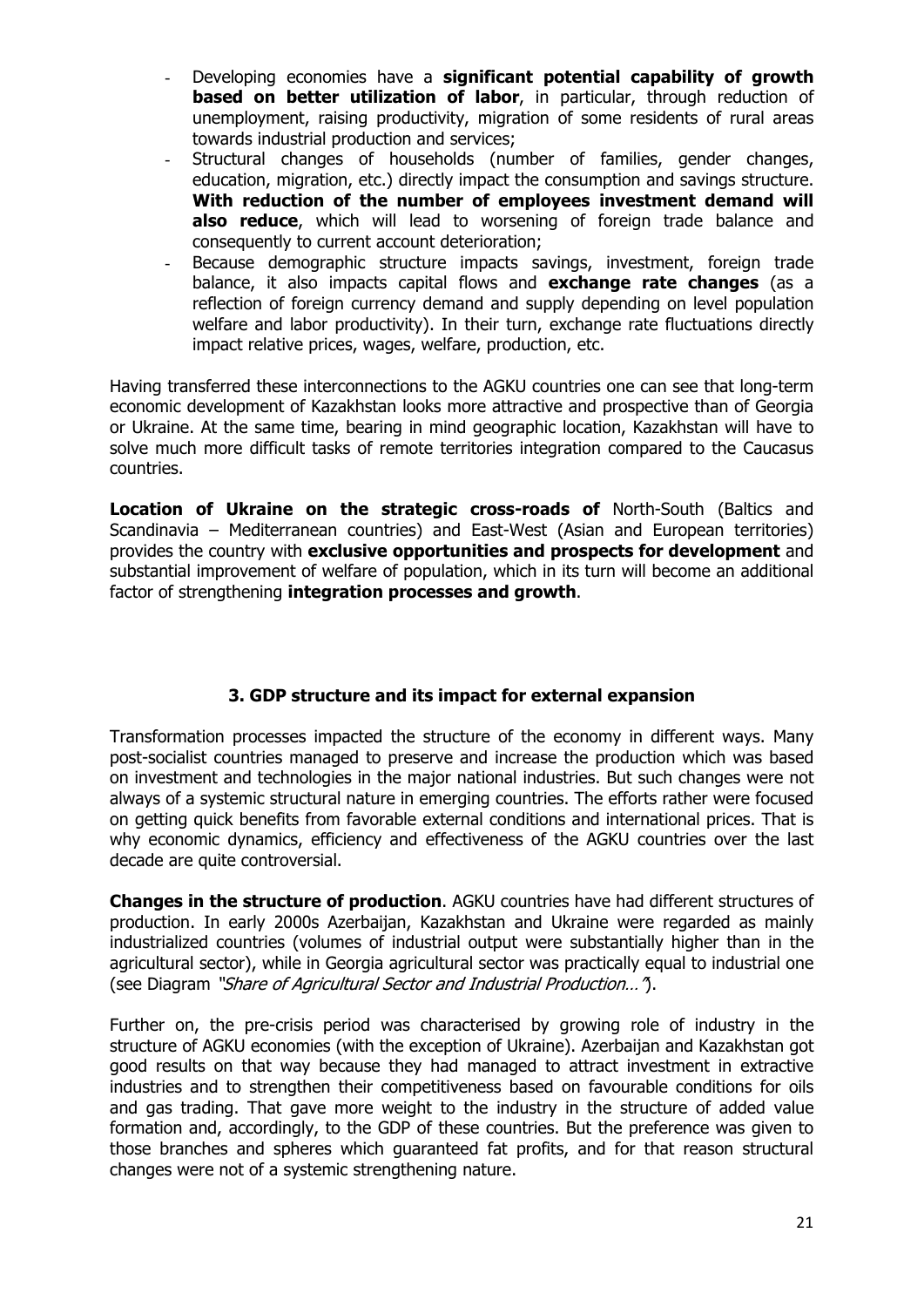|                | <b>III value Added Formation,</b> % GDP<br><b>Industrial Production</b><br><b>Agriculture</b> |           |  |  |  |  |
|----------------|-----------------------------------------------------------------------------------------------|-----------|--|--|--|--|
|                |                                                                                               |           |  |  |  |  |
| 2000           |                                                                                               |           |  |  |  |  |
| Azerbaijan     | 17,1                                                                                          | 45,3      |  |  |  |  |
| Georgia        | 21,9                                                                                          | 22,4      |  |  |  |  |
| Kazakhstan     | 8,7                                                                                           | 40,5      |  |  |  |  |
| <b>Ukraine</b> | 17,1                                                                                          | 36,3      |  |  |  |  |
|                | 2010                                                                                          |           |  |  |  |  |
| Azerbaijan     | 5,9                                                                                           | 64,1      |  |  |  |  |
| Georgia        | 8,4                                                                                           | 22,2      |  |  |  |  |
| Kazakhstan     | 4,8                                                                                           | 42,9      |  |  |  |  |
| <b>Ukraine</b> | 8,3                                                                                           | 31,3      |  |  |  |  |
|                | 2014/2015                                                                                     |           |  |  |  |  |
| Azerbaijan     | 5,7                                                                                           | 58,3/37,0 |  |  |  |  |
| Georgia        | 9,2                                                                                           | 24,4/25,5 |  |  |  |  |
| Kazakhstan     | 4,7                                                                                           | 36,0/33,2 |  |  |  |  |
| <b>Ukraine</b> | 11,8                                                                                          | 25,4/25,9 |  |  |  |  |

## **Share of Agricultural Sector and Industrial Production in Value Added Formation,** % GDP

Generally speaking, though comprehensive economies do not require big volumes of industrial production, countries, with some minor exceptions (where absolute and relative benefits of services development clearly dominate – like financial services and tourism), try to increase their production capacity, first of all the industrial one. Industrial capacity of the AGKU countries had clear, historically developed, structure and depended a lot on geography and natural conditions. Thus, Azerbaijan and Kazakhstan were mainly oriented towards extractive industries, and Ukraine was oriented towards metallurgy, machine-building, etc.

Notably, as a consequence of crises (sharp fall of the world oil and other mineral resources prices as well as substantial reduction of economic development in Russia) in 2015 production output of industries (first of all the extractive ones) in Azerbaijan and Kazakhstan fell down (similar trends were observed also in 2016, but to lesser extend). This only emphasizes earlier mentioned **timeliness of speedy structural changes** in value added creation.

**Consumption and savings**. The share of consumer expenditures in the GDP structure can also serve as an indicator of economic strength and real well-being. It is recognized that reduction of household consumer expenditure as a GDP share takes place in case of economic development of a country and growing well-being of population. In case of deteriorating economic situation or crisis developments household final consumption expenditure grows. In Ukraine, in view of generally low household incomes population spends more than 70% on final consumer goods and services (table "*Final Consumption*" Expenditures of Households<sup>"49</sup>).

It is not only general expenditure which characterizes the households' structure. It is important to evaluate expenditures on various goods and services. There is a general pattern – higher income of countries and households means growing expenditures on long-term goods and services; in poorer countries the share of food products<sup>50</sup> and short-term consumer goods grows.

 49 [WBI].

 $50$  In the expenditure structure of a Ukrainian household a food products share is more than 50%.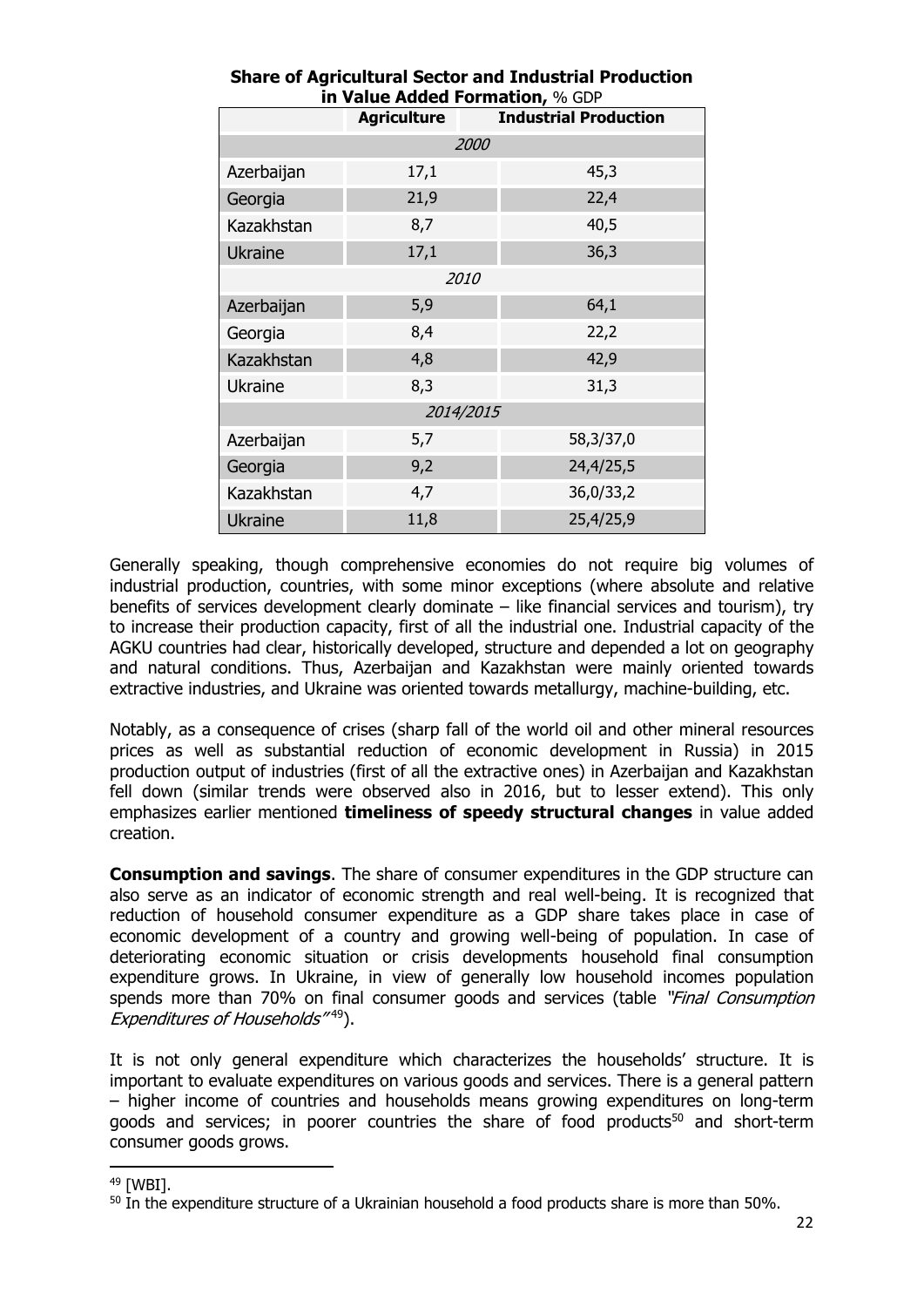| % GDP      |      |      |      |  |  |
|------------|------|------|------|--|--|
|            | 2000 | 2010 | 2014 |  |  |
| Azerbaijan | 69,2 | 38,1 | 46,3 |  |  |
| Georgia    | 81,6 | 76,9 | 71,1 |  |  |
| Kazakhstan | 61,9 | 49,3 | 51,8 |  |  |
| Ukraine    | 54,4 |      | 71,4 |  |  |

### **Final Consumption Expenditures of Households,**

One of the most important factors helping the country to maintain a sustainable level of wellbalanced growth and development is **a level of national savings** (in the GDP structure) which is defined by a share of household income which is not consumed (and therefore has a potential **to become an investment source**). Mind you, that low level of domestic savings, on the one hand, can become a factor of reduction of investments and investment capacity (in a medium-term already) (a display of misbalance "savings-investments"<sup>51</sup>), on the other hand  $-$  lead to a worse of the current account of the balance of payment which already in a short-term would require broader access to external borrowings with further deepening of the country's indebtedness.

The level of savings in AGKU countries varies substantially. In the first half of 2000s all countries made use of markets enlargement and global positive economic development that is why levels of savings in all countries had a sustainable trend to grow (Diagram "Savings in the GDP structure<sup>" 52</sup>).



**Savings in the GDP structure,**  % GDP

But since middle of the last decade the investments in AGKU acquire high volatility, meanwhile real GDP growth to a large extend is consistent with the level of investment in the GDP structure. In the first half of 2000, Georgia which in 2003-2008 engaged into bold transformations and also suffered from Russian military actions (which substantially weakened investment incentives), saw the biggest investment losses.

Azerbaijan (and to lesser extend Kazakhstan), as it was said, having actively used positive situation in mid 2000s, rapidly increased the country's revenue and managed to implement broad investment programs (first of all related to extraction industries and mineral resources export, as well as infrastructure development). Recent years level of investment somehow

<sup>&</sup>lt;sup>51</sup> It is accepted that (with rare exceptions) the higher is the savings level in a national economy the higher is a level of domestic investment.

<sup>52 [</sup>WBI].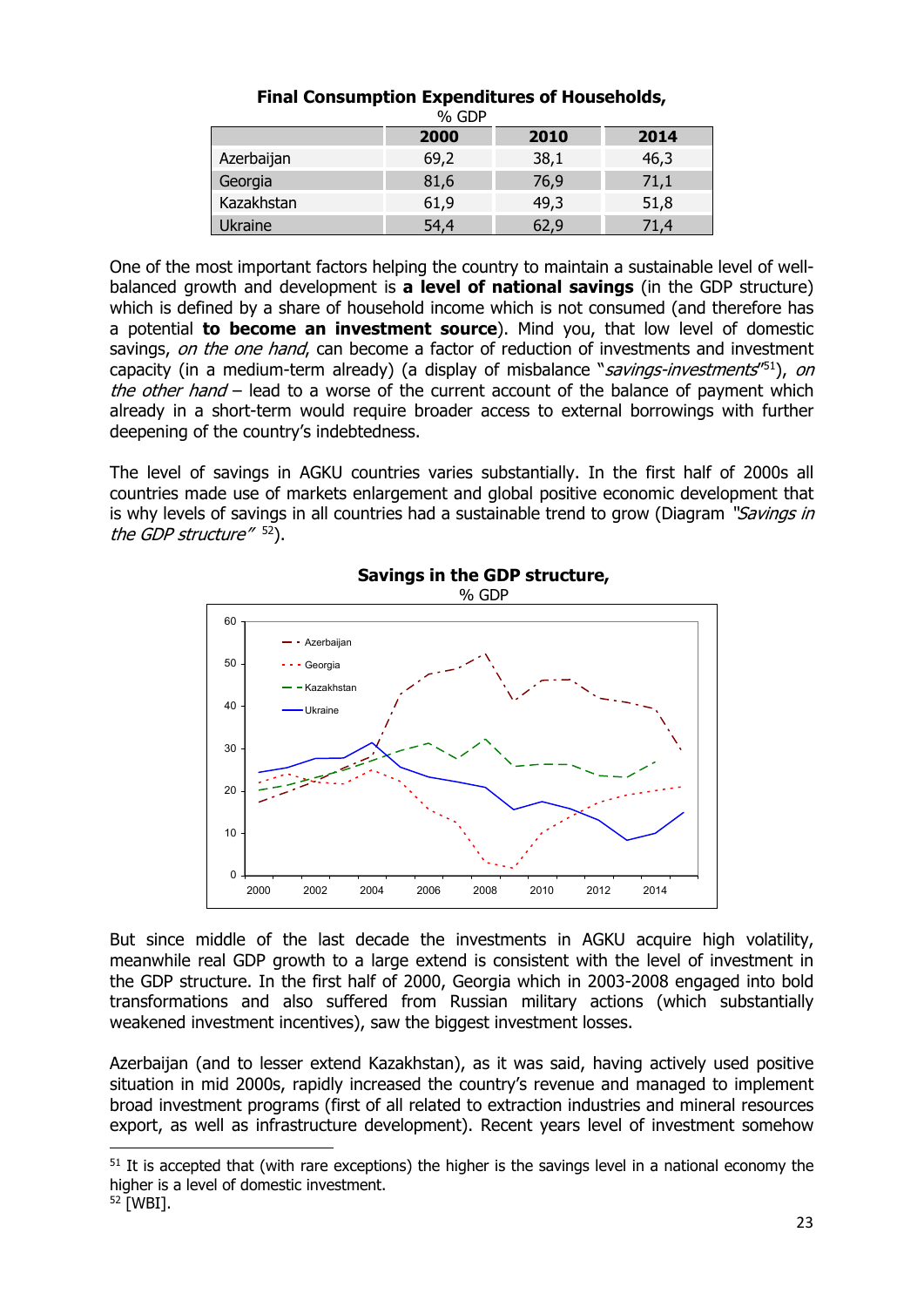reduced both in Azerbaijan and Kazakhstan, but it still remains quite acceptable (around 30% of GDP) for well-balanced development of countries.

In general, Ukraine has suffered the biggest investment losses  $-$  as a consequence of domestic contradictions and Russian aggression – therefore investment attractiveness of the country is very low today and the level of national investment remains disastrously low – in 2012-2015 it was less than 15% of GDP.

We reiterate that nations with **high level of savings** as a rule **have no problem** with access to financial recourses (first of all internal ones), which allows to **maintain both high level of investment and sustainable economic development**. In most cases, if there are no serious institutional restrictions on capital mobility, these countries are also exporters of capital.

**Investment components.** General relations between savings and investments fully agree with dynamics of investments in fixed capital in the structure of GDP formation of AGKU countries. But while level of savings shows significant fluctuations, level of investment has more stable character in all countries – mainly 20-30% of GDP (except for Ukraine)<sup>53</sup> (Diagram "Fixed investments" <sup>54</sup>).

Such relative sustainability at the period of growing savings (first of all in Azerbaijan and Kazakhstan) is conditioned by the authorities' focus on broadening and improving consumption after 1990s crisis years (and sharp reduction of living standards in all post-Soviet states). Another factor of relative stability of investment level (under a significant growth of savings) is related to lack of reliable investment projects which would be beneficial and profitable for investors.



Among others most important impacts of savings on macroeconomic characteristics of emerging countries are the following.

Emerging countries which managed **to maintain investment attractiveness** and avoided significant investment losses (sharp reduction of the Investment-GDP ratio) at the crises period, demonstrated better growth **in post-crisis restoration**. Countries which lost investment attractiveness, showed much worse results in post-crisis period.

<sup>&</sup>lt;sup>53</sup> Even in Kazakhstan, though recent years there has been a reduction of investment level, the above mentioned level remains relatively high – around 25% of GDP. 54 [WBI].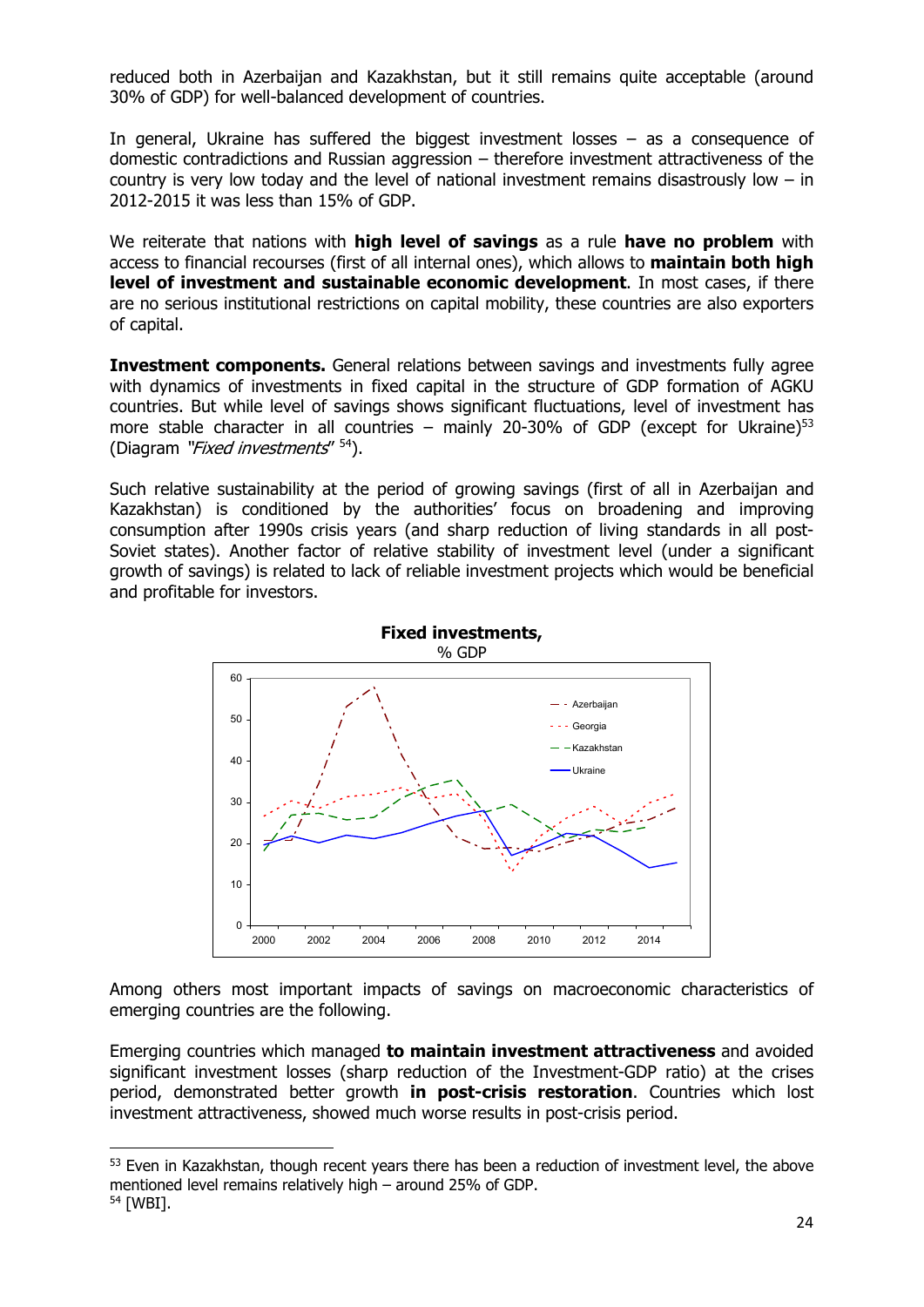Another important macroeconomic link is inter-dependence of the **level of investment** in an economy and the level of savings, budget deficit and foreign trade balance, in particular, through so-called "crowding-out effect"55 or **openness of economy**56. The reason for this is that growing openness of economy (including through broadening of exports and imports, first of all because to their diversification) allows a country **to attract more recourses and use them more efficiently** (both internal and external) and this way to strengthen investment and economic environments.

AGKU nations have different levels of openness (Georgia and Ukraine have foreign trade turnovers bigger than their GDPs) but in general they maintain positive relation between investment dynamics and openness (Diagram "Level of investment and openness of economy"). The situation is complicated by the fact that AGKU nations' foreign trade structures are not competitive enough which complicates a task of economic and social development. Therefore, raising competiveness will give these countries more confidence in improving investment processes which is especially important under condition of integration expansion. Note that investment component acquires a special importance in case of a country which is not much inclined towards savings or has poor access to external borrowings.



**Level of investment** (I) **and openness** (EX+IM) **of economy,** 

<sup>55 …</sup> according to which the **level of private investment has negative dependence on budget deficit and positive dependence on the level of private savings and external trade deficit** (i.e. trade deficit can be a component of private investment growth and hence – speeding up economic development).

<sup>&</sup>lt;sup>56</sup> which is characterized by a foreign trade turnover (a sum of export and import of goods and services) in a GDP.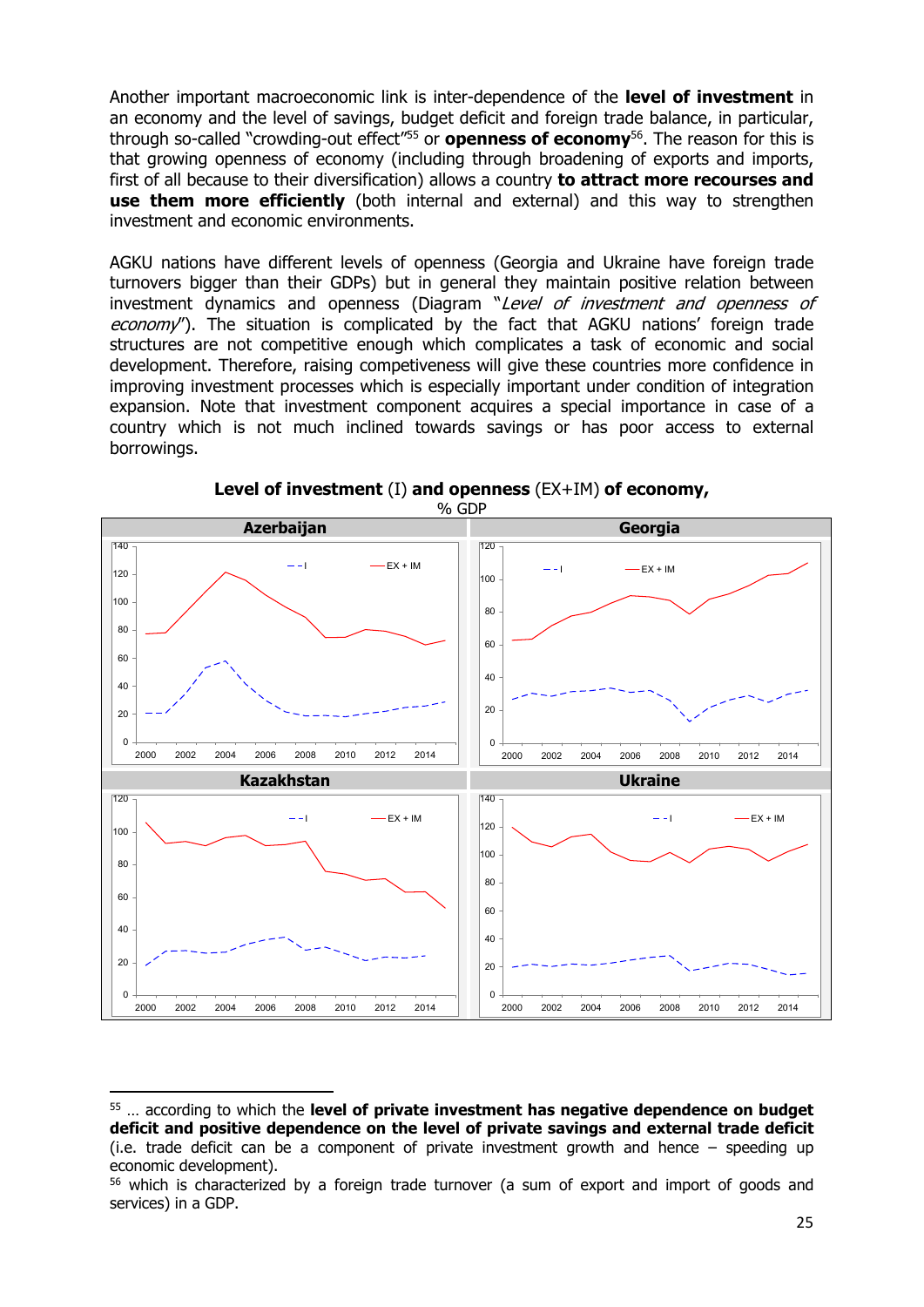It should be remembered that globalized world is characterized by **growing capital mobility** (including investment ones). Meanwhile, such freedom in some countries may lead not only to positive changes but also create unpredicted complications. First of all it is about the so-called "hot money" which can easily and quickly come to a country (often through the government bond markets or stock markets) but also quickly exit the country leaving in the wake a weakened banking system with currency imbalances.

Usually, **foreign direct investment (FDI) is the most desirable and expected capital** for a country (among different capital flows), and they help not only to get access to modern technologies "quickly" but also to become more active participant of global labor markets, upgrade governance, more efficiently use recourses (including human capital). The most important components of public policy as a rule include measures and mechanisms to attract foreign capital, especially FDIs which bring long-term stable benefits.

Naturally, **FDI inflows depend** on the size of an economy, population, geography, and on institutional structure of economy, incentives and mechanisms of investment attraction to a country. Here Kazakhstan is the leader (Diagram "Net FDI inflows"). The country managed to create favorable conditions for foreign investors in extracting industries (oil and gas), which made possible to create a long-term development environment which lead to investment inflow to technology sectors.

Ukraine also could have claimed the investment leader position before crisis. But inflow of FDI into Ukraine (which increased only after 2005) was not sustainable and today Ukraine holds one of the lowest positions in Europe and has the worst results among AGKU in terms of FDI per capita. In 2000-2015 stock of FDI per capita reached in Azerbaijan – \$5,6 thnd, in Georgia – \$2,8 thnd, in Kazakhstan – \$7,4 thnd, in Ukraine – only \$1,5 thnd.



**The importance of FDI** for the development of AGKU countries is clearly demonstrated by their level in the **gross fixed investments** – before the crisis the share of FDI in such investment was highly volatile which to a large extend was cause by low investments and unclear long-term policy of countries towards investors (Diagram "FDI inflow as a share...")<sup>57</sup>. Especially serious were fluctuations of FDI inflow in Azerbaijan in the first half of 2000-s which correlated with the dynamics of general level of investments into energy

 $57$  World Investment Report (different years).  $-$ 

http://unctad.org/en/pages/DIAE/World%20Investment%20Report/Annex-Tables.aspx. [WIR]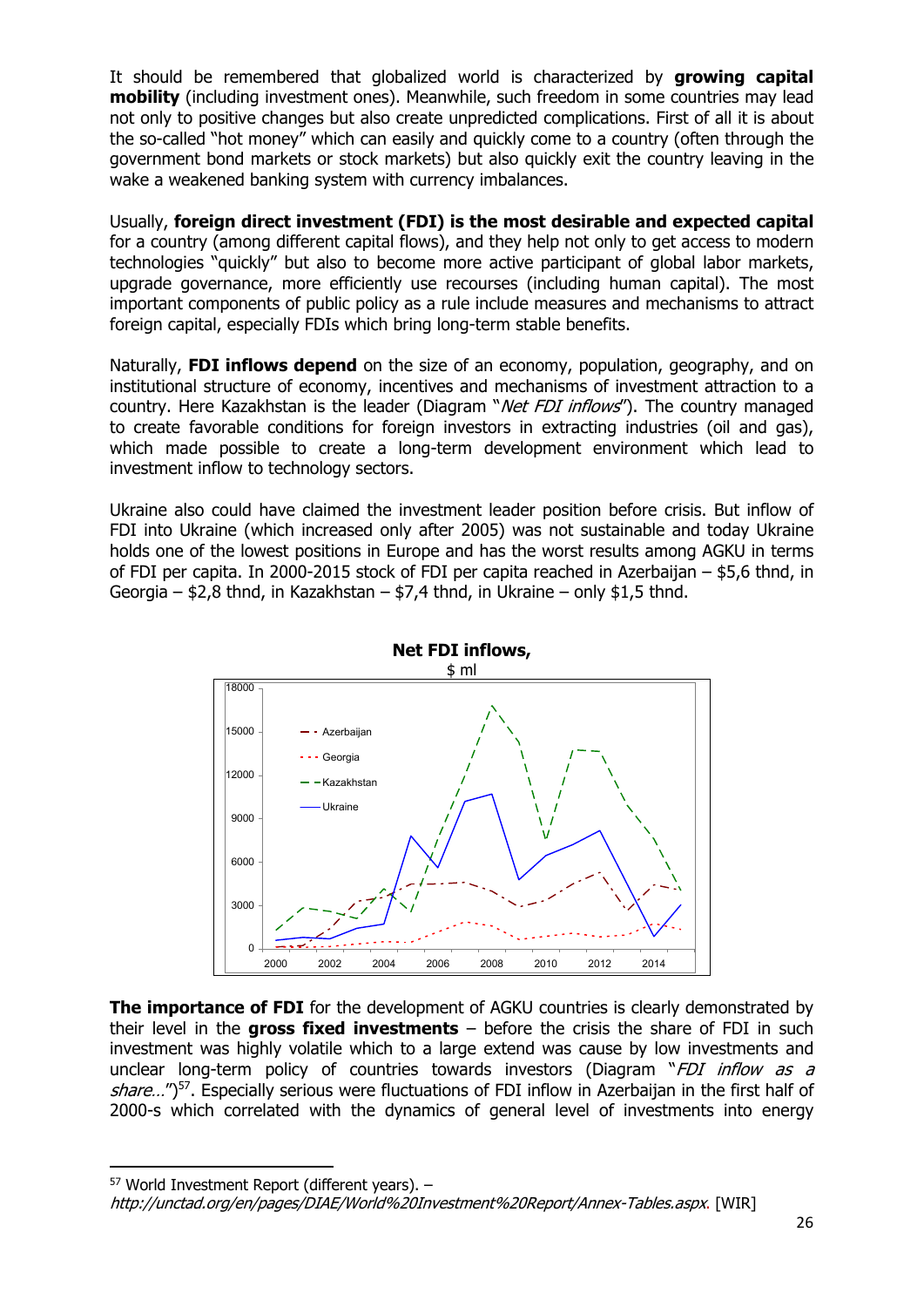extracting industries (Diagram "*Fixed investments*" above) and, accordingly, with economic development (Diagram in the previous chapter "Real GDP growth").

Therefore, **savings and maintaining high level of FDI is a decisive factor** of positive economic dynamics, first, thanks to increased foreign investment and its share in the GDP (by expenditures), and *second*, by raising productivity and competitiveness of businesses which are importers of those investments<sup>58</sup>.



Note that investment strengthening of the AGKU nations also means (like with overwhelming majority of successful emerging countries) **their broader participation in the investment capital export** (not only as FDI beneficiaries). If in 2000s total value of inward investments exceeded value of outward ones by dozens and hundreds of times (except for Georgia, where total volume of investment was insignificant), in 2014 relevant figures of FDI import prevailing over their export substantially reduced (Table "FDI inward and outward stocks"<sup>59</sup>).

|            |        |         | \$ ml |         |      |                         |
|------------|--------|---------|-------|---------|------|-------------------------|
|            | 2000   | 2014    | 2000  | 2014    | 2000 | 2014                    |
|            | Inward |         |       | outward |      | inward / outward, times |
| Azerbaijan | 1791   | 18 179  | 1,0   | 12 235  | 1791 | 1,5                     |
| Georgia    | 762    | 12 769  | 118   | 1738    | 6    | 7,3                     |
| Kazakhstan | 10 078 | 132 744 | 16    | 25 539  | 630  | 5,2                     |
| Ukraine    | 3875   | 63 910  | 170   | 9 7 0 4 | 23   | 6,6                     |

### **FDI inward and outward stocks,**

Unconditional **investment leader** (in inward and outward FDI stocks) is **Kazakhstan**, which has been implementing a consistent policy of investment promotion and support.

Alongside the investment support, **Kazakhstan** has one more natural and **unique geostrategic benefit** which helps the long-term growth. The country keeps the **key position in formation and implementation of the New Silk Road**. These times, Kazakhstan itself has initiated a number of projects in neighboring Central Asia countries to

<sup>58</sup> Hanousek J. Direct and Indirect Effects of FDI in Emerging European Markets: A Survey and Meta-Analysis / Economic Systems. –  $2011 - N<sup>2</sup>3$  – pp. 301-322. http://www.sciencedirect.com/science/article/pii/S0939362511000367. 59 [WIR].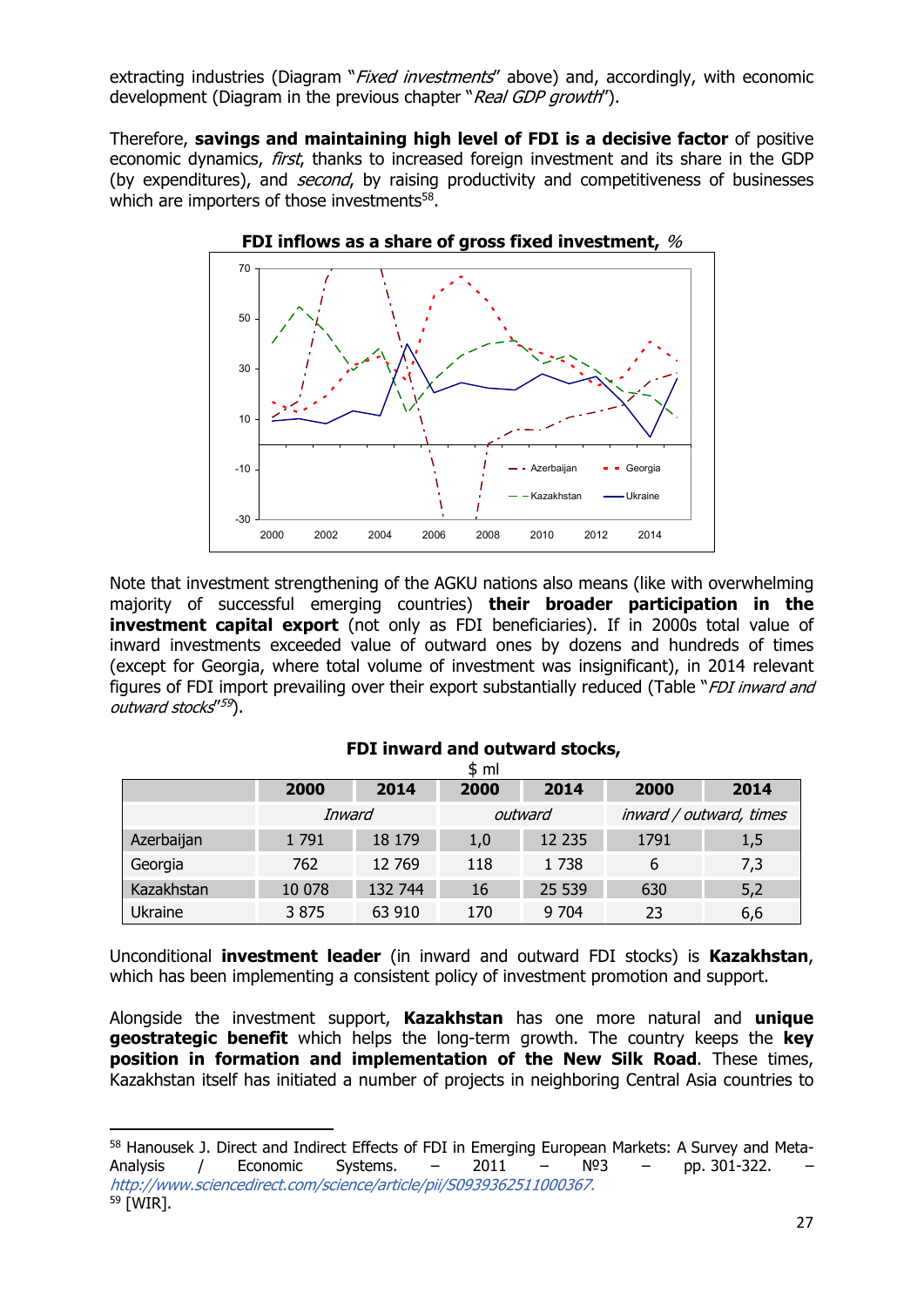upgrade logistics of cargos transit from China borders to the Caspian Sea and formation of a new network of access to the Gulf states<sup>60</sup>.

Today, despite some economic difficulties, there are reasons to state that investment attractiveness of Kazakhstan remains high and countries which will get involved into production and infrastructure megaprojects in Kazakhstan will get significant long-term benefits (box "Benefits for Ukraine from more active cooperation with Kazakhstan»).

BENEFITS FOR UKRAINE FROM MORE ACTIVE COOPERATION WITH KAZAKHSTAN

 There are grounds to state that today **economic significance of Kazakhstan for Ukraine is growing substantially**. Bearing in mind that traditional trade and economic ties between two countries are seriously disrupted following large-scale limitations on transit of Ukrainian goods through the Russian borders, Ukraine is to look for new ways and opportunities to enter the Kazakhstan economic space. Why is it so important?

 Ukraine desperately needs free access to markets of Central and East Asia as well as markets of the biggest economies of China, India and Iran, to strengthen and broaden integration capabilities which were formed over the recent decades. Russia's cutting out trade and economic routes from Ukraine to Asian countries significantly disrupted Ukraine's Asian vector of presence and seriously undermines economic revival of the country and its opportunities to enter Asian business networks.

 Currently, **Ukraine very little engaged into the transcontinental project of the NSR**, which means potential loss of billions of dollars in a strategic perspective (especially in view of dynamic development of Asian countries). That is why attention should be paid to economic strengthening of Ukrainian producers, their approach to Asian markets. It could be based on the **investment entry of Ukraine into Kazakhstan**.

 Though today **Ukraine needs restoration of investment potential** and active inflows of foreign investment into the national economy, even **more important is to speed up** the country's integration into global production, trade and financial networks which will allow to keep up with the global trends. Modern investment and infrastructure projects may let Ukraine rise to the new integration level and this way to strengthen competitiveness and long-term growth and development prospects.

 Moreover, today Ukraine's FDI into Kazakhstan can provide sustainability to Ukrainian producers. Ukrainian industries still poses significant resources which can meet the needs of Kazakhstan. As it was mentioned above, **the level of country's development to the large extend depends on investment flows** – enlargement of both inflows and outflows of capital (the list of the biggest investor countries is practically identical to the list of countries which receive the biggest foreign investments).

 Besides, investment in a form of transposition of some Ukrainian production capabilities to Kazakhstan can help mitigate employment problem in Ukraine. Foreign investors in Kazakhstan have significant rights in terms of hiring foreign labor not only for the period of commissioning investment facilities but for some additional time after implementation of a project (without accounting for a "regular" quota on foreign employees). And mind you, salaries in Kazakhstan are twice as big as in Ukraine.

And finally, investment in Kazakhstan mean **"approximation" of** 

 $60$  Between East and West: Kazakhstan's development along China's new Silk Road. – http://www.osce-academy.net/upload/file/Between East and West.pdf. Kazakhstan modernizes transit infrastructure. – http://www.investkz.com/journals/.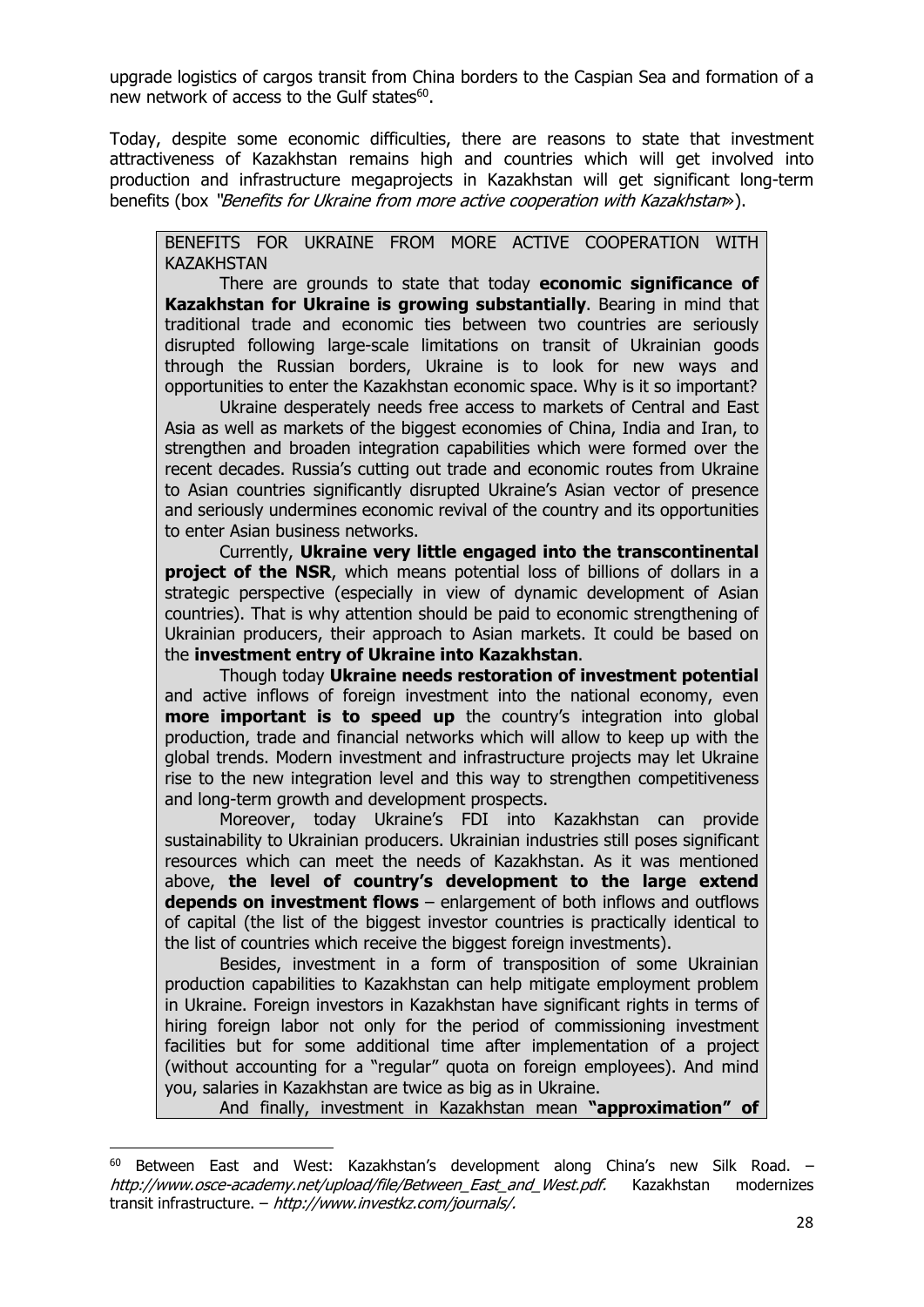**Ukraine to Asia**, that is, they will support direct access of Ukrainian businesses to dynamic Asian markets, first and foremost of giant economies, and further joining of Ukraine (first of all via Kazakhstan partner businesses) to Asian transcontinental projects.

 That is why today, besides attraction of FDI, it is necessary to **develop mechanisms and instruments for investment export support**, and Kazakhstan in this context can be a good starting point.

 There is about a hundred documents signed between two countries, including the Friendship and Cooperation Treaty between the Republic of Kazakhstan and Ukraine of 20 January 1994. The major directions of cooperation in economic area are discussed in the framework of the Interstate Kazakhstan-Ukraine Commission for Economic Cooperation. Bilateral official documents indicate a need **to strengthen cooperationin the most promising areas**, in particular: in oil and energy, agriculture and related industries, mining and metallurgy, heavy machine-building, aircraft industry, chemical industry61. In general, **the list is quite full**, but we will indicate the **most important and topical** areas of cooperation in view of Ukraine's investment in Kazakhstan which can really grow in a new geostrategic region:

 - aircraft building (emerging countries are interested in medium-size and reliable machines such as the Ukrainian Antonov aircraft "family" offers);

 - armaments and military equipment (power, reliability and quality of which have grown substantially and was tested in the process of repelling Russian aggression);

 - pharmaceutical industry (scientific and technological capabilities of Ukrainian businesses combined with plentiful natural chemical and biological resources);

 - nuclear energy (energy elements, enrichment systems which are very important for development of rich Uranium storage in Kazakhstan).

**Foreign trade.** One of the peculiarities of the AGKU countries positive development was extraverted economic policy which was somehow justified by population's poverty as a result of crisis during transformation in 1990s and by a need to have access to hard currency. Significant increase of exports (naturally, mainly of raw materials or semi-finished products) allowed these countries to get resources for restoration of the economy base, raising competitiveness, etc. Especially big benefits were received by mineral resources (oil and gas) exporting countries – Azerbaijan and Kazakhstan, whose exports grew by dozens of times (Diagram "Export of Goods"62).

But since 2011-2012 the world commodity prices have plummeted, and export revenues of the countries in which raw materials and articles with low value added dominated in the trade structure have reduced. The fall of oil prices in 2014-2015 and economic problems in the countries, which for some time played leading roles in integration unions (like Russia), lead to huge sharp of revenues from foreign economic activities and in general significantly deteriorated macroeconomic situations in many countries.

At the same time, it is worth while noting that **exports in GDP structure** for all countries was less volatile compared to their values and in general compares to dynamics of real economic growth of relevant economies (Diagram "Export of Goods and Services"63).

 $61$  More details in: Cooperation of the Republic of Kazakhstan with Ukraine.  $$ http://kazembassy.com.ua/show/3036.html.

 $62$  WBI.

<sup>63 [</sup>WBI].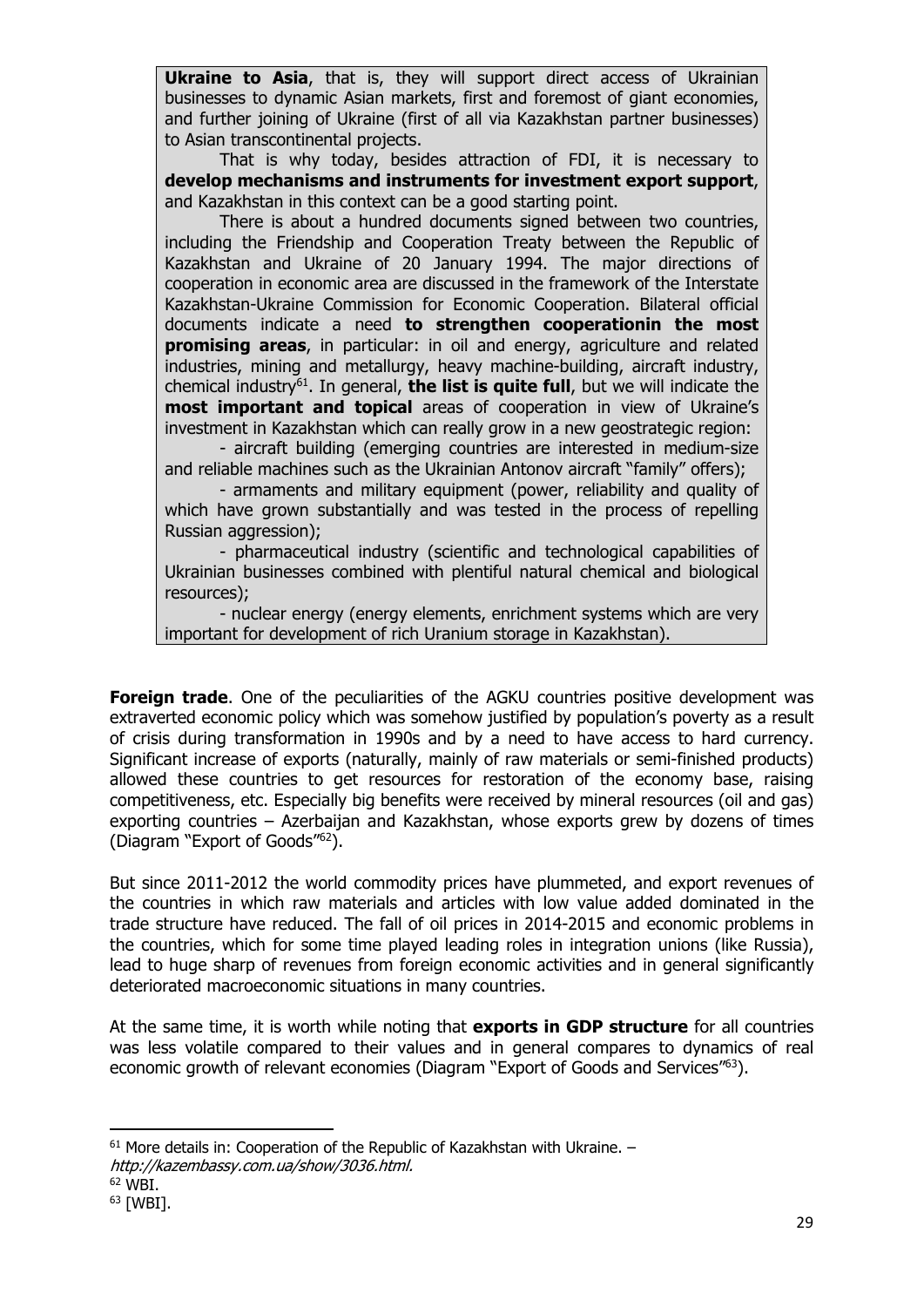

The rapid growth of exports in Ukraine's GDP in a situation when export value has been declining in recent years has a sort of "negative" explanation. In view of dramatic depreciation of the national currency unit (Hryvnia) in 2014-2015, the nominal GDP in dollarterms reduced substantially (more than twice – from \$183 bn in 2013 to \$91 bn in 2015)<sup>64</sup>.



The direct consequence of export "landslide" was sharp degradation of the foreign trade balance as well as current account of the balance of payment (Diagram "Current account of the balance of payment<sup>165</sup>), because many low competitive countries still very much depend on imports (of consumer, long-term, investment goods, etc.).

Probably, fall of export could have been less painful if the AGKU countries had tighter economic ties with China (which managed to put limit to crisis influence within the country). But China so far is not such an important trade partner which it could be in view of its place in global export and import and its proximity to Central Asian and Caucasus countries. In

<sup>&</sup>lt;sup>64</sup> Ukraine still remains an exporter of goods with low value added and not enough engaged into global value added chains. Low investment attractiveness of the country today leads to a situation when the major source of funding of investments and innovations are own resources of enterprises (with limited access to credit resources). That's why, most probably, in a med-term export value and its ration to the GDP will remain roughly at the same current level.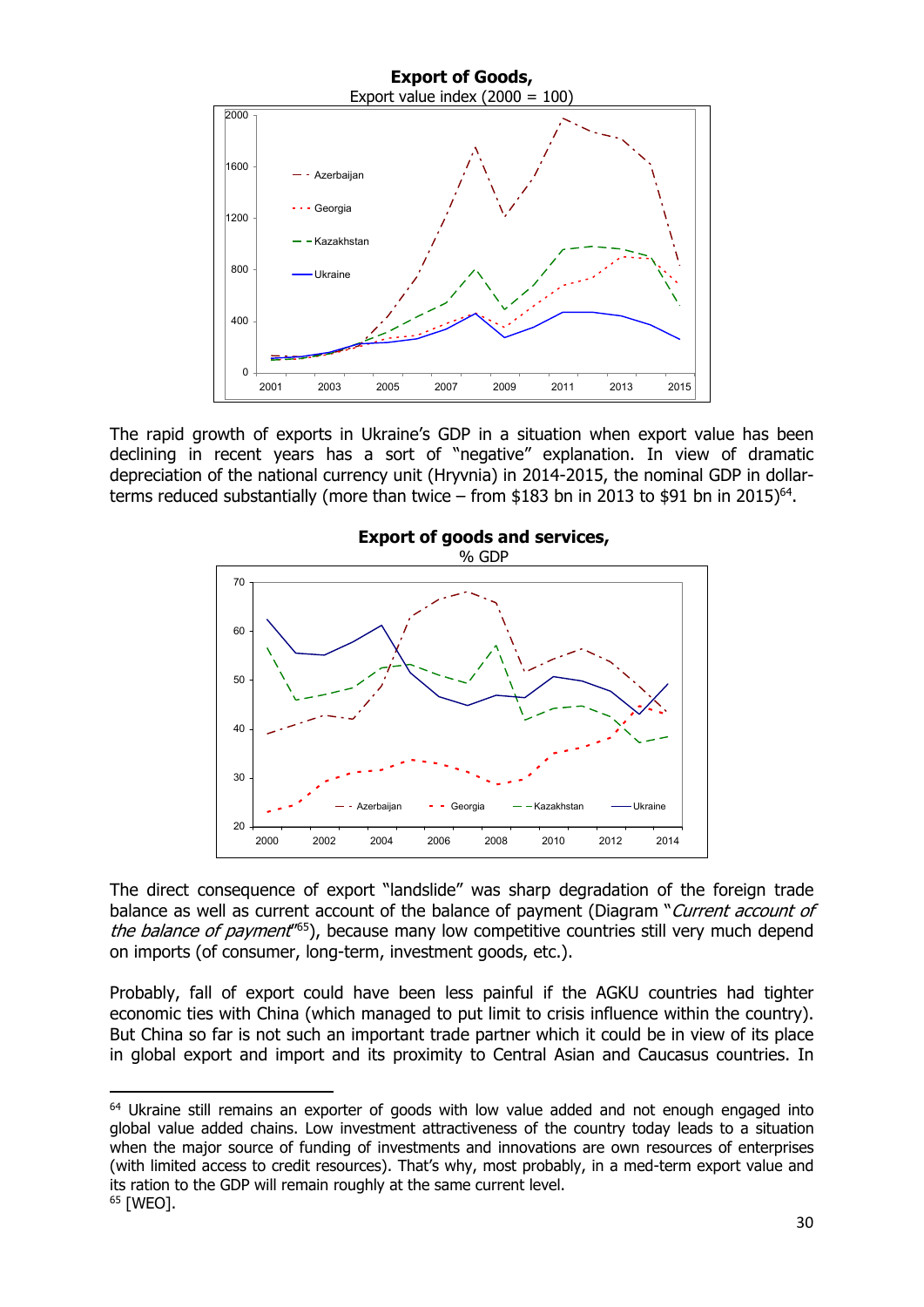2014 the value of Kazakhstan trade with China was about 22% of total trade turnover, Georgia – 7%, Azerbaijan – around 2%.



**Current account of the balance of payment,** 

In a current situation (keeping appreciation of US Dollar and trends to its further strengthening as a result of the FED interest rate policy, political instability and presence of high risks in many countries of the region) most probably, in a medium term, **benefits from raw materials will not be used as an instrument of boosting economy** as it was in 2000s (before crisis). Regarding weak opportunities of rapid expansion of businesses in many countries (including the EU ones), there is no chance of restoration of substantial demand and therefore – higher prices on exchange commodities, which simultaneously leads both to reduction of arbitrage opportunities and strengthening of the global economic environment endurance.

Clearly, **exports** largely **depends on its structure, quality, technology,** etc. If the European post-socialist countries from the first steps along the way of transformations (first as candidates, than as members of the EU) had implemented European standards, upgraded energy efficiency, engaged into global production chains<sup>66</sup>, the post-Soviet countries had much fewer institutional opportunities to overcome civilizational economic gaps.

Nevertheless, Kazakhstan (to a lesser extend Azerbaijan), getting major export revenues from mineral resources<sup>67</sup>, put a lot of efforts into creation of technological production facilities and on their basis into expansion of technological export in order to strengthen competitive positions. Recent years more than one third of Kazakhstan industrial goods export are high-tech products (Table "High-technology exports"<sup>68</sup>).

At the same time, the AGKU countries can relate substantial competitive prospects to development and export of modern services. Today only Ukraine has high level of ICT (information-communication technologies) services export (which fully correlates with high level of education and knowledge indicated in the Human Development Index mentioned above) (Diagram "ICT service exports" <sup>69</sup>).

<sup>66</sup> Hunya G. Mutual trade and investment of the Visegrad countries before and after their EU accession / Eastern Journal of European Studies. – December, 2011. – Volume 2, Issue 2, р.77-91.

<sup>&</sup>lt;sup>67</sup> For example, mineral resources export makes up 75% of total Kazachstan exports. And oil imported by EU from Azerbaijan makes up 98% of total imports from the country.

 $68$  [WBI].

<sup>69 [</sup>WBI].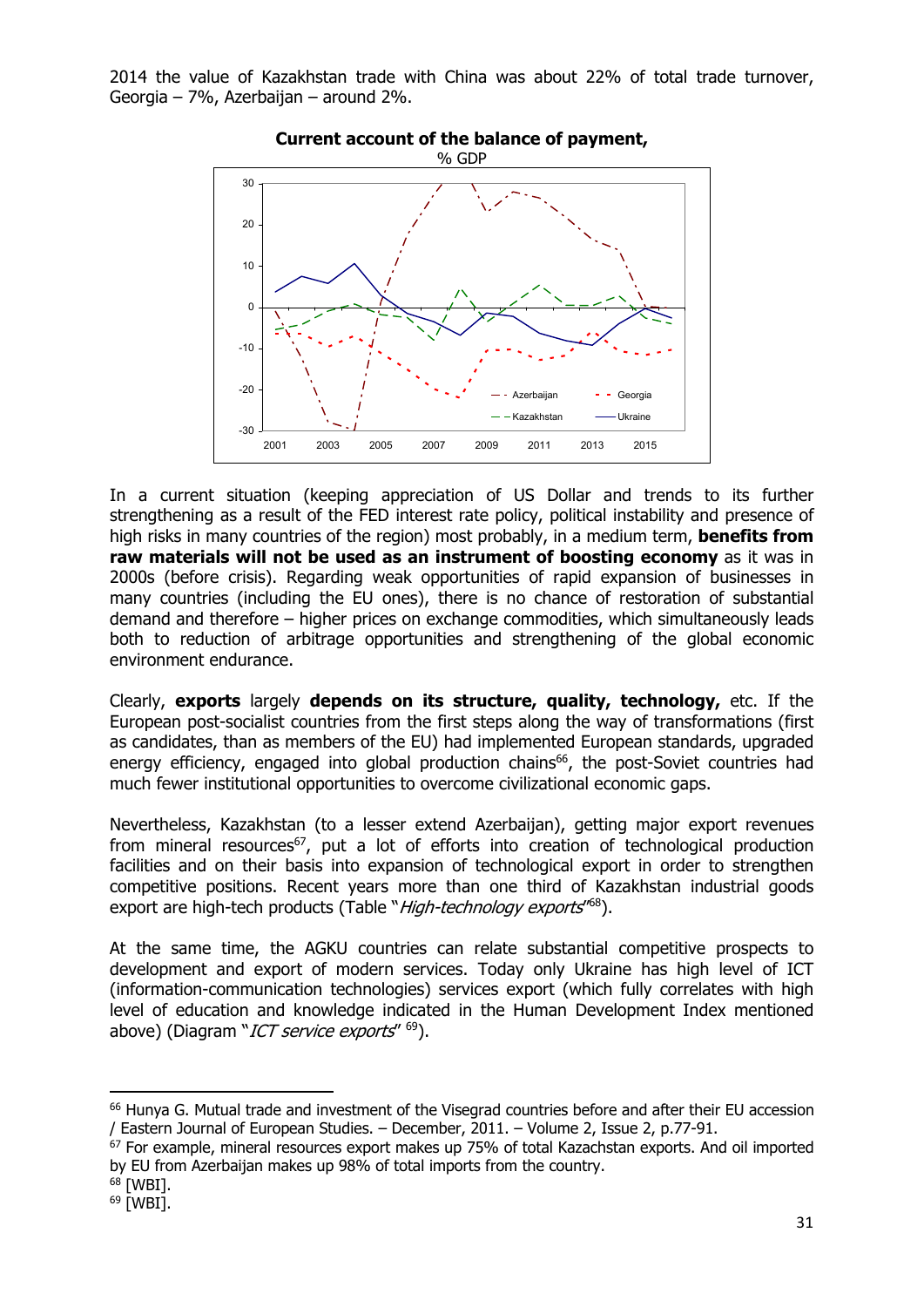### **High-technology exports,**

| % of manufactured exports |      |      |      |  |  |  |  |  |
|---------------------------|------|------|------|--|--|--|--|--|
| 2014<br>2010<br>2007      |      |      |      |  |  |  |  |  |
| Azerbaijan                | 3,4  | 1,1  | 7,0  |  |  |  |  |  |
| Georgia                   | 7,5  | 1,8  | 3,0  |  |  |  |  |  |
| Kazakhstan                | 21,4 | 34,2 | 37,2 |  |  |  |  |  |
| Ukraine                   | 3,7  | 4,3  | 6,5  |  |  |  |  |  |

#### **ICT service exports,**

| 2014<br>2010<br>2006 |      |      |      |  |  |  |  |  |  |
|----------------------|------|------|------|--|--|--|--|--|--|
| Azerbaijan           | 23,0 | 20,1 | 12,9 |  |  |  |  |  |  |
| Georgia              | 2,8  | 4,5  | 3,9  |  |  |  |  |  |  |
| Kazakhstan           | 9,3  | 11,6 | 11,8 |  |  |  |  |  |  |
| Ukraine              | 9,0  | 17,3 | 30,7 |  |  |  |  |  |  |

But this good result should not deceive because in general services in Ukraine are underdeveloped. At the same time, it is clear that if the country manages to take part in integration processes, together with general services the growth of modern services will also be boosted, it can become a factor of significant improving of social and economic situation as a whole.

### **4. Monetary and fiscal measures aimed at stabilization and growth**

Long-term sustainable growth and development require well-weighted and coordinated monetary, fiscal and trade policies. Importance of such coordination substantially grows at a time of external economic shocks, especially for emerging countries which don't have relevant experience of curbing economic problems. The AGKU countries, as it was mentioned, used external markets' favorable conditions to varying extend. They also took some specific stabilization measures. Fiscal and monetary incentives belong to important areas of government work; some of them we will discuss in more details<sup>70</sup>.

**Currency imbalances**. Favorable foreign economic situation and boosting of raw materials export coupled with FDIs also helped to strengthen national currencies. In Azerbaijan, Georgia and Kazakhstan, in 2003-2013 (a time of significant economic transformations), national currencies **tended to strengthen.** That trend also was supported by relatively "cheap" US Dollar in pre-crisis years. At the same time, macroeconomic and currency stability in all AGKU countries in a pre-crisis period helped inflows of capital and rapid growth of hard currency reserves, which over a decade increased by many times in each of those countries (Diagram "*National currency exchange rate and country's Central Bank reserves*").

But a **situation in Ukraine differed substantially** from other studied countries. In fact, the country practiced a fixed exchange rate regime contrary to the fact that there was no strong macroeconomic foundation for that. It provided visible stabilization benefits but led to macroeconomic losses at a time of worsening external conditions. No surprise that Ukraine was forced, from time to time, to conduct **crash devaluations of its national currency** (Hryvnia), which could not be averted even by large scale interventions.

 $70$  This Chapter contains some results of analytical research done by Maksym Shulha.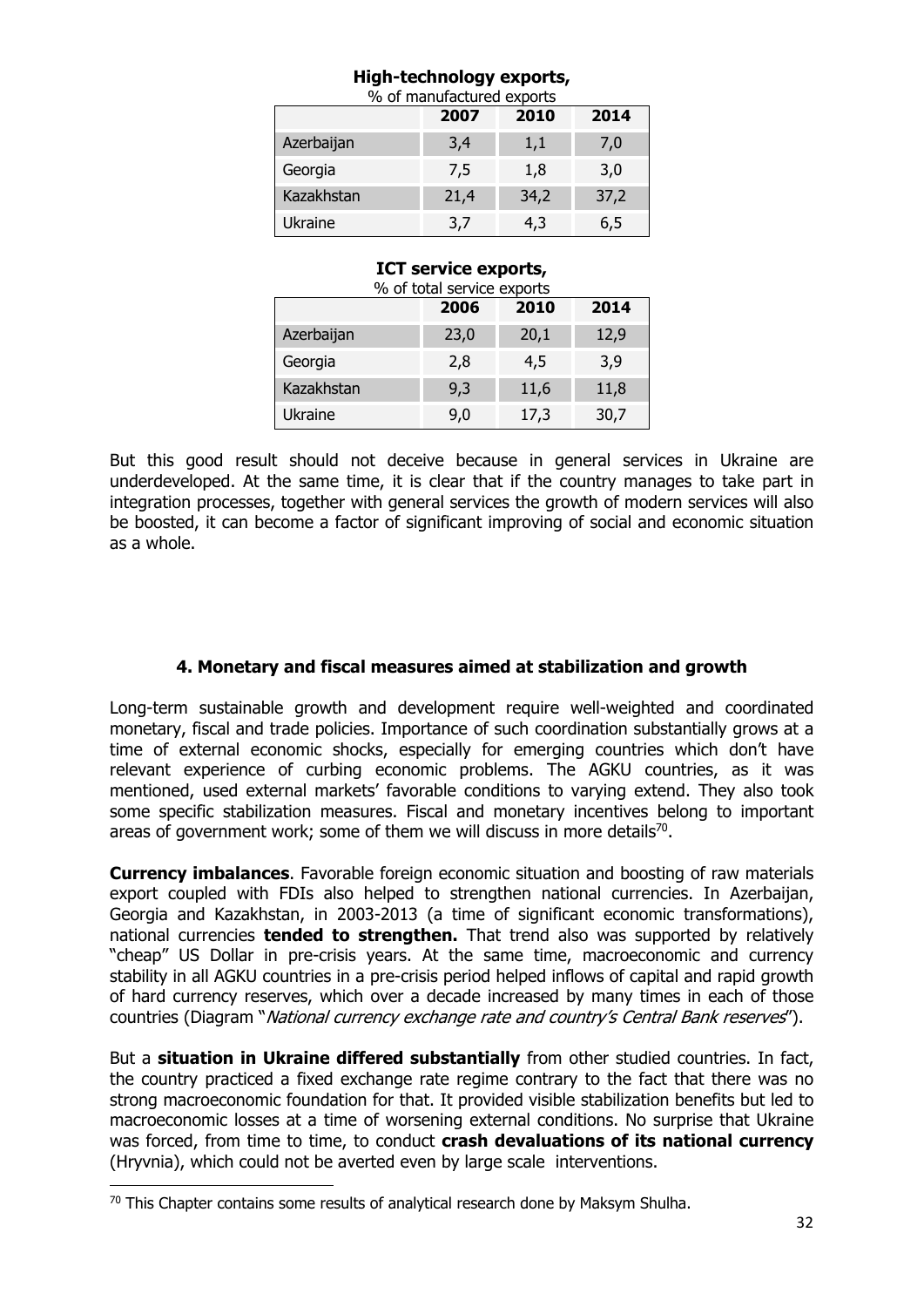

Risks related to volatile market conditions of commodities still remain quite high especially in view of probable strengthening of the US Dollar. Therefore, in the near future, most of emerging economies will find themselves under the permanent pressure of **macroeconomic uncertainties** which, in case of erroneous measures, can lead to shock losses in those countries.

Mind you, that in view of a role and place of the US Dollar in global trade and finance, its **strengthening is often accompanied by declining of commodity prices**. Currently, the dominating trend is to keep exchange commodities (first of all oil) price at relatively low levels, which will continue making the US Dollar more attractive for many "raw material" investors as it was observed at a time of global crisis. Hence, the prospects of mineral resource exporting countries dynamic development do not look too optimistic.

Recent years, situations in the AGKU countries only prove this. In 2014-2015 no country avoided significant depreciation. While weakening of the Kazakhstan national currency (Tenge) in the course of 2009 global crisis was moderate (during 2009 Tenge rate had fallen against the US Dollar from 120 to 148), during 2014-2016 it was quite significant – from 180 to 350 Tenge per US Dollar). Similar losses were suffered by Azerbaijan (the national currency – Manat – also lost half of its value). In both cases **devaluations**, to a large extend, **were caused by the fall of oil prices** in 2014-2016.

Ukraine has suffered two currency crashes (fall of the national currency – Hryvnia – in 2009, from 5 to 8, and in 2014-2016 – from 8 to 24 Hryvnias per US Dollar). The **collapse of the Ukrainian national currency** over the last decade to a large extend was caused by **ungrounded populist currency and monetary policy**. In the pre-crisis period Ukraine, **in spite of significant trade imbalances,** maintained practically **stable exchange rate of Hryvnia at the expense of the reserve losses**, which weakened crisis resistance of the country.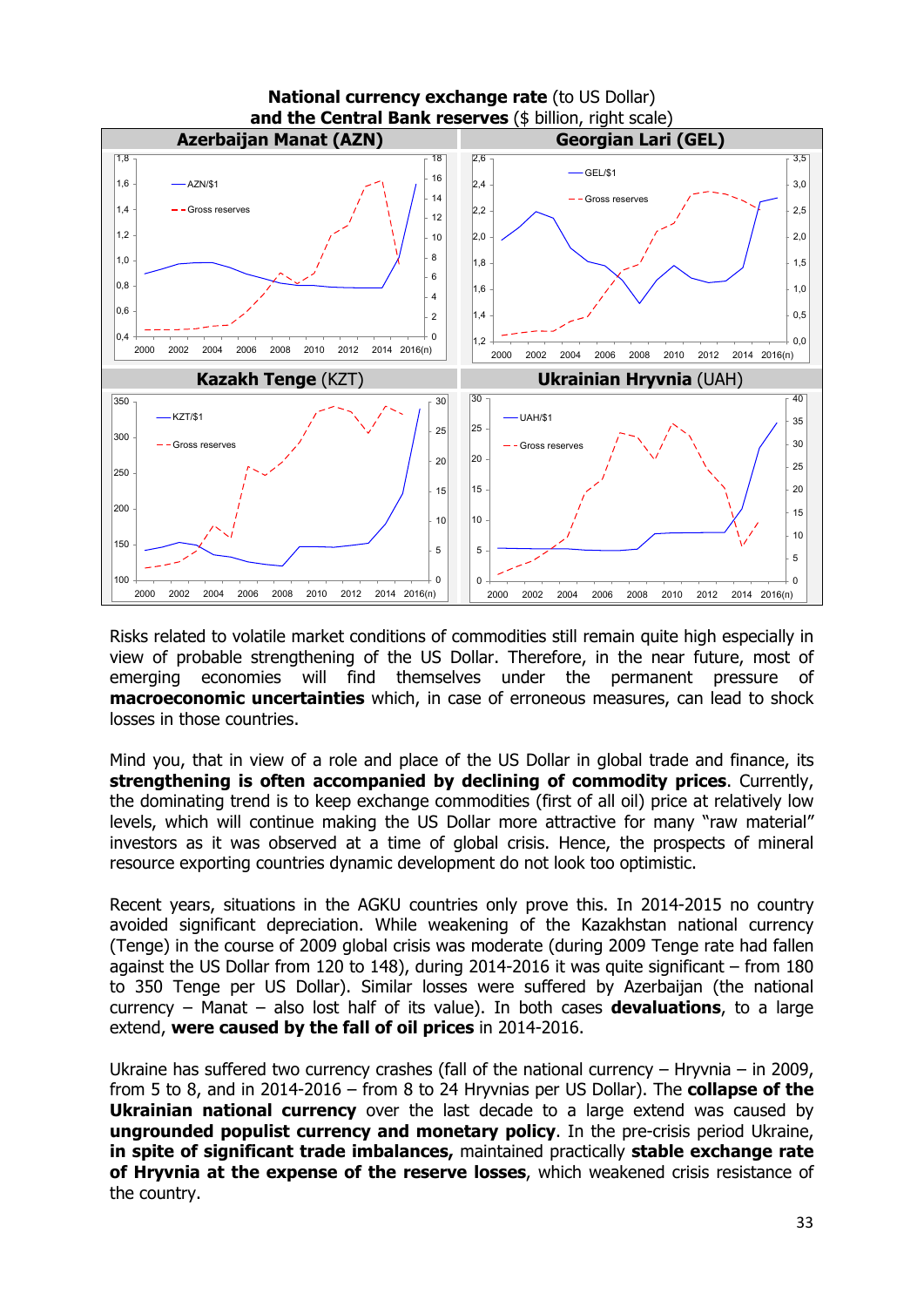Under those conditions, while depreciation had not lead to quick depletion of hard currency reserves (similar situation was in Georgia), Ukraine over those years lost a lion's share of its reserves $71$ , which complicates its ability to stabilize in the near future.

Economic resilience founded on economic growth in Ukraine **was substituted with a fixed exchange rate support, which was supposed "to demonstrate" a macroeconomic stability** in general. Supporting the exchange rate by interventions and depletion of reserves provoked new arbitrage waves, which further on both "fuelled" depreciation spiral and provoked new arbitrage waves. In 2014 Ukrainian gross international reserves fell down to 5% of GDP and lost the ability neither to support the national currency, nor guarantee foreign payments. That's why the crash depreciation of Hryvnia continued in 2015 and the 1st quarter of 2016.

Note, that long-term maintaining of practically fixed exchange rate in all AGKU countries before crisis indeed **created visible factors of stabilization**, first of all, regarding relatively low inflation rates (which are quite difficult to influence in a situation of dependence from international markets). Timely depreciations (in case of destabilizing factors) allow countries to maintain their competitiveness and export capabilities which means certain level of protection for the national economy. But "the manageable depreciation" can easily get out of control and lead to negative macroeconomic consequences.

**Monetary incentives**. First of all, let's make a **general remark**. Current situation is characterized by substantial increase of **requirements to the quality of institutions** both in the framework of domestic economic policy, and globally. One of the reasons for this is that approximation of requirements to institutional quality allows for better coordination of macroeconomic policies of different countries and regions. Coordination of monetary and fiscal measures and instruments allows to reduce imbalances and state preferable key macroeconomic figures and indicators, such as interest rates, exchange rates, levels of public expenditures, export profitability or employment levels.

Macroeconomic policies of many emerging economies were characterized by sustainable **growth of money supply**, and the key component was a rapid growth of foreign assets (reserves) of Central Banks of those countries. As a result, level of monetization of the economy grew and firms **got broader access** to resources needed to support economic growth.

Moreover, stable increase of money supply provided for relatively higher speed of economic recovery (real GDP growth) in a post-crisis period. In successful developing economies over the recent decade, the level of monetization of economy grew substantially thanks to rapid increase of money supply. On the contrary, **restrictive monetary policy** which revealed itself in poor money supply **was accompanied by slow growth** or even a fall of real sector. In general, countries with **active monetary expansion had higher speed of economic growth** compared to countries with restricted monetary policies.

AGKU countries not always follow principles of macroeconomic policy. Though in the countries in general, monetary expansion (increase of money supply) took place, but recent years its (expansion's) dynamics has worsened substantially, and therefore level of monetization of national economies remains low (Diagram "*Money supply M2*<sup>772</sup>).

 $71$  Azerbaijan also suffered significant hard currency losses in 2015 – exchange rate declining by more than two times.

<sup>72 [</sup>WBI].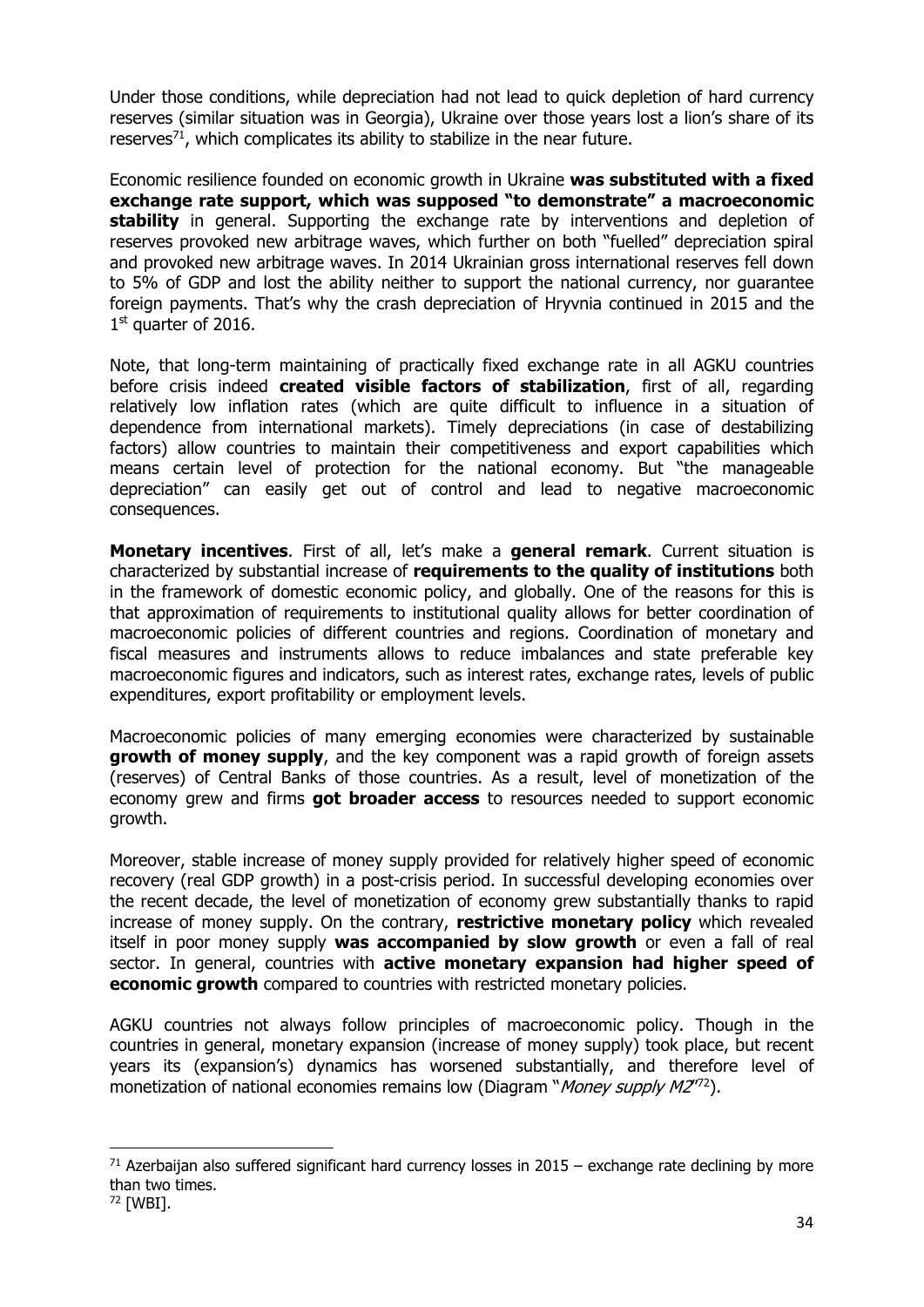Sure, **monetary restriction**, on the one hand, **can really play a role of anti-inflation and stabilizing measures**. But on the other hand, it will **limit speed of real economic processes** and stimulation of (private) businesses, and also make **a very negative effect on the development of domestic financial markets**.



Before crisis, all AGKU countries substantially increased money supply, which **did not lead to significant inflation** because monetary expansion was accompanied by quite positive economic growth (Diagram "Consumer price index increase and money supply growth"<sup>73</sup>). After crisis, money supply slowed down significantly (in every country down to the lowest levels since the beginning of the century).



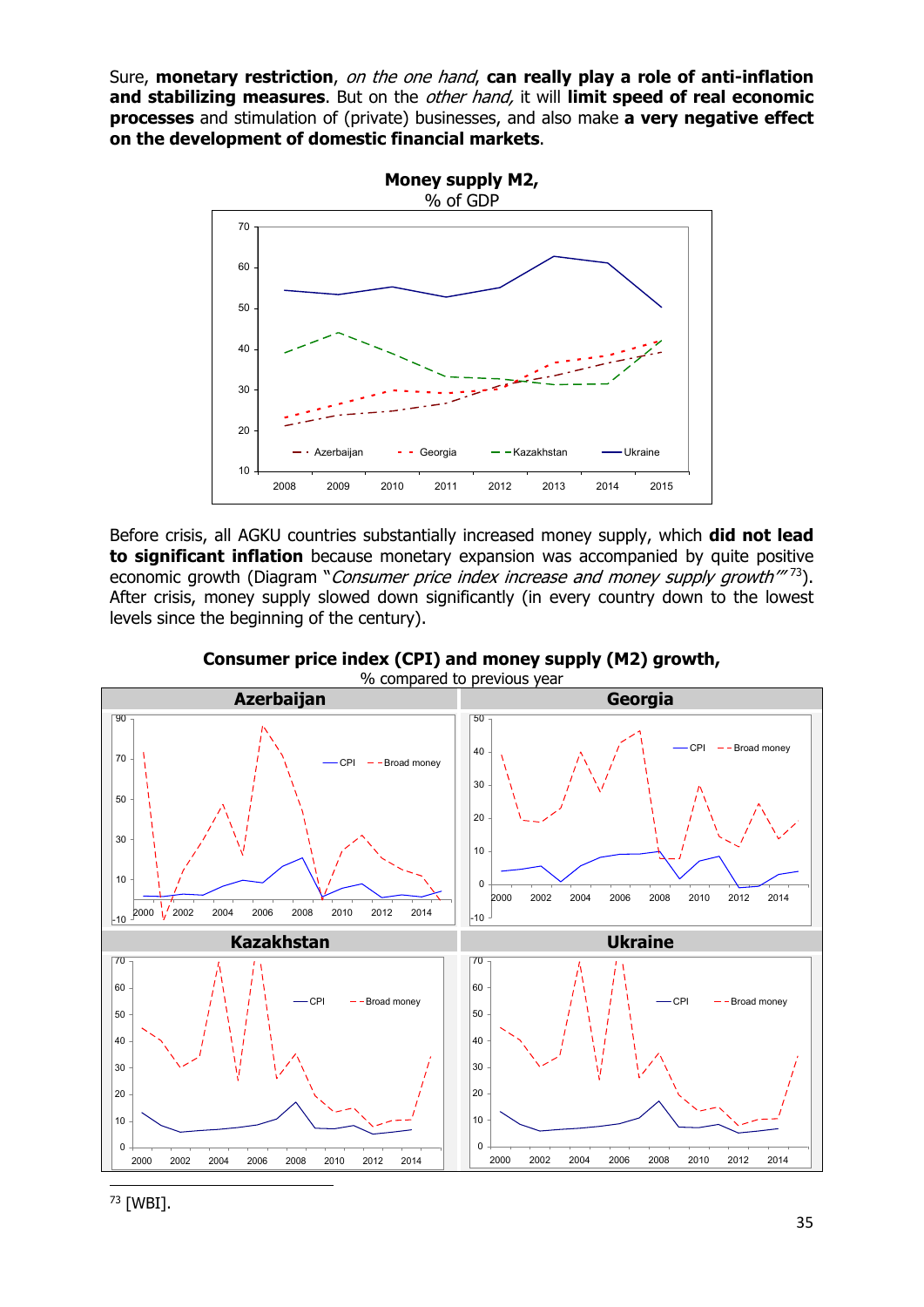Let's make again **a separate note** concerning Ukraine. When successful developing economies were using monetary stimulating, Ukraine (except for 2013-2014) implemented **restricting monetary policy** which lead to substantial reduction of the level of monetization of economy in 2015-2016 and was even lower than a the time of global crisis. Here comes seemingly **paradoxical conclusion**: attempts to counter economic imbalances and crisis phenomena with monetary restrictions lead to opposite result – **significant reduction of GDP**.

It is an **important conclusion** not only for Ukraine; it is useful for analysis of stabilization tools application in emerging economies in general.

Crises in AGKU countries in 2014-2015 **really showed** that monetary restriction can reduce negative expectations and foster macroeconomic stabilization. But at the same time access to financial (banking) resources can worsen, which will make negative impact on economic revival.

Restrictive money supply reflected in bank loans to domestic private sector. Despite certain increase in credits after crisis, Azerbaijan and Kazakhstan private sectors have quite limited access to banking resources (Diagram "*Domestic credit to private sector* $(74)$ <sup>75</sup>.



Accordingly, the number of enterprises in national economy, which use banking resources for investment, correlates with a size of domestic credits (Table "Firms using banks to finance investment<sup>176</sup>), as well as indicators of business-environment (Table "*Ease of doing business*" at the second chapter).

In Ukraine, situation with credits to private businesses and financial sector looked better compared to other AGKU countries (both level of monetization, and credit amounts in GDP structure were quite high). But 2014-2015 crisis resulted in lower level of confidence between economic agents, outflow of significant amounts of deposits, bankruptcy of 1/3 of

<sup>74 [</sup>WBI].

<sup>&</sup>lt;sup>75</sup> Situation in Azerbaijan in terms of access to credit and financial resources is quite special because the sector structure of the economy in the country is definitely 'pegged' to extracting industry. The share of extracting industry in the industrial structure reaches 74% of total industrial output. – Azerbaijan Republic economic review. – http://www.ved.gov.ru/exportcountries/az/.<br><sup>76</sup> [WBI].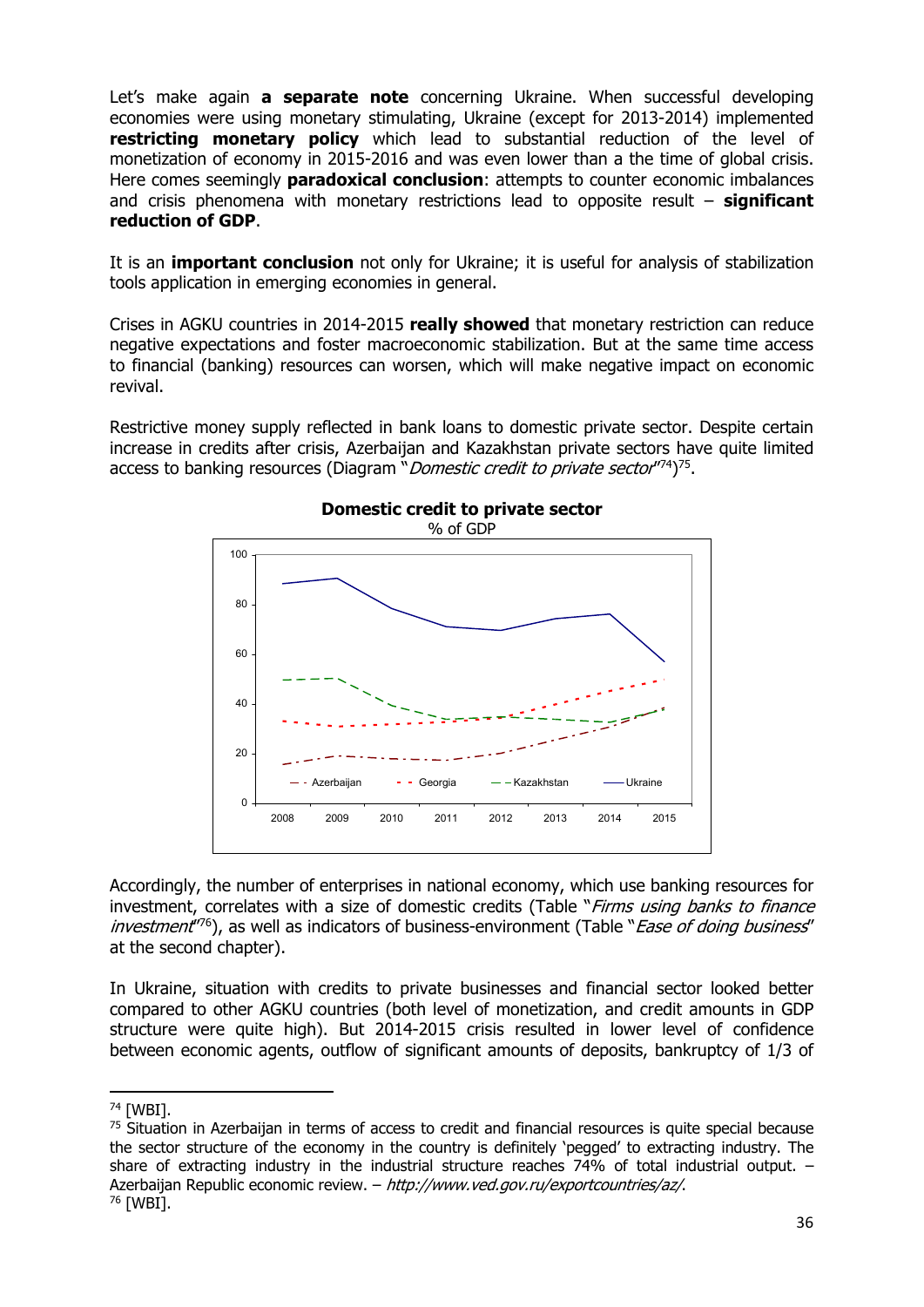domestic banks and as a result Ukraine's banking system substantially lowered its readiness to credit real sector of the national economy.

| % of total firms, 2013 |      |  |  |  |  |  |
|------------------------|------|--|--|--|--|--|
| Azerbaijan             | 17,6 |  |  |  |  |  |
| Georgia                | 27,6 |  |  |  |  |  |
| Kazakhstan             | 13,0 |  |  |  |  |  |
| Ukraine                |      |  |  |  |  |  |

#### **Firms using banks to finance investment**

Mind you, that level of access to credits also went down in many emerging economies, including Azerbaijan and Kazakhstan (Table "Components of ease of doing business index" above). Therefore, in the nearest years those countries will have to put a lot of efforts to stabilize financial markets, improving financial discipline, strengthening domestic markets, reducing dependence on foreign market volatilities<sup>77</sup>, which, indeed, requires stronger banking sector in general.



Though the bank capital-assets ratio has been quite stable (except for crisis period in Ukraine in 2014-2015) (Diagram "*Bank capital-assets ratio*"), the level of the so-called nonperforming assets of the banking system in the AGKU countries remains high (except for Georgia) (Diagram "*Bank nonperforming loans...*"). Naturally, under increased negative crisis pressure a share of nonperforming loans will grow (as in Ukraine), and real sector will be further oppressed (as a result – slumping of production and profits, probable increase of losses, unemployment, restricted access to refinancing, etc.).

Note, that Kazakhstan and Caucasus countries will face **challenges** related to negative processes in **Russian real sector and banking system**78. While direct cross-border loans from Russian banks to the Central Asian and Caucasus economies are not significant, a share of Russian banks' assets is already noticeable (up to 10% of aggregate bank assets in some countries)<sup>79</sup>.

<sup>77</sup> Carrion C.J. Why Azerbaijan needs a strategic reform of its foreign policy towards the European Union? – CESD, April 2016.

 $78$  Though banks, in which the majority shareholders are residents of Russia, still operate in Ukraine, their influence (as a result of political losses suffered because of Russian aggression) is insignificant.

<sup>&</sup>lt;sup>79</sup> IMF Regional Economic Outlook (various issues). – https://www.imf.org/external/pubs/ft/reo/2016/.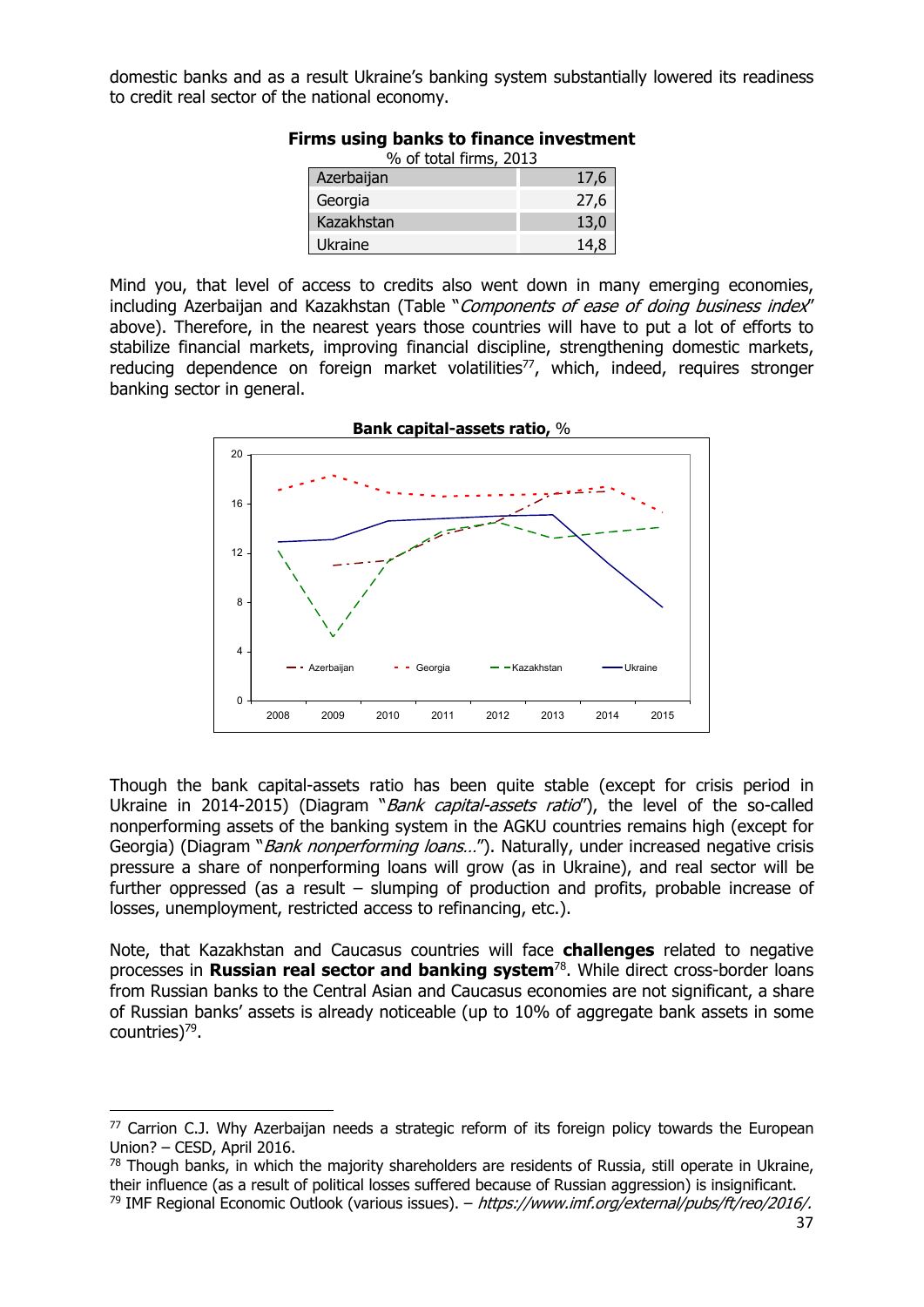#### **Bank nonperforming loans,**



At the same time, those countries may suffer significant losses as a consequence of further depreciation not only within their economies but in Russia as well, and more limited access to Russian markets (because of political reasons and competitive losses), as well as deterioration of national bank system balances. Therefore, in the nearest years, Kazakhstan and Caucasus countries will face additional "external" tests.

**Fiscal and tax support.** AGKU countries quite consistently implemented fiscal support to investment activities, strengthening their positions in competitive global and regional economic environments. First and foremost, recent years these countries have substantially **consolidated and streamlined national tax systems**. In 2014 there were already 5-7 taxes in these countries, but tax rates and their significance for budget tax revenues in the countries are very different. In particular, the lowest tax rates are in Georgia (which is an important element of the high position of the country in the rating of ease of doing business – see the second chapter) (table "*Some tax rates*") $80$ .

|                             |                 | <b>SOME CAX rates, %</b> |                          |                       |
|-----------------------------|-----------------|--------------------------|--------------------------|-----------------------|
|                             | Azerbaijan $81$ | Georgia $82$             | Kazakhstan <sup>83</sup> | UKraine <sup>84</sup> |
| Corporate income<br>tax     | 20              | 15                       | 20                       | 18                    |
| <b>VAT</b>                  | 18              | 18                       | 12                       | 20                    |
| Capital repatriation<br>tax | 10              |                          | 15/20                    | 15                    |
| Personal income tax         | 14/25           | 20                       | 10/5                     | 18                    |
| Social contribution         | 22%             |                          | 5/10                     | 36,76-49,7            |

**Some tax rates**, %

At the same time, general redistribution of national resources through budgets has a noticeable trend to decrease. If, in the first years after crisis, consolidated budget revenues in Azerbaijan reached 41-46% of GDP, in 2015-2016 they were 27-28% of GDP, in Kazakhstan – 24-28% of GDP and 21-23% of GDP respectively, in Ukraine – 46-49% of GDP and 43-45% of GDP respectively<sup>85</sup>.

 $82$  Tax Code of Georgia. – https://matsne.gov.ge/en/document/download/1043717/72/en/pdf.

83 Tax Code of the Republic of Kazakhstan. -

<sup>&</sup>lt;sup>80</sup> In Ukraine, from 2016, rate of the social contribution has been reduced by almost two times.

 $81$  Tax Code of Azerbaijan Republic. – http://www.taxes.gov.az/uploads/ganun/2016/mecelle\_rus.pdf.

http://online.zakon.kz/Document/?doc\_id=30366217#pos=1;-217.

 $84$  Tax Code of Ukraine. – http://zakon2.rada.gov.ua/laws/show/2755-17.

<sup>85</sup> IMF Fiscal Monitor Statistics. – https://www.imf.org/external/.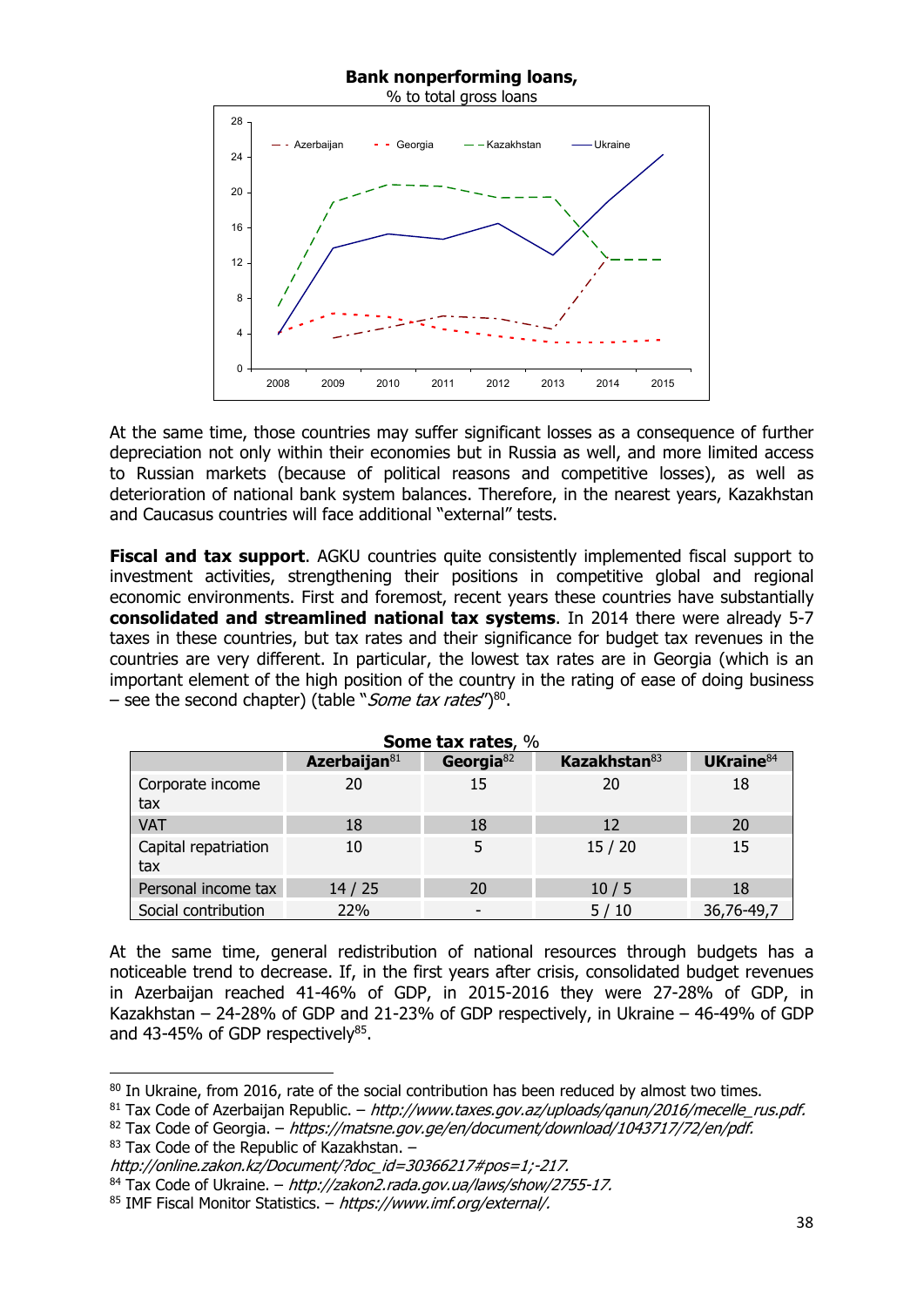It is natural that tax proceeds have different weight in terms of **budget revenues.** A share of tax proceeds in budget revenues recent years is: in Azerbaijan – about 43%, in Georgia – 75%, in Kazakhstan – 57%, in Ukraine – almost 80% $^{86}$ .

| Total tax rate,<br>% of profits |      |      |      |  |  |  |  |  |
|---------------------------------|------|------|------|--|--|--|--|--|
| 2015<br>2013<br>2011            |      |      |      |  |  |  |  |  |
| Azerbaijan                      | 40,0 | 39,8 | 39,8 |  |  |  |  |  |
| Georgia                         | 16,5 | 16,4 | 16,4 |  |  |  |  |  |
| Kazakhstan                      | 29,0 | 28,9 | 29,2 |  |  |  |  |  |
| <b>Ukraine</b>                  | 57,1 | 54,4 | 52,2 |  |  |  |  |  |

The taxes on business are also different (table "Total tax rate"). Remember, that Georgia was the first to start radical reform of taxation system back in early 2000s (box "Lessons of rapid tax reforms in Georgia<sup>"87</sup>).

### LESSONS OF RAPID TAX REFORM IN GEORGIA

 Tax reform in Georgia was implemented in two stages; new tax law was implemented in early 2005, amendments were approved in 2008. But already back in 2004 business community gave positive assessment to proposed tax changes (including tax amnesty) which lead to improved tax collection and started rapid growth of budget revenues.

The new law reduced the number of taxes from 22 to 7, inefficient taxes and those which were regarded as corrupt ones were cancelled. For major taxes a flat rate was introduced: 20% personal income tax, 15% profit tax (further on  $-$  12%), 1% property tax and 18% - VAT. Customs duties were eliminated. All other beneficial taxes were cancelled. E-tax declarations became functional on-line in 2007.

 Despite **reduction of the number of taxes and marginal tax rates**, the new law led to **significant increase in tax proceeds** (Table "Consolidated Budget Revenues").

 VAT proceeds (as a share of the GDP) in 2006 doubled compared to 2003 (while the tax rate was lowered). The same way, sharp increase was observed in profit tax proceeds. New tax law also created incentives for entrepreneurs to legalize salaries. In 2006 proceeds from the social tax raised by 126%.

 Within a few years, the Georgian National Budget revenues raised more than by 5 times (from 0.9 bn Lari in 2003 to 5.2 bn in 2008) (Table "National Budget"). Expenditures also grew but not as quickly as revenues, which allowed to reduce deficit significantly, and in 2005-2007 **balanced budget was almost reached**.

| <b>Consolidated budget revenues</b> |                       |                                 |          |               |                  |                           |                         |  |  |  |  |
|-------------------------------------|-----------------------|---------------------------------|----------|---------------|------------------|---------------------------|-------------------------|--|--|--|--|
|                                     | Total                 |                                 | % of GDP |               |                  |                           |                         |  |  |  |  |
|                                     | revenues,<br>Lari ml. | Total<br>revenues,<br>including | VAT      | Profit<br>tax | Excise<br>duties | Personal<br>income<br>tax | Social<br>contributions |  |  |  |  |
| 2002                                | 1135,3                | 15,2                            | 5.4      |               |                  |                           |                         |  |  |  |  |

 $86$  In Georgia, Kazakhstan and Ukraine two taxes – VAT and personal income tax – make up the major body of tax revenues. In Ukraine they account for more than 50% of total tax revenues, in Georgia – almost two-thirds, in Kazakhstan – more than two-thirds. In Azerbaijan, where the share of tax proceeds in budget revenues is the lowest, the major source of revenues is the State Oil Fund (more than 52% of state financial revenues).

87 The data used In the box: Georgian-European Policy and Legal Advice Center (GEPLAC) (different years). – http://www.cecl2.gr/index.php/en/projects/.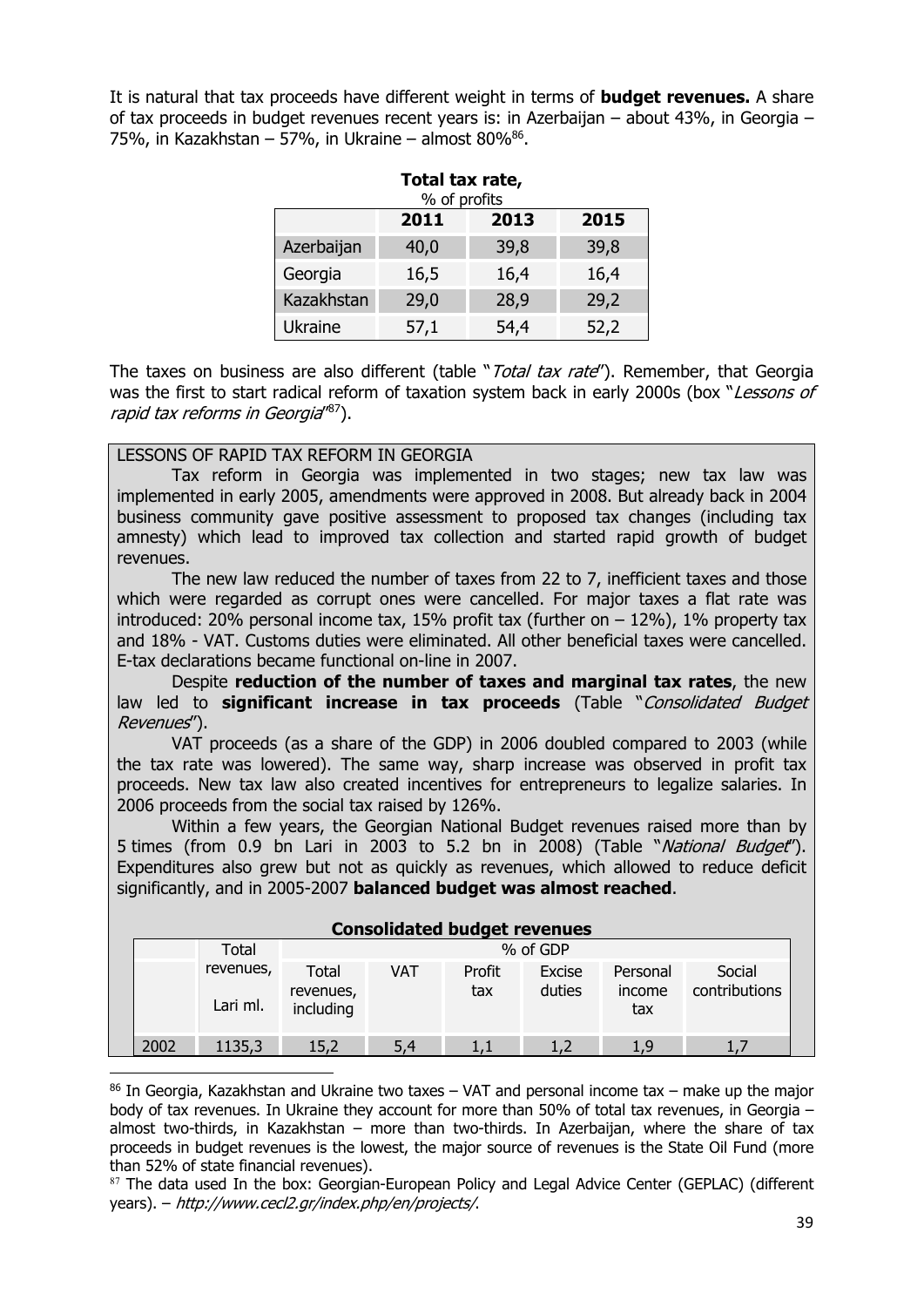| 2003        | 1272,7 | 14,9 | 4,8  | 1,2 | 1.2 | 1,8 | 2,1      |  |
|-------------|--------|------|------|-----|-----|-----|----------|--|
| 2004        | 2102   | 21,4 | 6,4  | 1,6 | 1,6 | 2,7 | 3,0      |  |
| 2005        | 3152,7 | 27,2 | 8,5  | 1,8 | 2,4 | 2,5 | 3,7      |  |
| 2006        | 4235,6 | 30,7 | 9,7  | 2,5 | 2,4 | 2,8 | 3,7      |  |
| 2007        | 5915,6 | 34,8 | 11,6 | 3,3 | 2,5 | 3,1 | 4,2      |  |
| H1'<br>2008 | 3260   | 35,6 | 11,2 | 4,2 | 2,8 | 6,4 | $\cdots$ |  |

#### **National Budget,**

| Lari ml.     |          |          |          |        |         |         |          |  |  |
|--------------|----------|----------|----------|--------|---------|---------|----------|--|--|
|              | 2002     | 2003     | 2004     | 2005   | 2006    | 2007    | H1'2008  |  |  |
| Revenues     | 816,1    | 956      | 1773     | 2607,5 | 3773,2  | 5159,0  | 2539,3   |  |  |
| Expenditures | 1040,7   | 1118,5   | 1923,6   | 2616,5 | 3821,4  | 5237.1  | 2730,0   |  |  |
| Deficit      | $-224.6$ | $-162,5$ | $-150,6$ | $-9,0$ | $-48,2$ | $-78,1$ | $-190.7$ |  |  |

The National debt was reducing until 2007 and in **2006 the national budget revenues**  for the first time reaches, and later exceeded, the national debt (Table "National debt")**.** 

| <b>National debt</b>    |      |        |        |        |        |         |  |  |  |
|-------------------------|------|--------|--------|--------|--------|---------|--|--|--|
|                         | 2003 | 2004   | 2005   | 2006   | 2007   | H1'2008 |  |  |  |
| National debt, Lari ml. | 4608 | 4306,6 | 4076,1 | 3855,4 | 3919,6 | 4480,6  |  |  |  |
| National debt, % of GDP | 53,8 | 43,8   | 35,1   | 28,0   | 23,1   | 48,8    |  |  |  |
| including (% of total)  |      |        |        |        |        |         |  |  |  |
| Domestic                | 34,0 | 36,6   | 37,7   | 39,2   | 38,0   | 32,8    |  |  |  |
| Foreign                 | 66,0 | 63,4   | 62,3   | 60,8   | 62,0   | 67,2    |  |  |  |
|                         |      |        |        |        |        |         |  |  |  |

In the international context, all four countries have agreements (conventions) on **avoiding double taxation**. Azerbaijan has 51 agreement, Georgia – 52, Kazakhstan – 50, and Ukraine – 71, and these countries also have relevant bilateral agreements between themselves.

Note that important role in the process of integration belongs to the **factor of transportation** of goods through the territory of a country. A cost of export/import of a container is regarded separately. This figure includes total cost of transportation through the territory of the country, customs clearance and other official payments for a standard container.

Recent years, Kazakhstan substantially improved logistics, but still a cost (as of the end 2014) in Kazakhstan is much higher compared to other partner-states (it is more than two times higher than in Ukraine and three times higher than in Georgia) (Diagram "Cost of a container transportation"). It is clear, that the country will make a lot of efforts to improve both transport infrastructure, and logistics in general (which has been declared in official strategic documents<sup>88</sup>), including in the context of the Silk Road Initiative<sup>89</sup>.

 $88$  Kazakhstan 2050. – https://strategy2050.kz/ru/.

<sup>89</sup> Between East and West: Kazakhstan's development along China's new Silk Road. http://www.osce-academy.net/upload/file/Between\_East\_and\_West.pdf.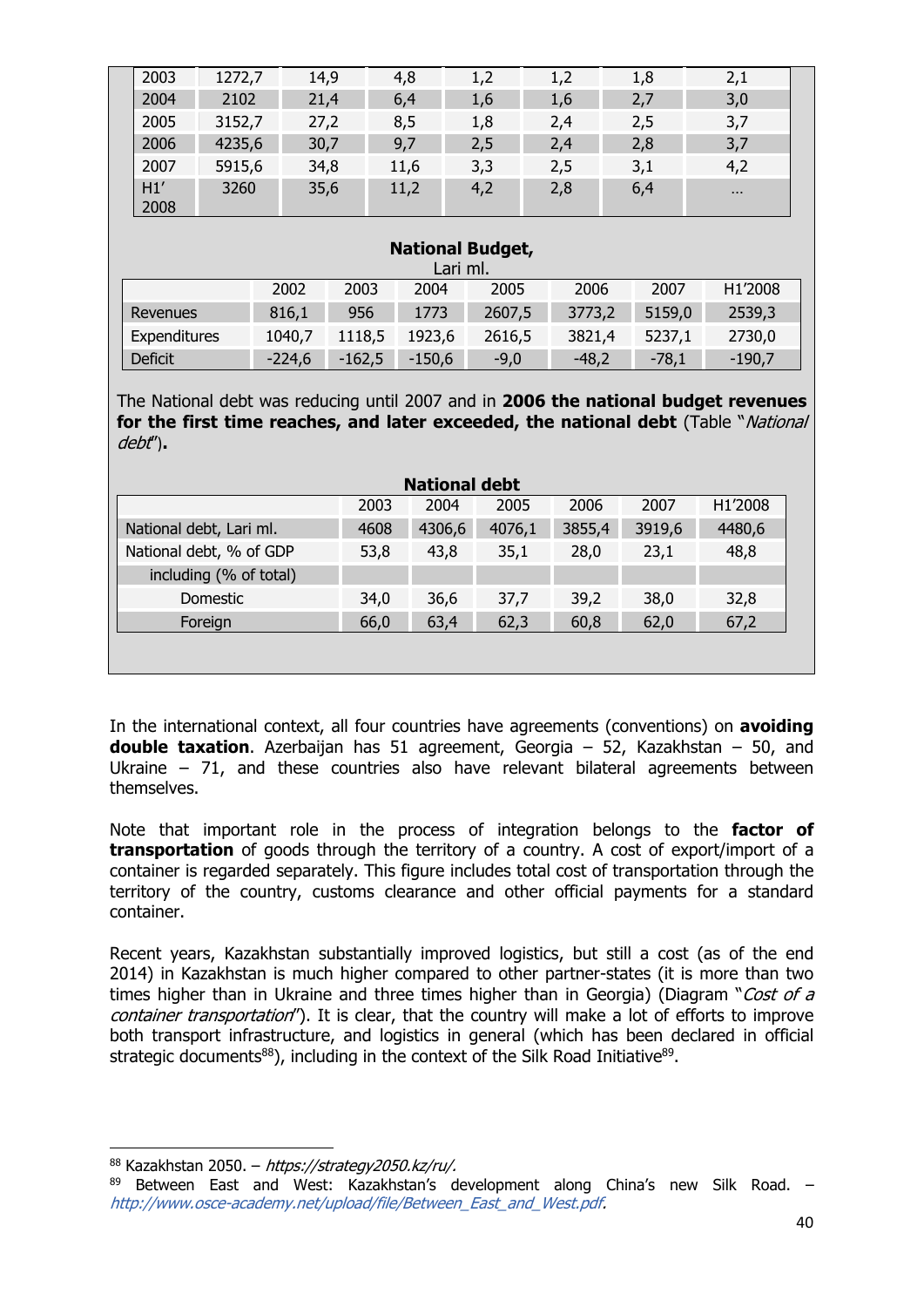

**Regimes and instruments to attract investments**. Among the most popular instruments to attract foreign investors and investments to the AGKU states were various preferential regimes and management systems. Today the countries introduce fiscal instruments to attract investors, including special legal norms and tax benefits.

In **Azerbaijan** there are **special preferential regimes for industrial and technological parks**90. In particular, businesses registered at those parks, the so-called 'park residents', are exempt from VAT on equipment and technologies, profit tax, property tax and land tax for 7 years. From May 2016 residents of parks have been exempt from import duty for 5 years.

**Free economic zones in** Azerbaijan are in the process of introduction, though since 2009 there has been a Law on free zones which provides for a number of benefits (including exemptions) both in terms of taxes and other duties. The first free economic zone has been introduced on the territory of a new Baku international commercial seaport and includes an international logistic center (total project cost – around \$870 ml.<sup>91</sup>).

**In Georgia,** regimes and instruments to attract investment are more diverse, they include those specifically targeted at transit transportation. In Georgia, they set up some companies which are subject to specific beneficial taxation, in particular:

- The so-called "free warehouse businesses" which are logistic components of international transit transportation. These businesses may be exempt from reexport profit tax as well as from VAT for supplying other VAT payers within the "free warehouse". Sure, these businesses can interest those foreign companies which are engaged into large-scale international transportation or regional distribution;
- International financial companies are exempt from profit tax on incomes which they receive for providing their own services, securities and dividends. This should foster inflow of financial resources to national financial markets.

Currently, there are **two functioning free economic zones** in Georgia – in Poti and Kutaisi. It is important that a company registered in one of those zones is exempt from many taxes depending on its operations. For example:

<sup>90</sup> Look in: Developing industrial parks. – http://www.azernews.az/business/90982.html. Azerbaijan exempts industrial parks' residents from customs duties on imports. –

http://en.trend.az/business/economy/2530152.html.<br><sup>91</sup> Valiev A. Azerbaijan: Perspectives on Eurasian integration. – http://www.ecfr.eu/article/.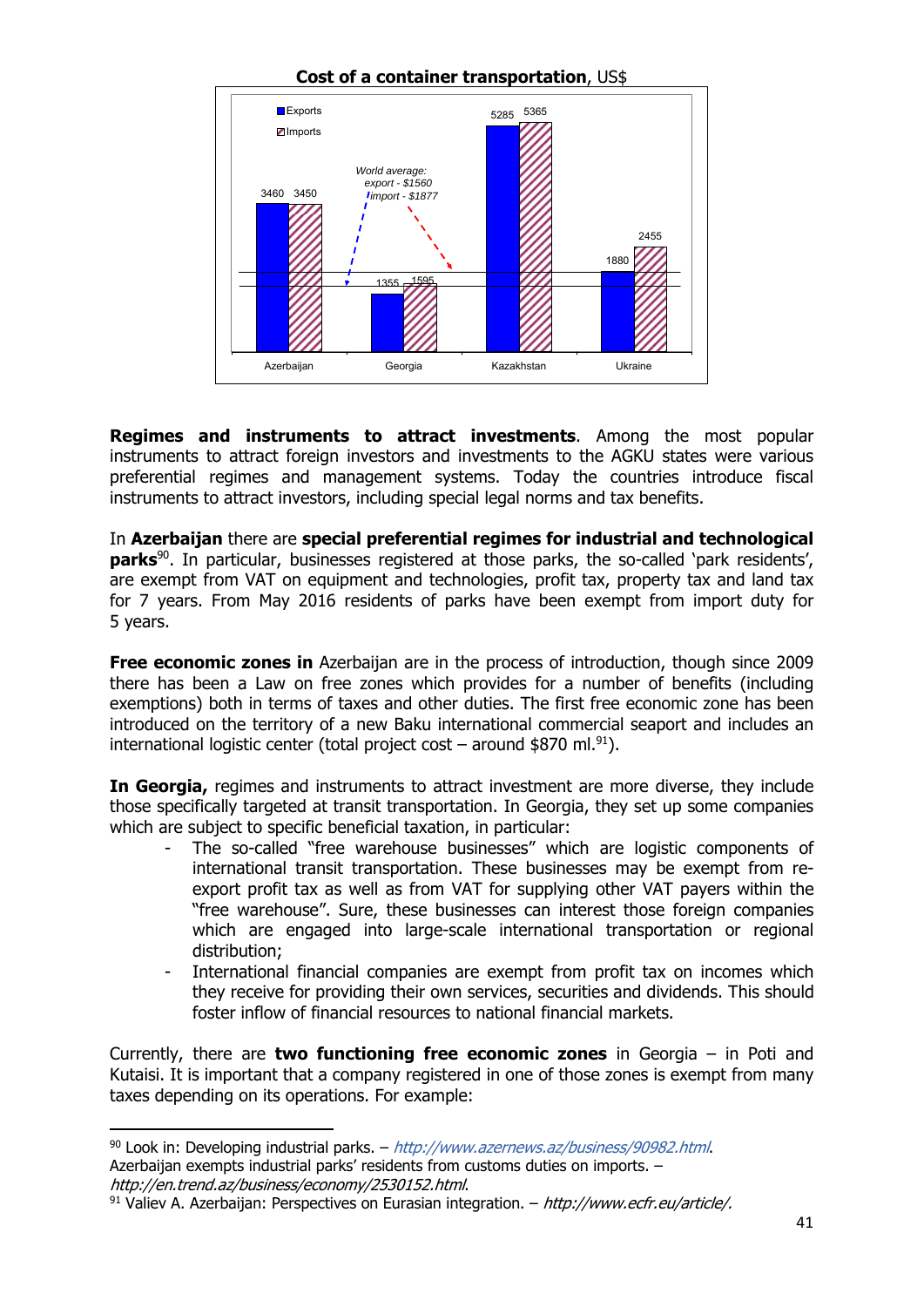- A company which produces goods for export is exempt from all taxes (except for individual income taxes which are paid by a company);
- Shipments of goods imported by businesses from free zones are exempt from VAT and customs duties;
- Operations between free economic zone businesses are exempt from VAT, etc.

Though in Georgia there still has been a **discussion** on **free economic zones, they serve**  their **major goal – production of competitive goods for export** using (and reducing price) necessary imported parts and production means<sup>92</sup>.

Mind you, that indisputable **investment leader** (in attracting FDI and their export among AGKU states) is **Kazakhstan**, which has been pursuing a consistent policy of investment promotion and support including through setting up special investment regimes or investment (tax) benefits. Important **institutional decisions** aimed at further improving of investment climate were promulgated in the Law on Investment and since 2016 they have been present in the Business Code<sup>93</sup>.

The preferential investment projects $94$  in Kazakhstan enjoy significant benefits, the most important of them are:

- Investors are exempt from corporate profit tax and land tax for 10 years, and from property  $tax - for 8 years;$
- The state compensates up to 30% of capital expenditures after the investment object has been commissioned (the so-called "investment subsidy");
- No limitation on profit repatriation after the taxes have been paid;
- Investors have a right to hire additional foreign labor for the period of construction works and within one year after commissioning of the project;
- The tariff ceilings on services provided by all natural monopolies, as well as a number of other benefits, have been fixed for long-term period (more than 5 years);
- ‐ The institute of investment ombudsman had been introduced, which substantially improved dispute resolution, coordination of positions and recommendations concerning further improving of business and investment environments.

Along with that, in Kazakhstan there are 10 special economic zones, each of them aims at development of specific branches (important for the certain region)<sup>95</sup>. In those zones business are exempt from VAT, corporate profit tax, property and land taxes.

**In Ukraine**, while a number of laws have been adopted with the aim of attracting investment and improve business and investment environment<sup>96</sup>, it is recognized that current legislation is too complex, not transparent and mainly not acceptable to investors. For example, **special incentive regimes** are targeted at the branches identified by the Ukrainian Government, but the **selection criteria of those branches are not clear**97. The

 $92$  Why Invest in Georgia? – http://www.investingeorgia.org/en/.

 $93$  Law of the Republic of Kazakhstan "On Investment".  $-$ 

http://online.zakon.kz/Document/?doc\_id=1035552.

Code of the Republic of Kazakhstan "Business Code of the Republic of Kazakhstan". –

http://online.zakon.kz/Document/?doc\_id=38259854#pos=1;-307.<br><sup>94</sup> … concerns investment projects with a value of more than \$20 ml. Which are implemented in priority areas of national economy.

More: Special economic zones in the Republic of Kazakhstan. http://www.kaznexinvest.kz/SEZ/economic\_zones.php.

<sup>96</sup> In particular: Laws of Ukraine "On investment activities", "On foreign investment regime", "On incentives for investment activities in priority branches of economy …", etc.

<sup>&</sup>lt;sup>97</sup> In the list of "priority industries" there is no IT, software development, in which Ukraine has some noticeable achievements. But, at the same time, in Ukraine there is a Law "On innovative activities"